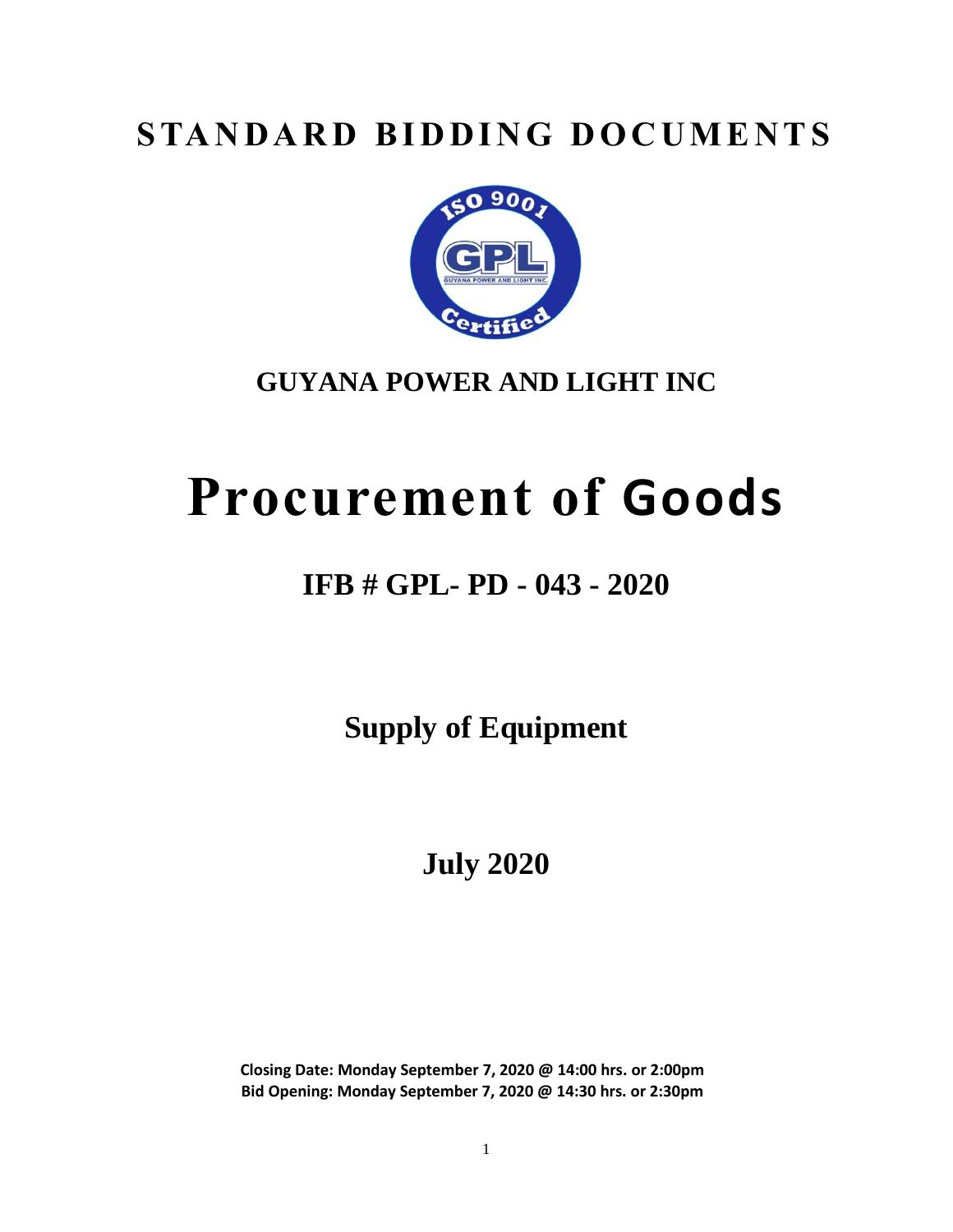# **Invitation for Bids (IFB)** Cooperative Republic of Guyana **IFB# GPL - PD - 043 - 2020**

The Guyana Power and Light Incorporated (GPL) invites sealed bids from eligible bidders for the supply of **Supply of Equipment.**

The bidding documents can be purchased for a non-refundable fee of G\$5,000 from the Procurement Manager, Guyana Power and Light Incorporated, 40 Main Street Georgetown Guyana or a copy can be downloaded free of cost from our web site www.gplinc.net.

Bids must be submitted with a valid **National Insurance (NIS), Inland Revenue (GRA) compliance certificates (Locally Registered Companies)** and deposited in the Tender Box located at GPL's Board Room 91 Duke Street Kingston Georgetown Guyana.

A bid Security of 2 % of the tendered amount *must* be submitted along with the bid.

Bids shall be valid for 90 days after the date of bid opening.

Bid envelopes must be addressed as follows; **Bid for the Supply of Equipment GPL - PD - 043 - 2020**

#### **The Secretary to the Tender Board Guyana Power and Light Incorporated. 91 Duke Street, Kingston, Georgetown**

Deadline for submission of bids is 14:00 hrs. (2.00 pm) on **Monday September 7, 2020.**

Bid opening is scheduled for 14:30 hrs (2:30 pm) on **Monday September 7, 2020** at GPL's Board Room 91 Duke Street, Kingston, Georgetown, Guyana in the presence of Bidders/ Representatives who may choose to attend.

**IMPORTANT:** Bidders downloading the bid document are advised to forward a registration email to [ajohnson@gplinc.com,](mailto:ajohnson@gplinc.com) [kwilson@gplinc.com](mailto:kwilson@gplinc.com) or [proc\\_mng\\_sect@gplinc.com](mailto:proc_mng_sect@gplinc.com) stating the following:

Name of Bidder, Address, Contact No and Email address.

The above information will be used to inform bidders of any amendments to the bidding document and also to forward all responses to queries.

GPL reserves the right to reject any or all bids.

**Note: Any bidder/representative who chooses to attend the opening of this bid will be subjected to entry protocols in keeping with the COVID-19 pandemic. Only one (1) representative is allowed per entity and the representative will be subject to body temperature test, hand sanitizing and mandatory use of face mask at all times. Failed body temperature test and/or resistance to comply with the aforementioned will prohibit your participation in the bid opening.**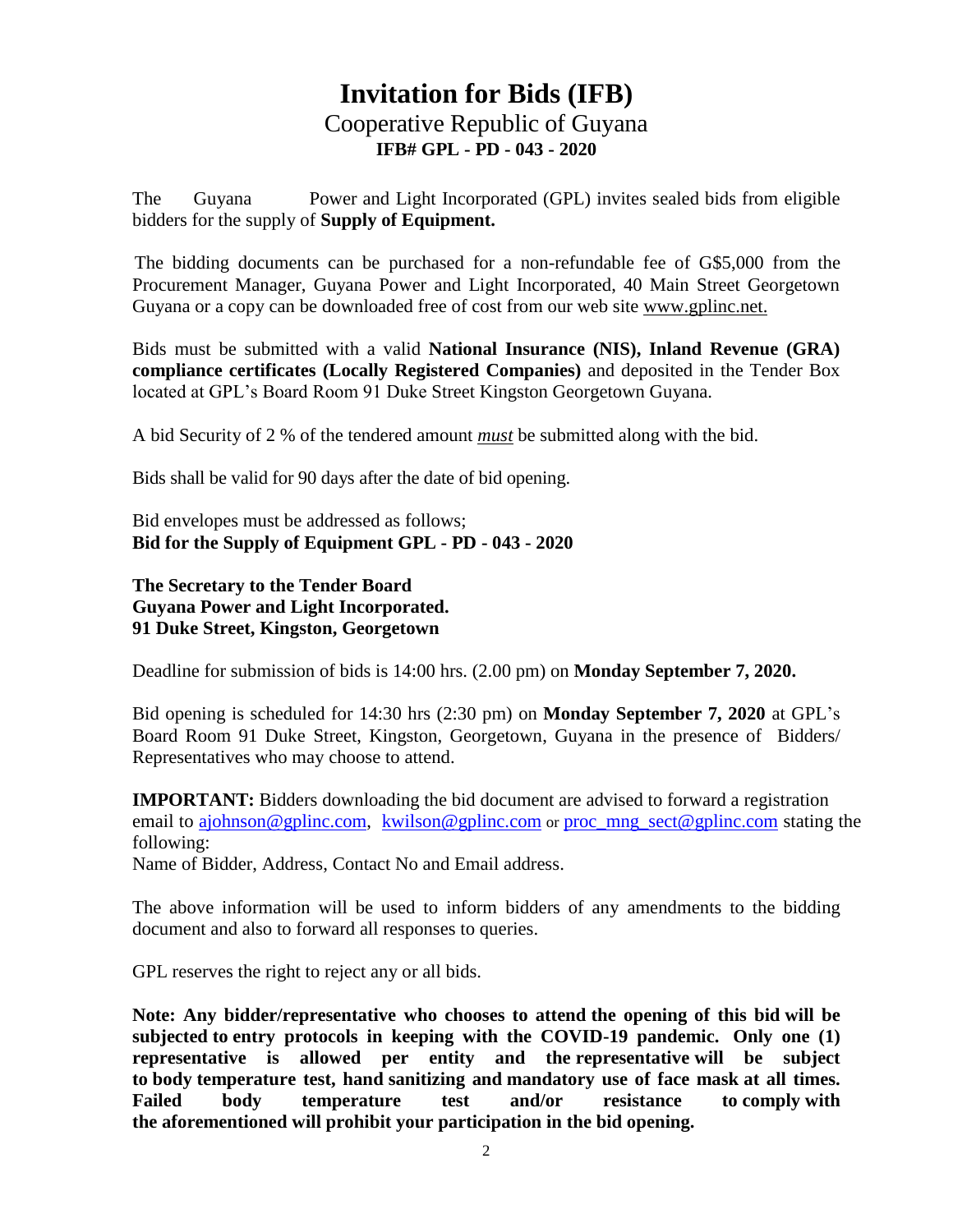### **CONTENTS**

| Invitation For Bids (IFB)                      |  | $\overline{2}$ |
|------------------------------------------------|--|----------------|
| Instruction To Bidders (ITB)                   |  | 4              |
| <b>Bid Data Sheet (BDS)</b>                    |  | 11             |
| General Conditions of Contract (GCC)           |  | 13             |
| <b>Special Conditions of Contract</b><br>(SCC) |  | 17             |
| <b>Schedule of Requirements</b>                |  | 20             |
| <b>Technical Specifications</b>                |  | 21             |
| <b>Bid Delivery Schedule</b>                   |  | 28             |
| <b>Qualification Information</b>               |  | 29             |
| <b>Suppliers Bid</b>                           |  | 31             |
| Contract                                       |  | 32             |
| <b>Bid Security</b>                            |  | 34             |
| <b>Bid Securing Declaration</b>                |  | 35             |
| Manufacturer's Authorization                   |  | 36             |
| <b>Performance Security</b>                    |  | 37             |
| Letter of Acceptance                           |  | 38             |
| Power of Attorney for Signing the Bid          |  | 39             |
| <b>Evaluation and Qualification Criteria</b>   |  | 40             |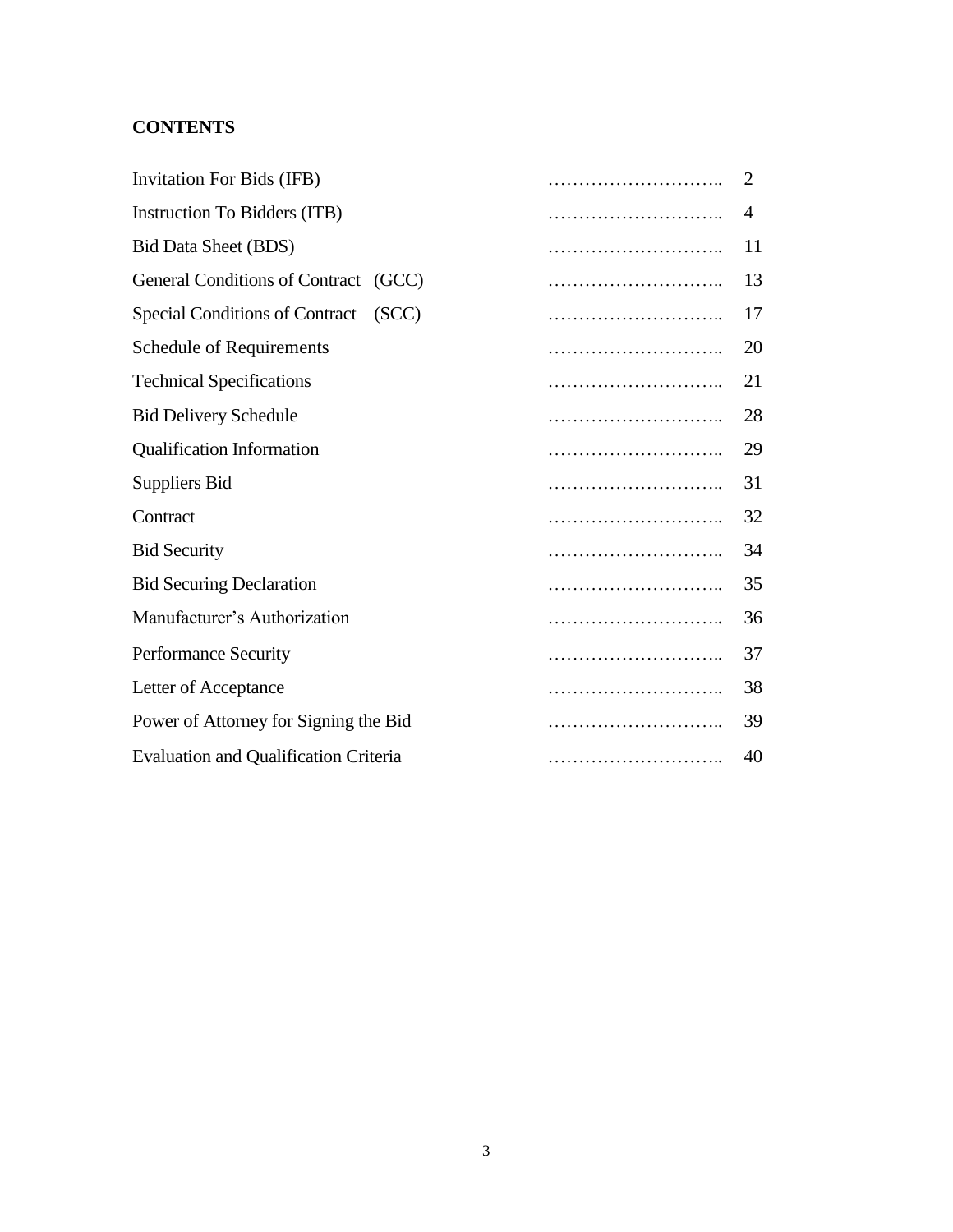### **INSTRUCTIONS TO BIDDERS**

#### **А. Introduction**

#### **1. Description of the Procurement**

The Procuring Entity is Guyana Power and Light, Inc. who intends to procure the goods identified in the *Bid Data Sheet* and in the Schedule of Requirements.

#### **2. Eligibility and qualifications of Bidders**

- 2.1 In order to be awarded a procurement contract, Bidders should possess the technical and financial capacity needed to perform the contract, should fulfill their tax and social insurance fund liabilities in Guyana, and should not currently be subject to a debarment penalty, and must comply with the specific eligibility and qualification requirements referred to in the *Bid Data Sheet*. Bidders shall provide the information and any supporting documentation required by the Qualification Information Form.
- 2.2 The bidders should not have a conflict of interests, including involvement in more than one bid in this proceeding, should not be associated nor have been associated in the past, directly or indirectly, with any agency or any of its representative, affiliate, that have been engaged by the Procuring Entity to provide consulting services at the preparation stage of the bidding documents, technical specifications and other documentation that are subject to be used in the procurement of goods which must be purchased in accordance with the Invitation for Bids. In case when the indicated facts are discovered, the Bidder's bid shall be rejected.

#### **B. Bidding Documents**

#### **3. Clarification and amendment of bidding Documents**

- 3.1 The Procuring Entity, in not more than three (3) working days, will respond in writing (including by fax or electronic mail) to any request for clarification of the bidding documents to be received (in writing, including by fax or electronic mail) not later than 10 days before the expiry of a deadline for submission of bids. At the same time, the Procuring Entity's response shall without identifying its source of the request, be distributed to all bidders who have received the bidding documents from the Procuring Entity.
	- 3.2 At any time before the deadline for submission of bids, the Procuring Entity may amend the bidding documents by issuing an Addendum and notifying it to the prospective bidders.

#### **4. Language of Bid**

#### **C. Preparation of Bid**

4.1 The bid prepared by the Bidder, as well as all correspondence and documents related to that bid and exchanged by the Bidder and the Procuring Entity shall be written in the language *specified in the Bid Data Sheet*.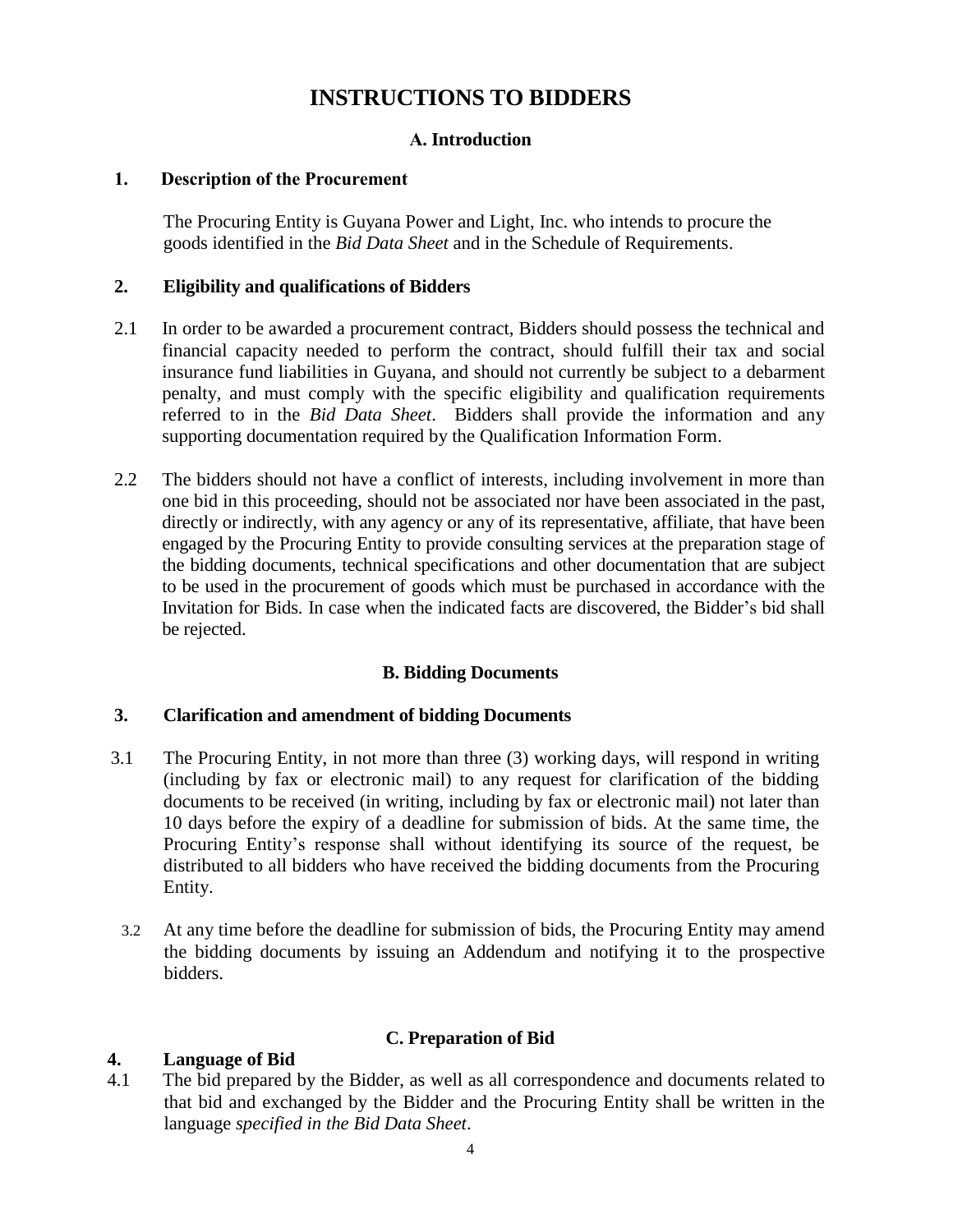#### **5. Documents Included in Bid**

5.1 The bid prepared by the Bidder should contain the Form of Bid, the Price Schedules and the other documents to be submitted in accordance with these Instructions to Bidders.

#### 6**. Bid Price**

- 6.1. Subject to the choice of INCOTERMS as indicated in the Bid Data Sheet, the prices given in the Price Schedule shall include all transportation costs to the destination point indicated in the Contract, all taxes, duties, payments collected, in accordance with the laws of Guyana and delivery related and other costs on performing of contractual obligations.
- 6.2. The prices offered by the Bidders shall remain fixed during the whole period of Contract performance and shall not be modified in any circumstance.

#### **7. Bid and Payment Currency**

7.1 The prices shall be indicated in UK Pounds, US Dollars and Euros for Foreign Suppliers and Guyana Dollars for Domestic Suppliers, unless otherwise specified in the *Bid* Data sheet.

#### **8. Bid Security / Bid Securing Declaration**

- 8.1 Unless otherwise provided in the *Bid Data Sheet*, the Bidder shall furnish, as part of his bid, a Bid Security, in the form, currency and amount specified in the *Bid Data Sheet* with a validity period for not less than 2 weeks upon the expiry of the bid validity period and in line with the form provided, or, if so indicated in the BDS, a Bid Securing Declaration in accordance with the form provided. **A Bid Securing Declaration in not required.**
- 8.2 The bid security may be forfeited, or the Bid Securing Declaration executed, if the Bidder:
	- (а) withdraws his/her bid after it is opened during the period of validity specified in the bid; or,
	- (b) having been awarded the contract fails:
		- (1) to sign the contract on the terms and conditions provided in his bid; or
		- (2) to furnish the Performance Security, if required to do so.

#### **9. Period of Validity of Bid**

9.1 Bids shall remain in force during the period specified in *the Bid Data Sheet* after the date of bid opening.

#### **10. Format, Signing and submission of Bid**

10.1 The Bidder shall prepare an original and one (1) copy of the bid, which shall be typed or written in indelible ink, and shall be signed by the Bidder, or by the person (persons) duly authorized to sign the bid in accordance with the power of attorney to be submitted with the bid. All pages of the bid where new information, modifications or erasures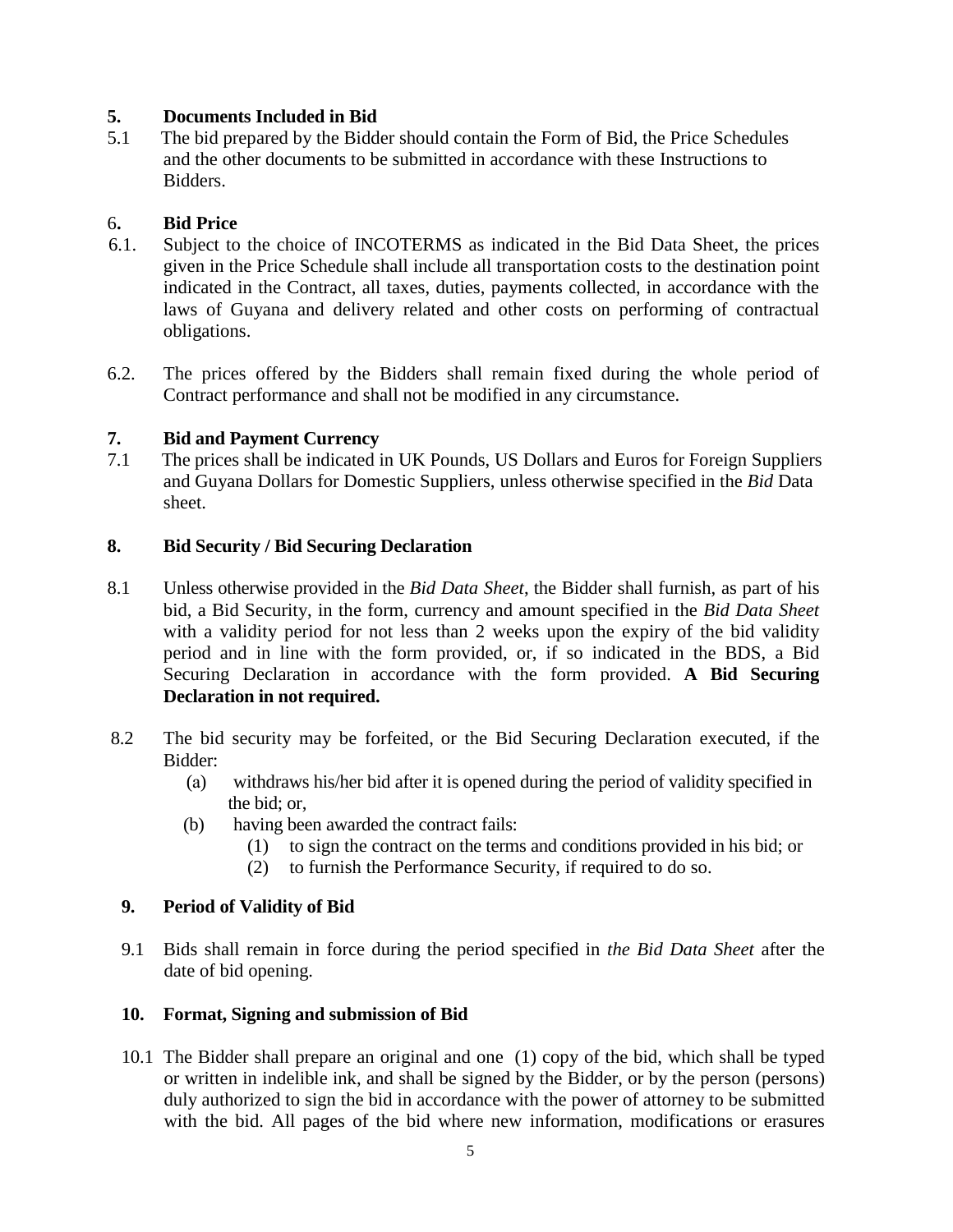entered shall be initialed (signed) by the person or persons signing the bid. In the event of discrepancies between them, the original shall prevail.

- 10.2 The bid shall contain no interlineations, erasures or overwriting, except the cases when the Bidder needs to correct errors which must be initialed by the person or persons signing the bid.
- 10.3 The Bidder shall seal the original and each copy of the bid in different envelopes, marking them "**ORIGINAL**" and "**COPY**", as appropriate. The envelopes shall then be sealed in an outer envelope.
- 10.4 The inner and outer envelopes shall:
	- (a) be addressed to the Procuring Entity at the address specified in the Invitation for Bids.
	- (b) bear the Invitation for Bids (IFB) title and number and the words: "**DO NOT OPEN BEFORE,"** the date specified in the Bid Data Sheet.
	- (c) indicate the name and address of the Bidder. **Alternative bids are not permitted**.

#### **11. Deadline for Submission of Bids**

11.1 Bids must be received by the Procuring Entity at the address and within the periods specified in *the Bid Data Sheet.* All bids received by the Procuring Entity upon the expiry of a period established for submission of bids as indicated by the Procuring Entity shall be rejected and returned to the Bidder unopened.

#### **12. Modification and Withdrawal of Bids**

- 12.1 The Bidder may modify or withdraw his bid after the bid's submission, provided that the Procuring Entity will receive a written notice of modification, including substitution or withdrawal of bid until the expiry of established period for submission of bids.
- 12.2 The Bidder's modification or withdrawal notice shall be prepared, sealed, marked, and sent in accordance with the provisions of ITB Clause 10. In that case the outer and inner envelopes will be additionally marked as "**MODIFICATION**" or "**WITHDRAWAL**", as appropriate. A withdrawal notice may also be sent as a telegram by telex or fax with a subsequent written confirmation by post-office not later than the deadline for submission of bids.

#### **E. Opening and Evaluation of Bids**

#### **13. Opening of Bids**

13.1 The Procuring Entity will open all bids in the presence of bidders' representatives who wish to attend, at the time, on the date, and at the address specified in the *Bid Data Sheet***.** The bidders' representatives who are present shall sign a register evidencing their attendance.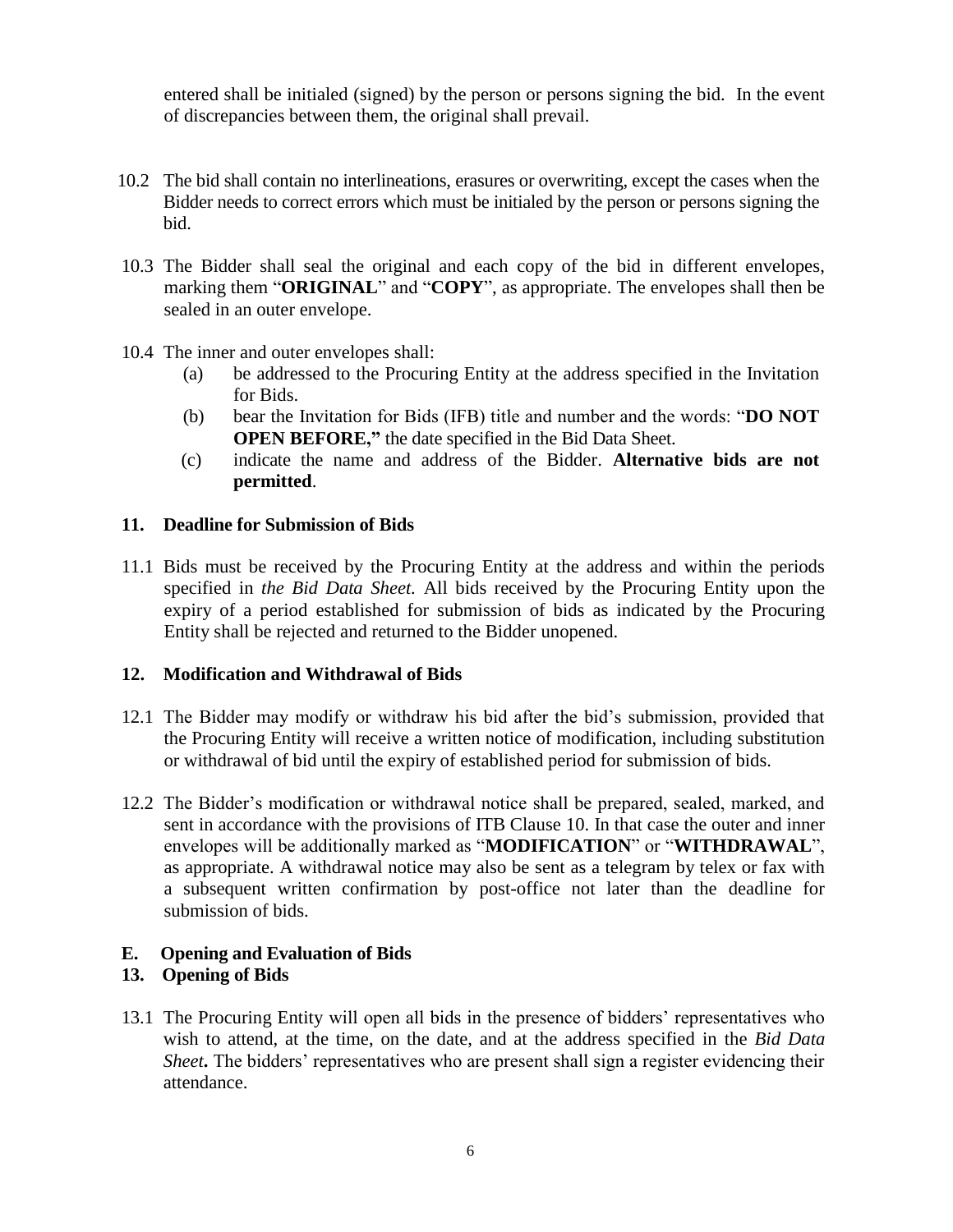- 13.2 The bidders' names, bid prices, including alternatives (if alternatives permitted), information on the presence or absence of required bid security, or bid securing declaration, information on the presence (absence) of tax debts and debts of social insurance payments will be announced at the opening. No bid may be rejected at the opening, exclusive of late bids to be returned to the Bidder unopened.
- 13.3 Bids (and modifications sent pursuant to ITB Clause 12.2 that are not opened and read out during the bid opening shall not be accepted for further evaluation, regardless of circumstances.

#### **14. Evaluation of Bids**

- 14.1 During the evaluation of bids, the Procuring Entity may, at his discretion, request the Bidder to provide clarification of his bid. The request for clarification and the response thereto shall be made in writing, and in that case no change in price or substance of the bid shall be sought, offered, or permitted.
- 14.2 The Procuring Entity shall determine the responsiveness of each bid to requirements of the bidding documents. For the purposes of this Clause a substantially responsive bid is one which satisfies all the indicated provisions without a material deviation or reservation.
- 14.3 The Procuring Entity may waive any minor nonconformity, or small mistake or inaccuracy in the bid which are not a material deviation from the requirements of the bidding documents, and such non-conformity or inaccuracy will not affect the bid evaluation. To the extent feasible and appropriate, for the purposes of comparing bids, acceptable deviations shall be quantified in monetary terms, and reflected in adjustments to the bid price (for the purposes only of comparison of bids).
- 14.4 Arithmetical errors shall be rectified in the following manner. If there is a discrepancy between the unit price and the total price that is obtained by multiplying the unit price and quantity, the unit price shall prevail, and the total price shall be corrected. If there is a discrepancy between words and figures, the amount in words shall be preferable. If the Bidder disagrees with such correction of errors, his bid shall be rejected.
- 14.5 The Procuring Entity shall evaluate and compare only the bids that are determined to be responsive to the bidding documents.
- 14.6 The methodology to adjust the price to reflect the price of the missing or non conforming item or component is the average price of the item of all responsive bids.

#### **15. Confidentiality and Contacting the Procuring Entity**

- 15.1 No Bidder shall contact the Procuring Entity on any matter related to his bid from the date of bid opening until the date of contract award, except for requests related to clarification of the bid. Information concerning the evaluation of bids is confidential.
- 15.2 Any effort by the Bidder to influence the Procuring Entity's decision on bid evaluation and comparison, or contract award may result in the rejection of that Bidder's bid.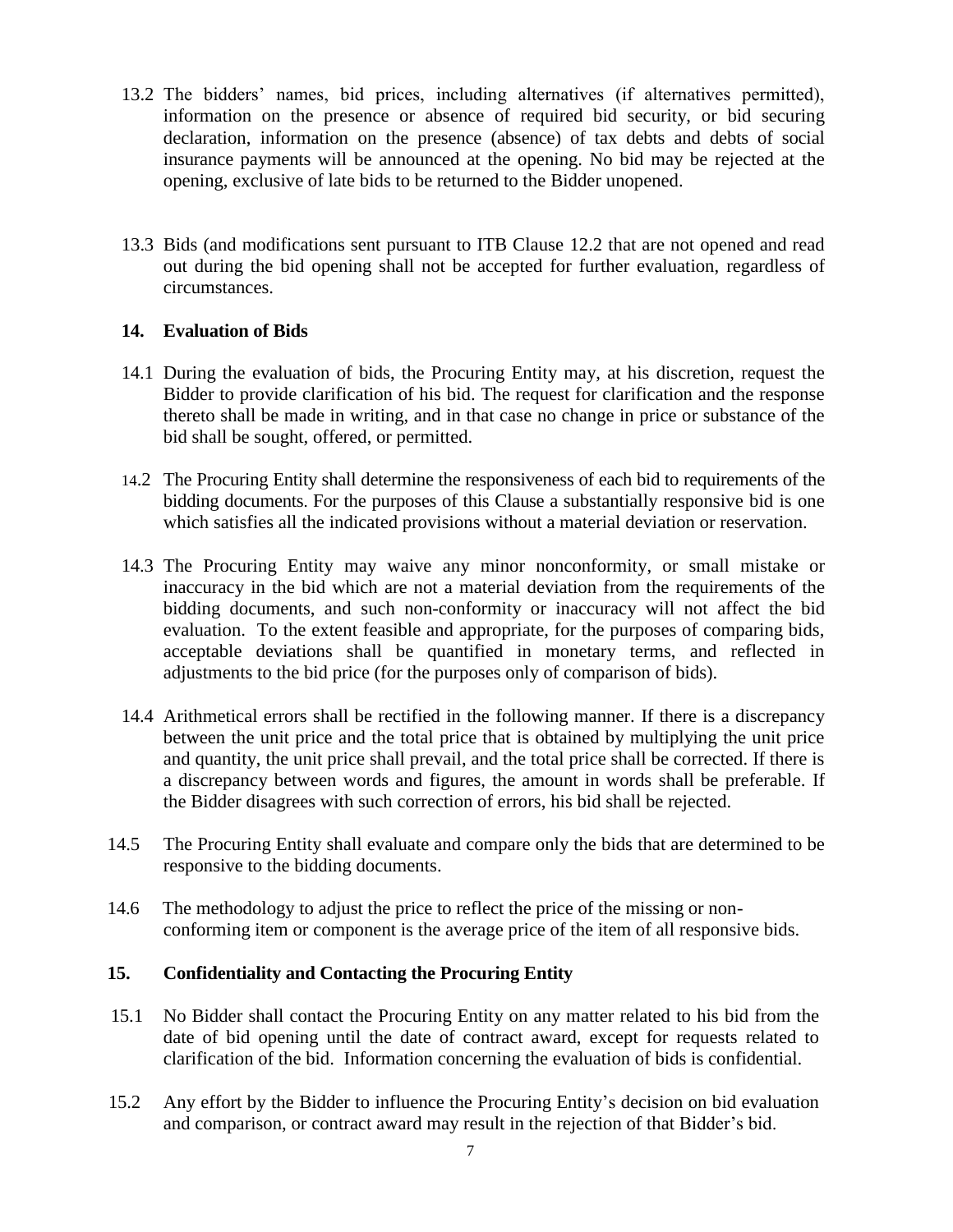#### **F. Award of Contract**

#### **16. Award Criteria**

- 16.1 Subject to ITB Clause 18, the Procuring Entity will award the Contract to the Bidder whose bid is determined to be substantially responsive to the requirements of the bidding documents, and who offered **the Lowest Evaluated Bid**, provided that the Bidder has been determined:
	- (a) to be eligible pursuant to Clause 2;

(b) to comply with qualification requirements, in accordance with Clause 2, and any technical requirements and technical evaluation criteria disclosed in the bidding documents.

#### **17. Procuring Entity's Right to Vary Quantities at Time of Entering into a Contract**

17.1 The Procuring Entity reserves the right, when entering into a contract, to increase or decrease the quantity of goods and related services specified in the Schedule of Requirements, by the percentage indicated in the *Bid Data Sheet***,** no change in the unit price or other conditions shall be made (an increase of quantity not exceeding 10 *percent variation*).

#### **18. Procuring Entity's Right to Accept Any Bid and to reject All Bids**

18.1 The Procuring Entity reserves the right to accept or reject any bid or all bids, and to cancel the bidding process at any time prior to award of contract, without thereby incurring any liability to Bidders and without being required to inform the Bidder or Bidders of reasons of such actions.

#### **19. Notification of Award**

- 19.1. The bidder whose bid is accepted will be notified of the award of contract by the Purchaser prior to expiration of the quotation validity period.
- 19.2. The notice of acceptance shall be equal to entering into a Contract, provided that the Bidder furnishes the performance security and the signed Contract.
- 19.3. At the same time that the Procuring Entity notifies the successful Bidder in accordance with sub-clause (1), the Procuring Entity will notify all other Bidders of the name of successful Bidder, and his bid price.
- 19.4 The evaluation report and comparison of bids will not be sent to bidders.

#### **20. Signing of Contract and performance security**

20.1 At the same time with notification of award, the Procuring Entity will send the successful Bidder the Form of Contract contained in the bidding documents. The successful Bidder shall sign and date the Contract, and return it to the Procuring Entity during seven (7) days of receipt of notice of award.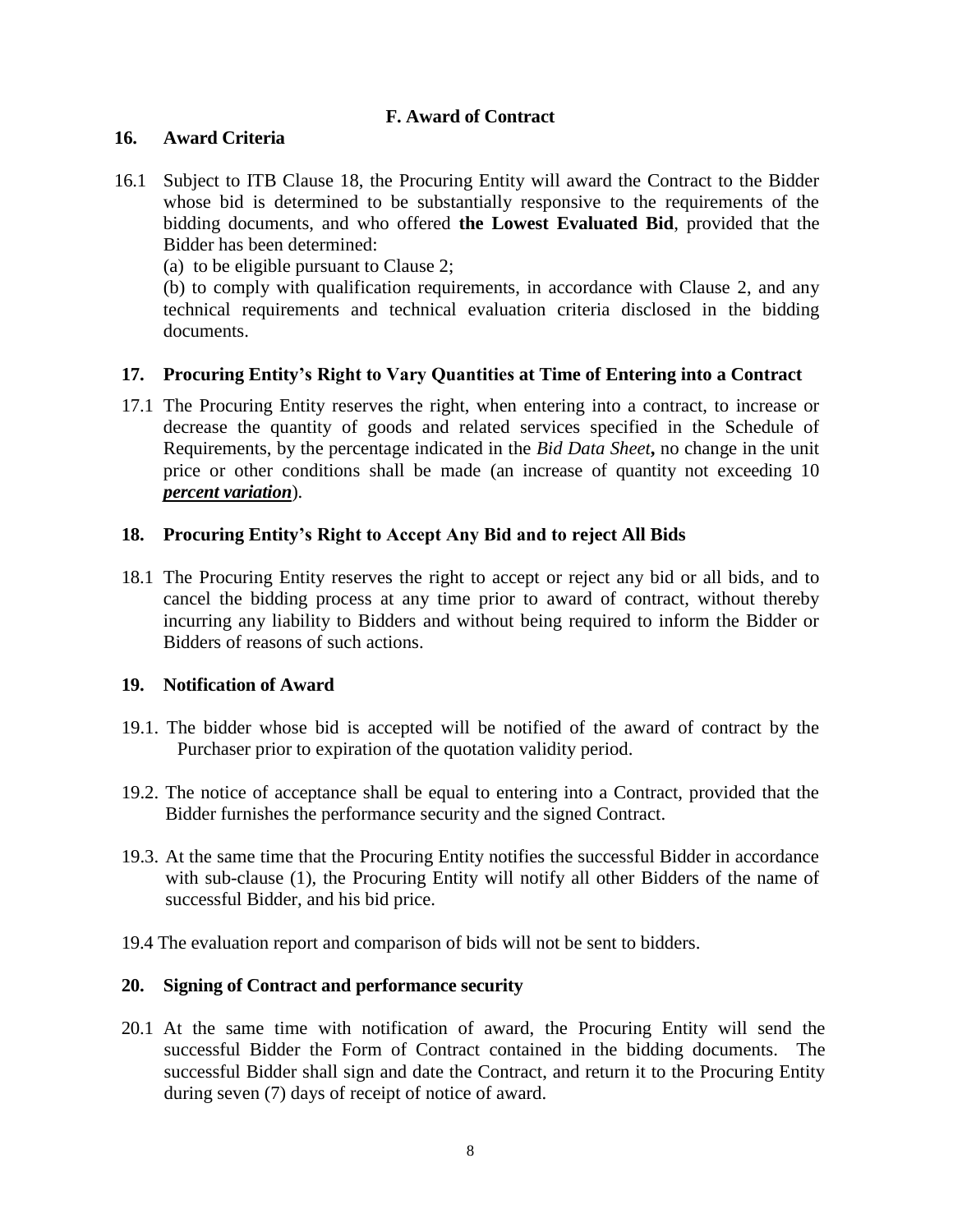- **20**.2 Together with the signed Contract, the Bidder shall, if required to do so by the *Bid Data Sheet*, furnish the Procuring Entity with a Performance Security in the amount and form specified in the *Bid Data Sheet*.
- 20.3 If the successful Bidder fails to furnish the performance security, if required to do so, or during 14 (fourteen) days fails to return the Contract signed by him, then it shall be a sufficient ground to refuse the award of Contract, and to forfeit the bid security, or execute the bid-securing declaration. In that case the Procuring Entity shall award the Contract to the next lowest evaluated Bidder, subject to the right of the Procuring Entity to reject all bids.

#### **21. Settlement of disputes**

21.1 To settle the disputes which may arise during the execution of Contract, the parties shall follow the procedure referred to in the *Bid Data Sheet*.

#### **22. Corrupt and Fraudulent Practices**

22.1 The Procuring Entity requires that Bidders observe the highest standards of ethics during the procurement and execution of such contracts. In pursuance of this policy, the Procuring Entity:

> (a) will reject the bid if it establishes that the Bidder recommended for award has engaged in corrupt, fraudulent, collusive, or coercive practices in competing for the Contract in question;

> (b) will declare the Supplier, for indefinite or specified period of time, to be ineligible to participate in state-financed biddings, in accordance with applicable debarment procedures.

#### **23. Compliances**

23.1 Bidder registered in Guyana must submit valid certificates of compliances from Guyana Revenue Authority (GRA), National Insurance Scheme (NIS), and (VAT registration is required only if item being supplied is Vatable)*.*

#### **24. Defects Liability**:

24.1 The "Defects Liability Period" for the goods and related services is twelve (12) months from the date of taking over possession or such other period as may be specified in the Bid Data Sheet. During this period, the supplier will be responsible for replacing any defective item free of cost to the Procuring Entity.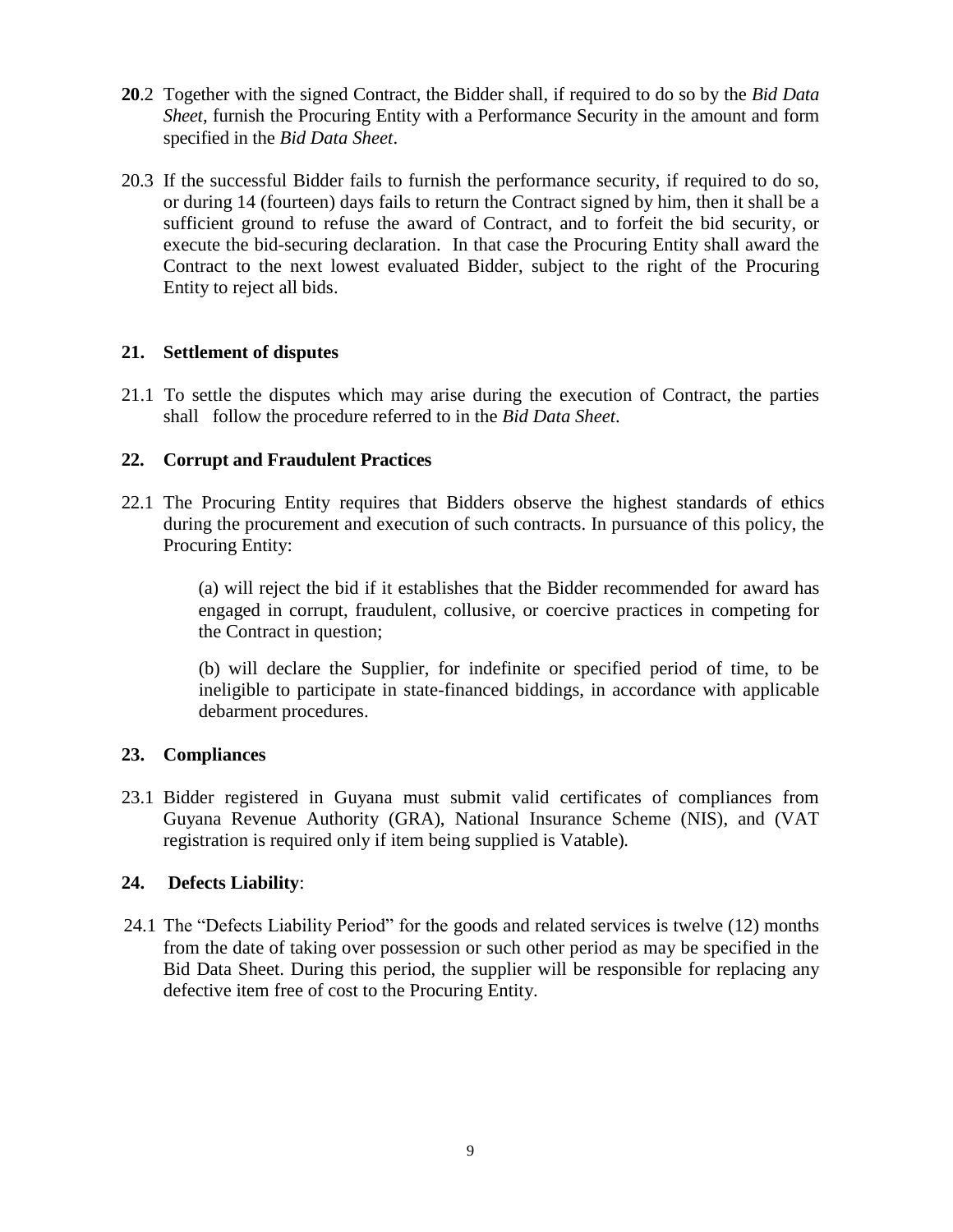#### **25. Inspection and Testing**

 25.1 The Supplier shall at its own expense and at no cost to the Purchaser carry out all testing and/or inspections of the Goods and Related Services as are specified in the Technical Specification**.** Whenever the Supplier is ready to carry out any such test and inspection, it shall give a reasonable advance notice, including the place and time, to the Purchaser.

 The Supplier shall obtain from any relevant third party or manufacturer any necessary permission or consent to enable the Purchaser or its designated representative to attend the test and/or inspection.

- 25.2 The Purchaser may require the Supplier to carry out any test and/or inspection not required by the Contract but deemed necessary to verify that the characteristics and performance of the Goods comply with the technical specifications codes and standards under the Contract.
- 25.3 The Supplier shall provide the Purchaser with a report of the results of any such test and/or inspection.
- 26.4 The Purchaser may reject any Goods or any part thereof that fail to pass any test and/or inspection or do not conform to the specifications. The Supplier shall either rectify or replace such rejected Goods or parts thereof or make alterations necessary to meet the specifications at no cost to the Purchaser, and shall repeat the test and/or inspection, at no cost to the Purchaser, upon giving a notice.

26.5 The Supplier agrees that neither the execution of a test and/or inspection of the Goods or

any part thereof, nor the attendance by the Purchaser or its representative, nor the issue

of

 any report, shall release the Supplier from any warranties or other obligations under the Contract.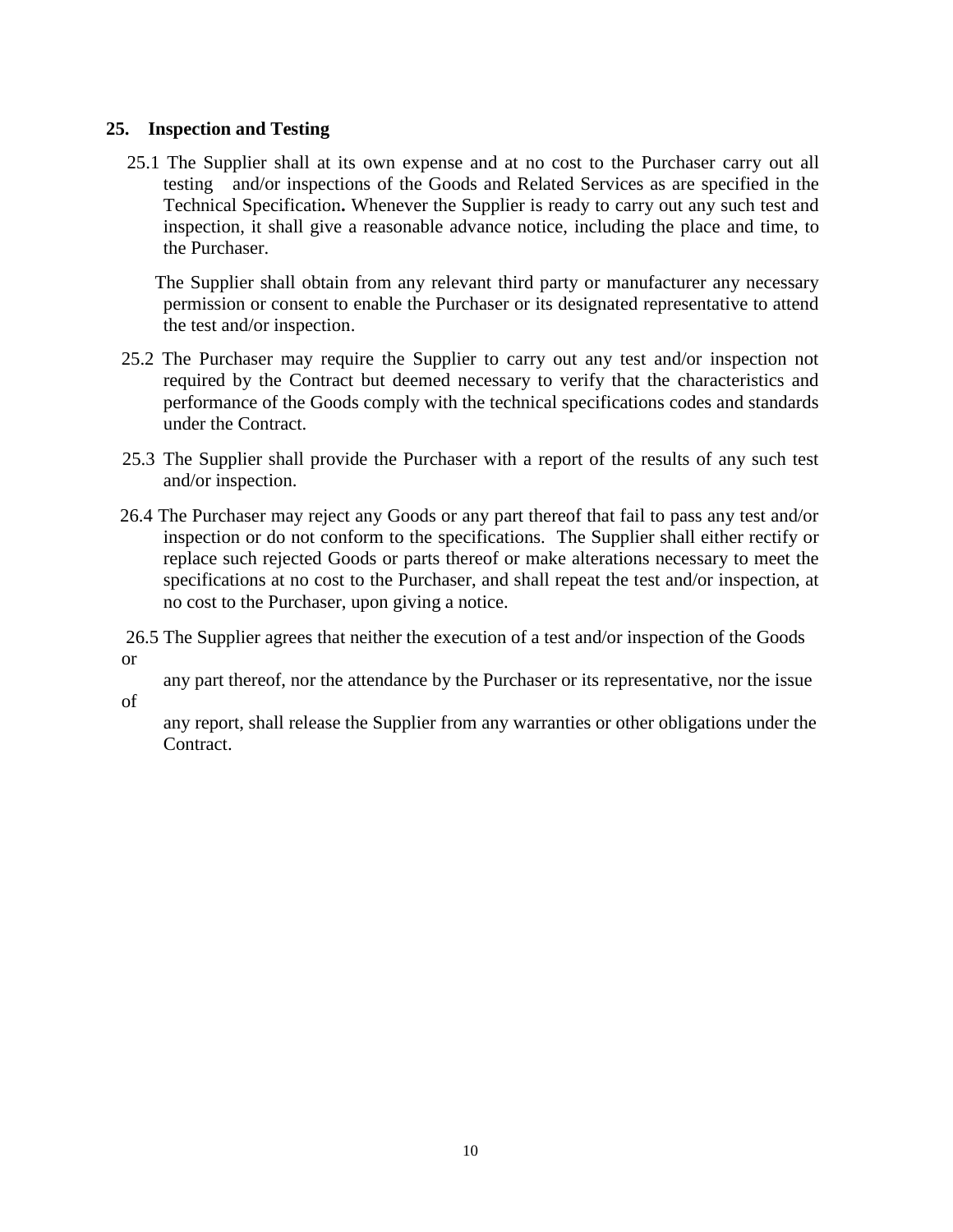### **Bid Data Sheet (BDS)**

The following specific data to clauses of the provisions of Instructions to Bidders which supplement, or amend the provisions of the Instructions to Bidders (ITB) whenever there is a conflict, the provisions herein shall prevail over those in ITB

| Item No.       |                                                                                                                                                                                                                                                                                                                                                                                                                                                                                                                                                                                                                                                                                                                                                                                                                                                                                                                                                                 |
|----------------|-----------------------------------------------------------------------------------------------------------------------------------------------------------------------------------------------------------------------------------------------------------------------------------------------------------------------------------------------------------------------------------------------------------------------------------------------------------------------------------------------------------------------------------------------------------------------------------------------------------------------------------------------------------------------------------------------------------------------------------------------------------------------------------------------------------------------------------------------------------------------------------------------------------------------------------------------------------------|
| <b>ITB 1.1</b> | Guyana Power and Light, Inc. of 40 Main Street Georgetown Guyana<br>Telephone#592-226-9598 Email: ajohnson@gplinc.com or kwilson@gplinc.com<br>The subject of the procurement is: Supply of Equipment.<br>To qualify for award of the Contract, the bidders shall provide satisfactory                                                                                                                                                                                                                                                                                                                                                                                                                                                                                                                                                                                                                                                                          |
| <b>ITB 2.1</b> | evidence to the Purchaser of their capability and adequacy of resources to carry<br>out the Contract effectively:<br>(a) Copies of original documents defining the constitution or legal status,<br>place of registration and principal place of business.<br>(b) Experience as a supplier in carrying out of $2$ (two) or more supplies of<br>Similar items within the last 3 (three) years.<br>(c) Average Turnover for the last three years should be a least<br>US\$2,000,000.00.<br>(d) Evidence of access to lines of credit and availability of other<br>financial resources.<br>(e) Evidence compliance with NIS, GRA, Vat registration if applicable<br>(Only applies to local Supplier).<br>To be covered by an express warranty period of twelve (12) month.<br>(f)<br>(g) Manufacturers authorization form.<br>(h) Must provide Pictures and Brochures of the Equipment that will be<br>supplied giving full disclosure of their Technical details. |
| <b>ITB 4.1</b> | Language of Bid shall be English                                                                                                                                                                                                                                                                                                                                                                                                                                                                                                                                                                                                                                                                                                                                                                                                                                                                                                                                |
| <b>ITB</b> 5.1 | Other documents to be submitted includes; GRA and NIS Compliances, (TIN<br>Certificate and Vat Registration if the item/s being procured attracts Vat).<br>Only applies to suppliers whose registered office is within Guyana                                                                                                                                                                                                                                                                                                                                                                                                                                                                                                                                                                                                                                                                                                                                   |
| <b>ITB 6.1</b> | The price quoted by bidders shall be on the basis of CIF for goods delivered from<br>abroad and for goods delivered from within Guyana Incoterms 2010 shall apply.<br>Suppliers may quote on any One or All Line Items.                                                                                                                                                                                                                                                                                                                                                                                                                                                                                                                                                                                                                                                                                                                                         |
|                |                                                                                                                                                                                                                                                                                                                                                                                                                                                                                                                                                                                                                                                                                                                                                                                                                                                                                                                                                                 |
| ITB 7.1(a)     | For Goods and Related Services with origin in the Purchaser's country, the<br>currency of the bid shall be Guyana Dollars (GY\$) (Supplier's with registered<br>business in Guyana must submit their bid in Guyana Dollars (GY\$).                                                                                                                                                                                                                                                                                                                                                                                                                                                                                                                                                                                                                                                                                                                              |
| ITB 7.1(b)     | For Supplier's outside of the Purchaser country the currency of the bid can be<br>US\$, GBP or a freely convertible currency.                                                                                                                                                                                                                                                                                                                                                                                                                                                                                                                                                                                                                                                                                                                                                                                                                                   |
| ITB 7.1(c)     | The currency that will be used for bid evaluation and comparison purposes to<br>convert all bid prices expressed in various currencies into a single currency is                                                                                                                                                                                                                                                                                                                                                                                                                                                                                                                                                                                                                                                                                                                                                                                                |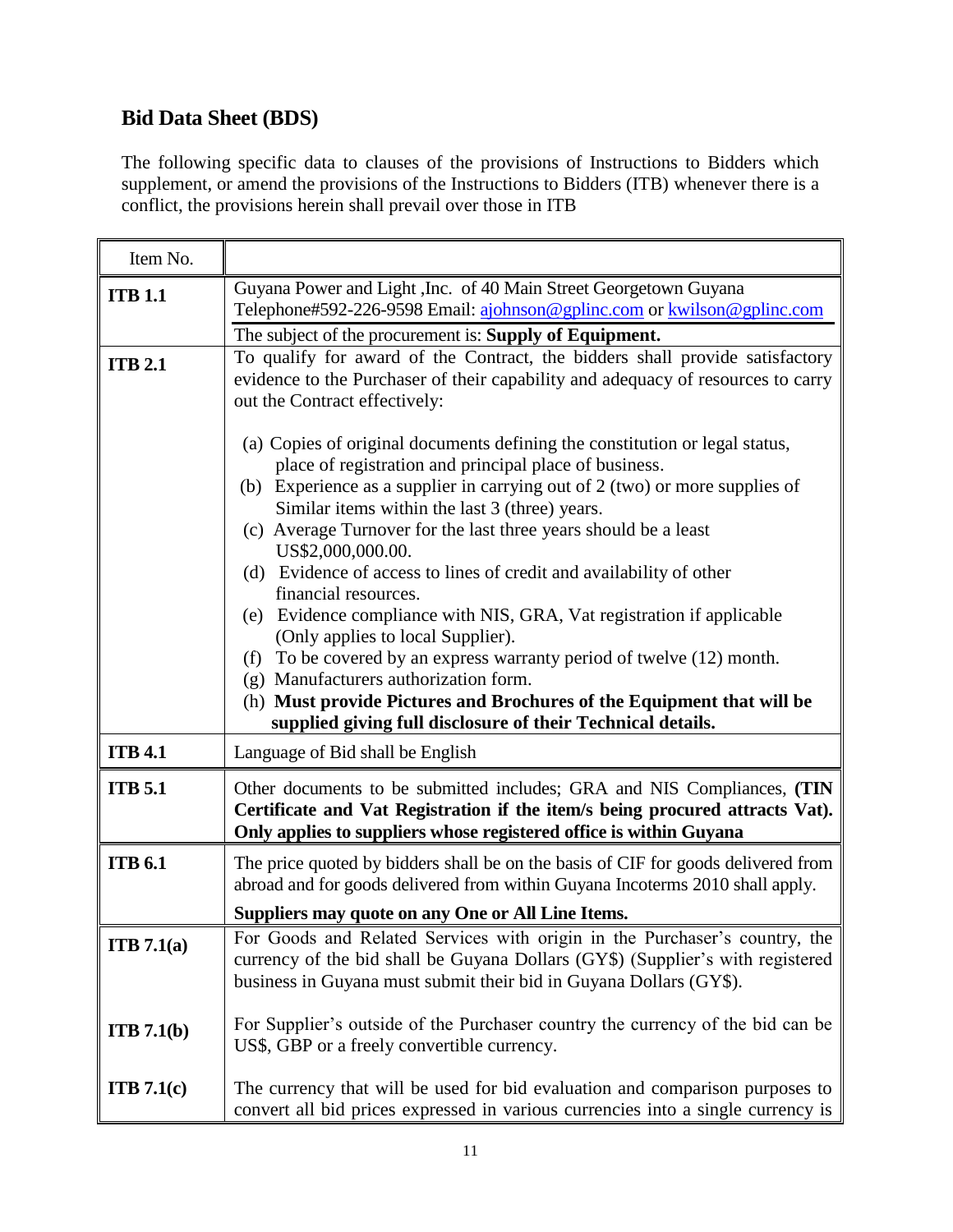|                 | the US\$.                                                                                                                                                                                                                             |  |
|-----------------|---------------------------------------------------------------------------------------------------------------------------------------------------------------------------------------------------------------------------------------|--|
|                 | The source of exchange rate shall be the Bank of Guyana, and the selling rate<br>shall be used.                                                                                                                                       |  |
|                 | The date for exchange rate shall be ten days before the opening of tenders.                                                                                                                                                           |  |
| <b>ITB 8.1</b>  | A bid security of 2% of the tendered sum is required. A signed Bid Securing<br>Declaration is not required.                                                                                                                           |  |
| <b>ITB 9.1</b>  | The period of validity of bid is 90 Days.                                                                                                                                                                                             |  |
| <b>ITB 11.1</b> | Deadline and place for submission of bids: 14:00 hours on Monday September<br>7,2020                                                                                                                                                  |  |
|                 | Attention: Secretary to the Tender Board, Guyana Power and Light, Inc. 91 Duke<br>Street, Kingston Georgetown Guyana South America.                                                                                                   |  |
| <b>ITB 13.1</b> | Time and place for opening of bid: 14: 30 hours on Monday September 7,<br>2020. The Board Room, Guyana Power and Light, Inc., 91 Duke Street, Kingston,<br>Georgetown, Guyana, South America.                                         |  |
| <b>ITB 17.1</b> | When entering into a contract the Procuring Entity reserves the right to Increase or<br>decrease quantities of goods by 10%.                                                                                                          |  |
| <b>ITB 20.2</b> | The performance security shall be 10% of the Contract Price and in the form of a<br>Bank Guarantee or Managers Cheque.                                                                                                                |  |
| <b>ITB 21.1</b> | Disputes that may arise in the performance of the contract shall be settled in<br>accordance with the Laws of Guyana.                                                                                                                 |  |
| <b>ITB 24.1</b> | To assure that manufacturing defects shall be corrected by the Supplier, an<br>express warranty is required from the Supplier for a minimum period of twelve<br>(12) months after acceptance of the delivery by the Procuring Entity. |  |
| <b>ITB 25.1</b> | In the event of the Supplier not being the original manufacturer of the equipment,<br>the Supplier shall provide all relevant technical data to confirm that it meets<br>industry standards                                           |  |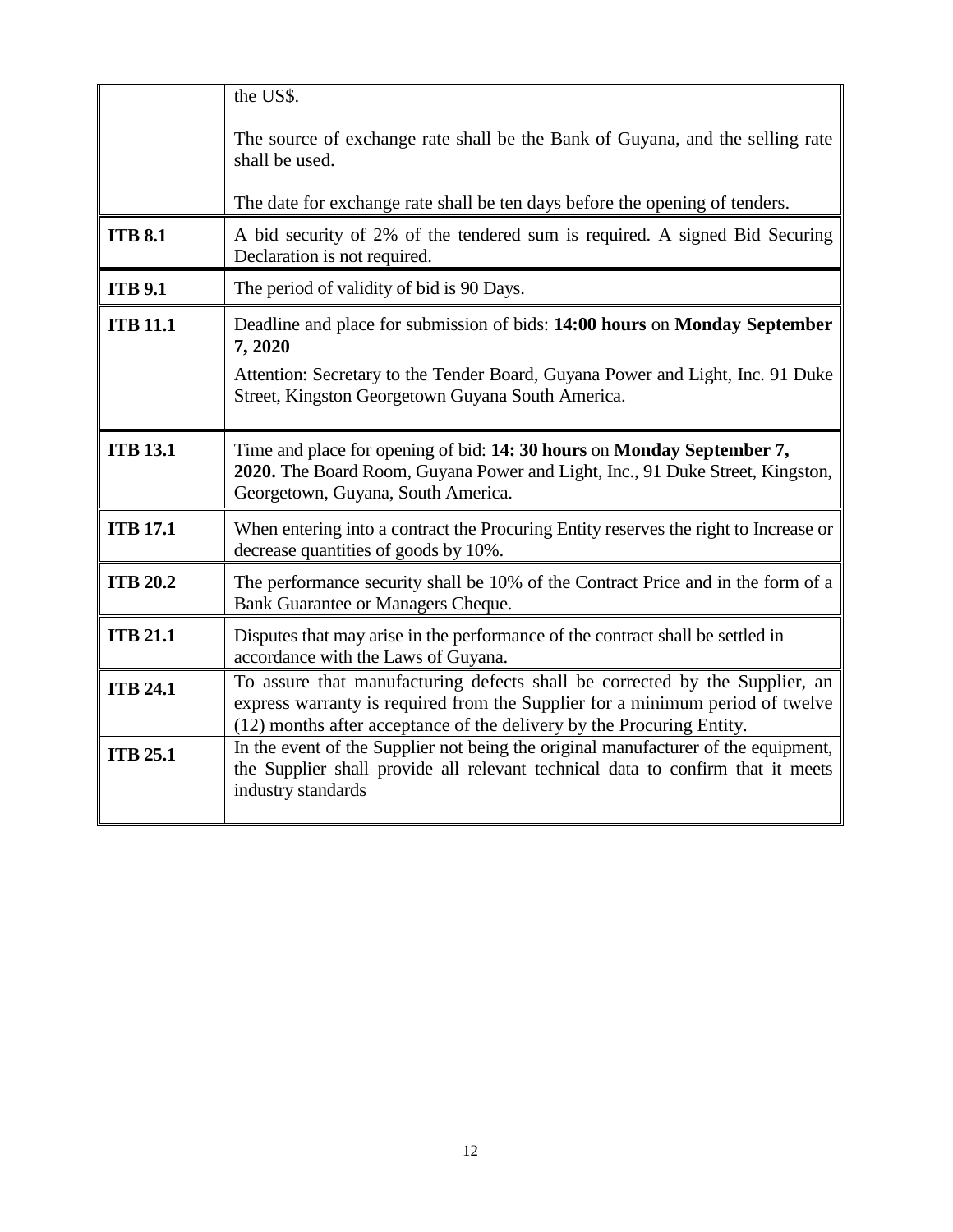# **General Conditions of Contract (GCC)**

The General Conditions are the Standard General Conditions of Contract. No alteration shall be made on the pages of these Conditions. The Procuring Entity, when amending or supplementing the General Conditions of Contract should do so only in the Special Conditions of Contract. Any amendment or addenda of the General Conditions of Contract shall conform to the legislation of Guyana.

#### **1. Definitions and application**

- 1.1 This Contract lists below the terms that have the following interpretation:
	- (a) "**Contract**" means the agreement entered into between the Procuring Entity and the Supplier, as recorded in the Form of Contract signed by the parties, including all attachments and appendices thereto and all the documents referenced therein;
	- (b) "**Contract Price**" means the price payable to the Supplier under the Contract for complete and proper performance of his contractual obligations;
	- (c) "**Goods**" means the item(s) referred to in the SCC;
	- (d) **«GCC»** means the General Conditions of Contract contained in this Section;
	- (e) **"SCC» -** means the Special Conditions of Contract;
	- (f) **"Procuring Entity"** means the Procuring entity carrying out the procurement of

Goods, specified in the SCC;

- (g) **"Supplier"** means an individual or legal entity, or a combination of any above mentioned forms which operate under the existing agreement as a joint venture and supply the Goods and Services under the Contract;
- (h) **"Day"** means calendar day.
- 1.2 The General Conditions of Contract shall apply in the procurement of goods; the specific amendment, addition and alteration shall be indicated in the Special Conditions of Contract.
- 1.3 Warrant requirements are as may be specified in the special conditions of contract.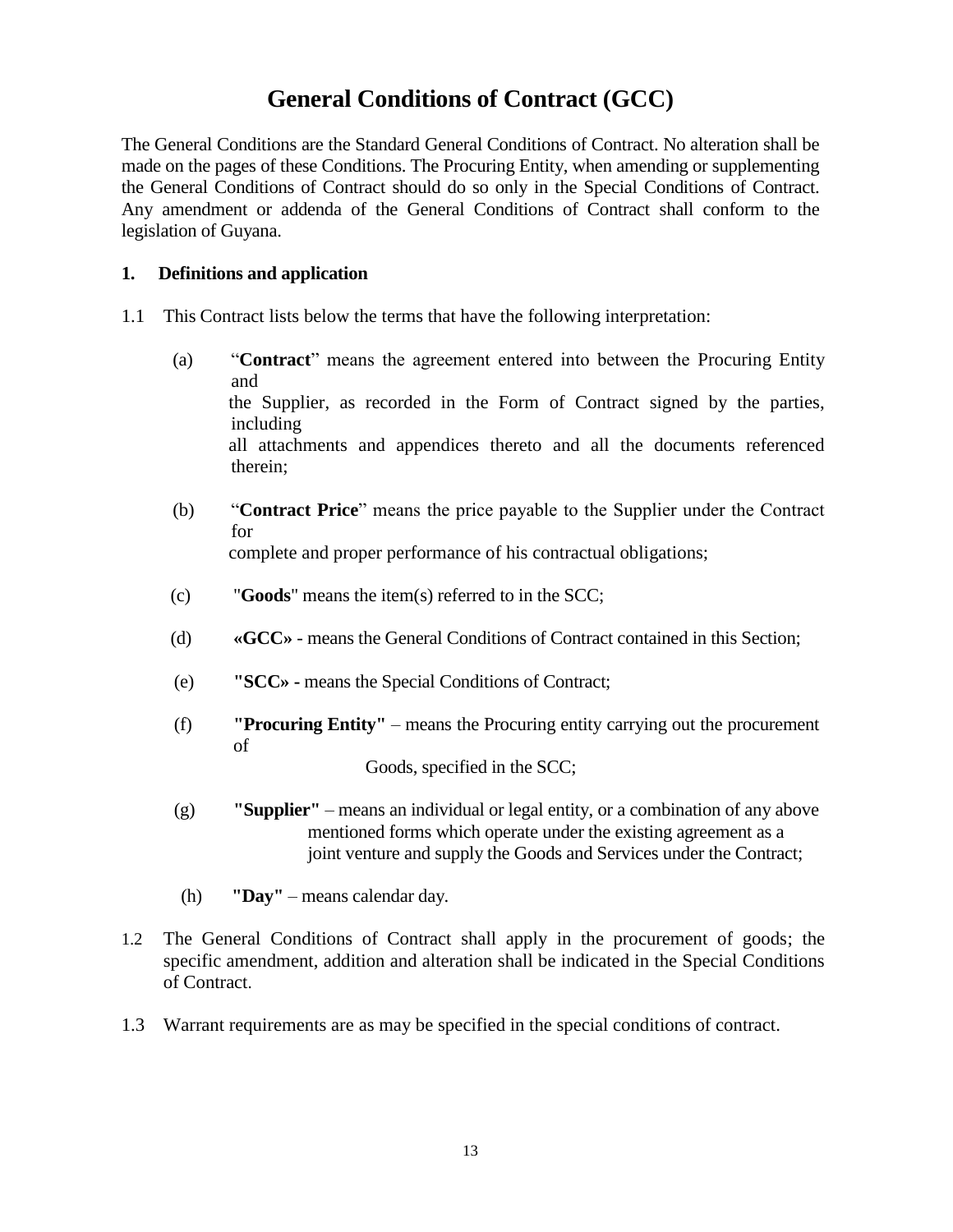#### **2. Contract Documents**

2.1 Subject to the order of precedence set forth in the Contract Agreement, all documents forming the Contract (and all parts thereof) are intended to be correlative, complementary, and mutually explanatory. The contract shall be read as a whole.

#### **3. Performance Security**

 3.1 If required by the SCC, during fourteen (14) days of receipt of notification of award, the successful Bidder shall furnish the Procuring Entity with the performance security the amount and form of which are indicated in the SCC*.*

#### **4. Packing**

 4.1 The Supplier shall provide such packing of the Goods as is required to prevent their damage or deterioration during transit to final destination specified in the Contract, and as may be required by the Special Conditions of Contract.

#### **5. Delivery, Transportation, Mobilization Advance**

 5.1 The Supplier must deliver the Goods within the periods and to the Destination point indicated in the Schedule of Requirements and shall provide the documentation indicated in the SCC. Subject to the SCC, transportation of the Goods to the place specified by the Procuring Entity shall be carried out and paid by the Supplier, and related costs shall be included in the Contract Price.

#### **6. Payment**

 6.1 The payment to the Supplier for the Goods delivered shall be made in accordance with the Contract in the form and within the periods specified in the SCC**.**

#### **7. Prices**

 7.1 Prices established by the Supplier in the Contract for goods delivered shall not vary from the prices quoted by the Supplier in his bid.

#### **8. Assignment**

 8.1 The Supplier shall not assign, in whole or in part, his obligations under the Contract to the third party for the execution without the Procuring Entity's prior written consent.

#### **9. Delays in the Supplier's Performance and liquidated damages**

- 9.1 Delivery of the Goods shall be carried out by the Supplier, in accordance with the schedule indicated by the Procuring Entity in the Delivery *Schedule.*
- 9.2 Except for provided under GCC Clause 13, the delay in the Supplier's performance of his delivery obligations shall render the Supplier liable for payment of liquidated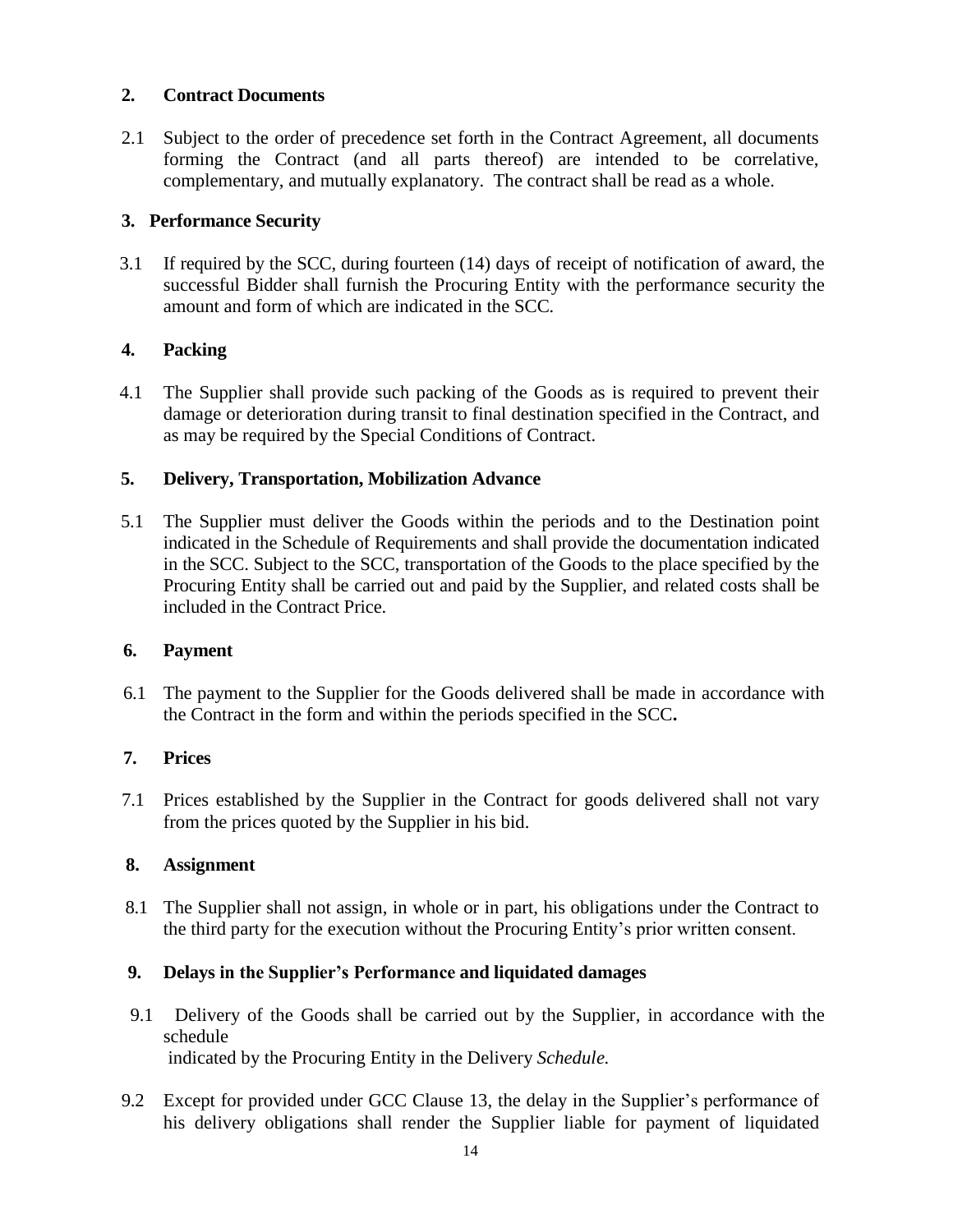damages in the amount specified in the SCC, unless an extension of time is agreed upon by the parties without application of liquidated damages. Once the maximum deduction specified in the SCC is reached, the Procuring Entity may consider termination of the Contract, in accordance with Clause 10 of the General Conditions of Contract.

#### **10. Termination**

- 10.1 The Procuring Entity, without detriment to any other sanctions of infringement of the provisions of Contract, by written notice of default sent to the Supplier, may terminate this Contract in whole or in part:
	- (a) if the Supplier fails to deliver the portion or all of the Goods within the periods provided for in the Contract, or within an extension period of that Contract, or to perform any of his obligations under the Contract;
	- (b) if bankruptcy procedures are applied to the Supplier, or it is declared insolvent.
	- (c) if the Supplier, in the Procuring Entity's opinion, has engaged in corrupt, fraudulent, collusive or coercive practices when entering into or executing the Contract;
	- (d) if the Procuring Entity deems that continued implementation of the contract would no longer be expedient from the standpoint of the public interest
- 10.2 The notice of termination shall specify the reason of termination, the extent to which performance of the Supplier under the Contract is terminated, and the date upon which such termination becomes effective.
- 10.3 Notwithstanding clauses 9 and 10.1, the Supplier shall not forfeit his performance security, and shall not be liable for payment of liquidated damages, or termination for default, if delay in executing the Contract or failure to perform obligations under the Contract is the result of an event of force majeure. When force majeure arises, the Supplier shall promptly notify the Procuring Entity in writing of such circumstance and its causes.
- 10.4 When the contract is terminated in accordance with clause 10.1(d), the Goods that are complete and ready for shipment within twenty-eight (28) days after the Supplier's receipt of notice of termination shall be accepted by the Procuring Entity at the Contract terms and prices. For the remaining Goods, the Procuring Entity may elect:
	- (a) to have any portion completed and delivered at the Contract terms and prices; and/or
	- (b) to cancel the remainder and pay to the Supplier an agreed amount for partially completed Goods and Related Services and for materials and parts previously procured by the Supplier.

#### **11. Settlement of Disputes**

11.1 If any dispute or disagreement arises between the Procuring Entity and the Supplier for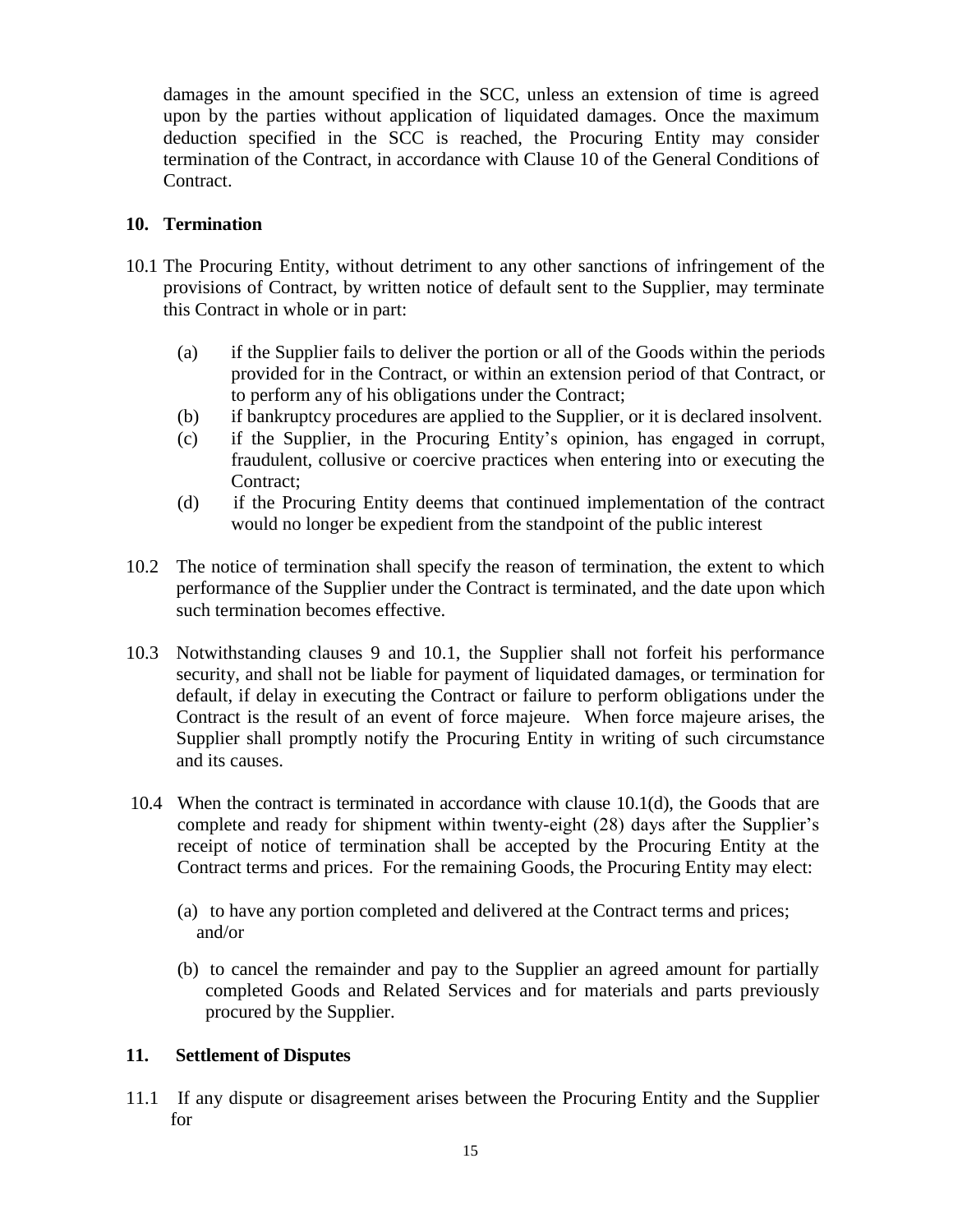the Contract or in connection with it, the parties shall make every effort to resolve the dispute or disagreement amicably by mutual consultation.

11.2 If during twenty one (21) days, the parties failed to resolve their dispute or disagreement by mutual consultation; either the Procuring Entity or the Supplier may send the other party the notice of intent to commence arbitration, if an arbitration is incorporated in the Contract in the Special Conditions of Contract or otherwise agreed by the parties, or in the Court of General Jurisdiction if no arbitration is envisaged, and no arbitration or litigation in respect of that matter may be commenced unless such notice is given.

 Any dispute or disagreement in respect of which the notice of intent is sent to commence trial shall be heard by the [Court of General Jurisdiction].

11.3 Notwithstanding any reference to dispute settlement herein, the parties shall continue to perform their obligations under the Contract, unless they agree otherwise.

#### **12. Applicable Law**

12.1 The Contract shall be interpreted in accordance with the laws of Guyana.

#### **13. Formal Communication between the Procuring Entity and the Supplier**

- 13.1 Any notice given by one party to the other pursuant to the Contract shall be in force if it is done in writing and sent at the address of other party in the SCC**.**
- 13.2 A notice shall be effective when delivered or on the specified date, whichever is later.

#### **14. Taxes and Duties**

14.1 The Supplier shall be fully responsible for all taxes, duties, license taxes, etc., levied in accordance with the legislation of Guyana, and subject to the application of INCOTERMS in accordance with the SCC.

#### **15. Retention**

15.1 No retention shall be applied on consumables, but warranties, guarantees and expiry dates to apply.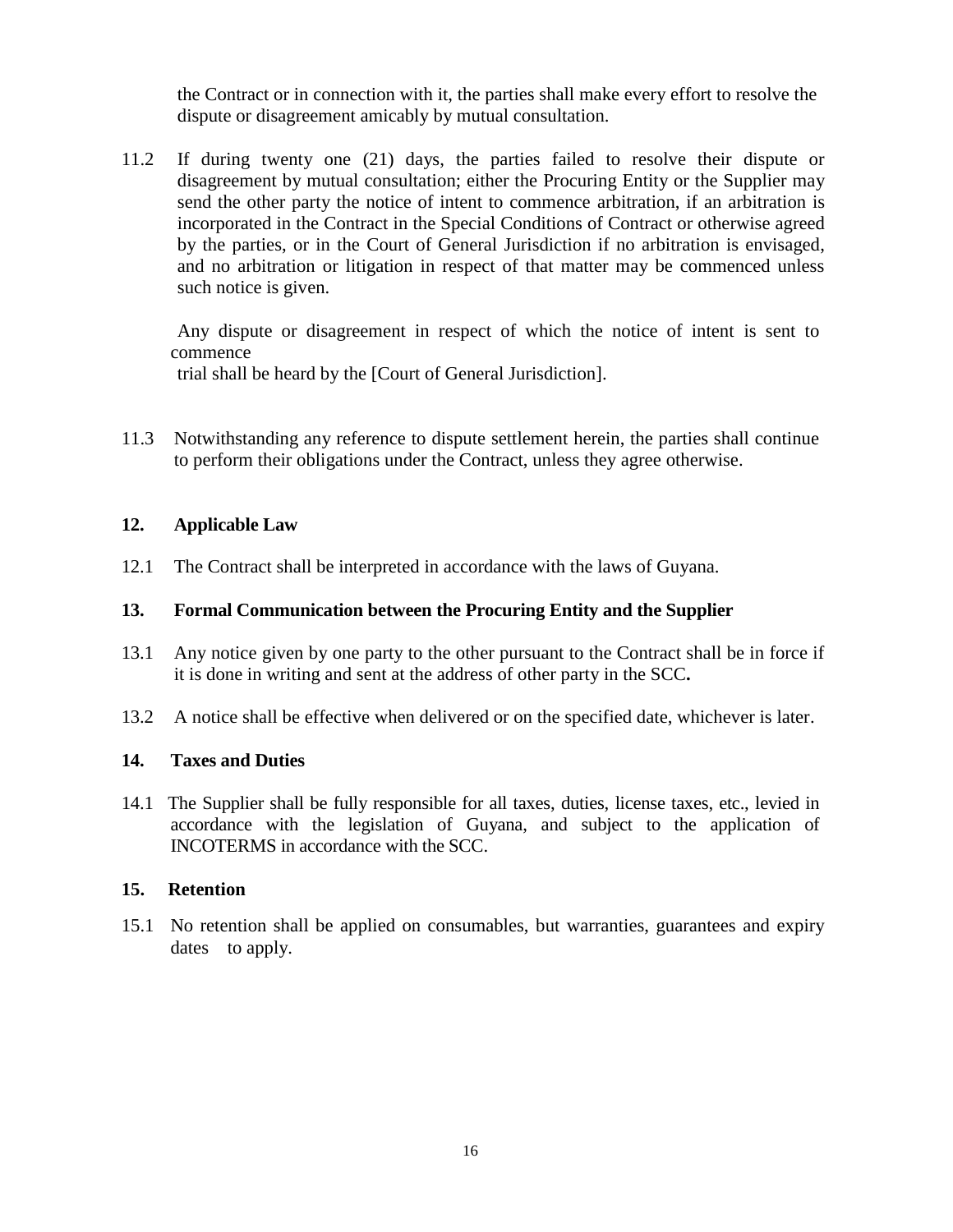# **Special Conditions of Contract (SCC)**

The following Special Conditions of Contract shall supplement the General Conditions of Contract. Whenever there is a conflict, the provisions herein shall prevail over those in the General Conditions of Contract.

| <b>GCC</b>           | <b>Special Conditions of Contract</b>                                                                                                                                                                                                                                                                                                                                                                                                                                                                                                                                                                           |
|----------------------|-----------------------------------------------------------------------------------------------------------------------------------------------------------------------------------------------------------------------------------------------------------------------------------------------------------------------------------------------------------------------------------------------------------------------------------------------------------------------------------------------------------------------------------------------------------------------------------------------------------------|
| <b>Clause</b><br>No. |                                                                                                                                                                                                                                                                                                                                                                                                                                                                                                                                                                                                                 |
| 1                    | <b>Definitions</b>                                                                                                                                                                                                                                                                                                                                                                                                                                                                                                                                                                                              |
| 1.1(f)               | The Procuring Entity is Guyana Power and light of 40 Main Street Georgetown Guyana<br>South America, Tele #592-226-9598, Fax#592 227-2180 Email: pkisseur@gplinc.com                                                                                                                                                                                                                                                                                                                                                                                                                                            |
| 1.1(g)               | The Supplier is Not Applicable<br>(indicate full name, legal address, phone, fax and e-mail of Supplier)                                                                                                                                                                                                                                                                                                                                                                                                                                                                                                        |
| 1.1(c)               | List of Equipment.                                                                                                                                                                                                                                                                                                                                                                                                                                                                                                                                                                                              |
| 3.1                  | A Performance Security will be required Fourteen (14) days after receipt of notification<br>award in the amount and form of a Bank Guarantee or Managers Cheque not exceeding<br>ten $(10)$ percent of the Contract price.                                                                                                                                                                                                                                                                                                                                                                                      |
| 4.1                  | <b>Packing</b><br>The packing, marking and documentation within and outside the packages shall be:                                                                                                                                                                                                                                                                                                                                                                                                                                                                                                              |
|                      | Packing                                                                                                                                                                                                                                                                                                                                                                                                                                                                                                                                                                                                         |
|                      | The Supplier shall provide such packing of the Goods as is required to prevent their<br>damage or deterioration during transit to their final destination, as indicated in the<br>The packing shall be sufficient to withstand, without limitation, rough<br>Contract.<br>handling during transit and exposure to extreme temperatures, salt and precipitation<br>during transit, and open storage. Packing case size and weights shall take into<br>consideration, where appropriate, the remoteness of the Goods' final destination and<br>the absence of heavy handling facilities at all points in transit. |
|                      | Marking<br>Marking shall be in accordance with international practice and shall be agreed with<br>the Purchaser. The Goods shall be addressed for delivery to Guyana Power &<br>Light, 40 Main Street, Georgetown, Guyana, South America.                                                                                                                                                                                                                                                                                                                                                                       |
| 5.1                  | <b>Delivery, Transportation</b>                                                                                                                                                                                                                                                                                                                                                                                                                                                                                                                                                                                 |
|                      | Documentation                                                                                                                                                                                                                                                                                                                                                                                                                                                                                                                                                                                                   |
|                      | (a) For Imported Goods.                                                                                                                                                                                                                                                                                                                                                                                                                                                                                                                                                                                         |
|                      | Within 24 hours of shipment, the Supplier shall notify the Purchaser and the Insurance<br>Company by email or telex or fax, the full details of the shipment including Contract<br>number, description of Goods, quantity, the vessel, the bill of lading number and date,<br>port of loading, date of shipment, port of discharge, etc.                                                                                                                                                                                                                                                                        |
|                      | The Supplier shall mail the following Original documents to the Purchaser with a                                                                                                                                                                                                                                                                                                                                                                                                                                                                                                                                |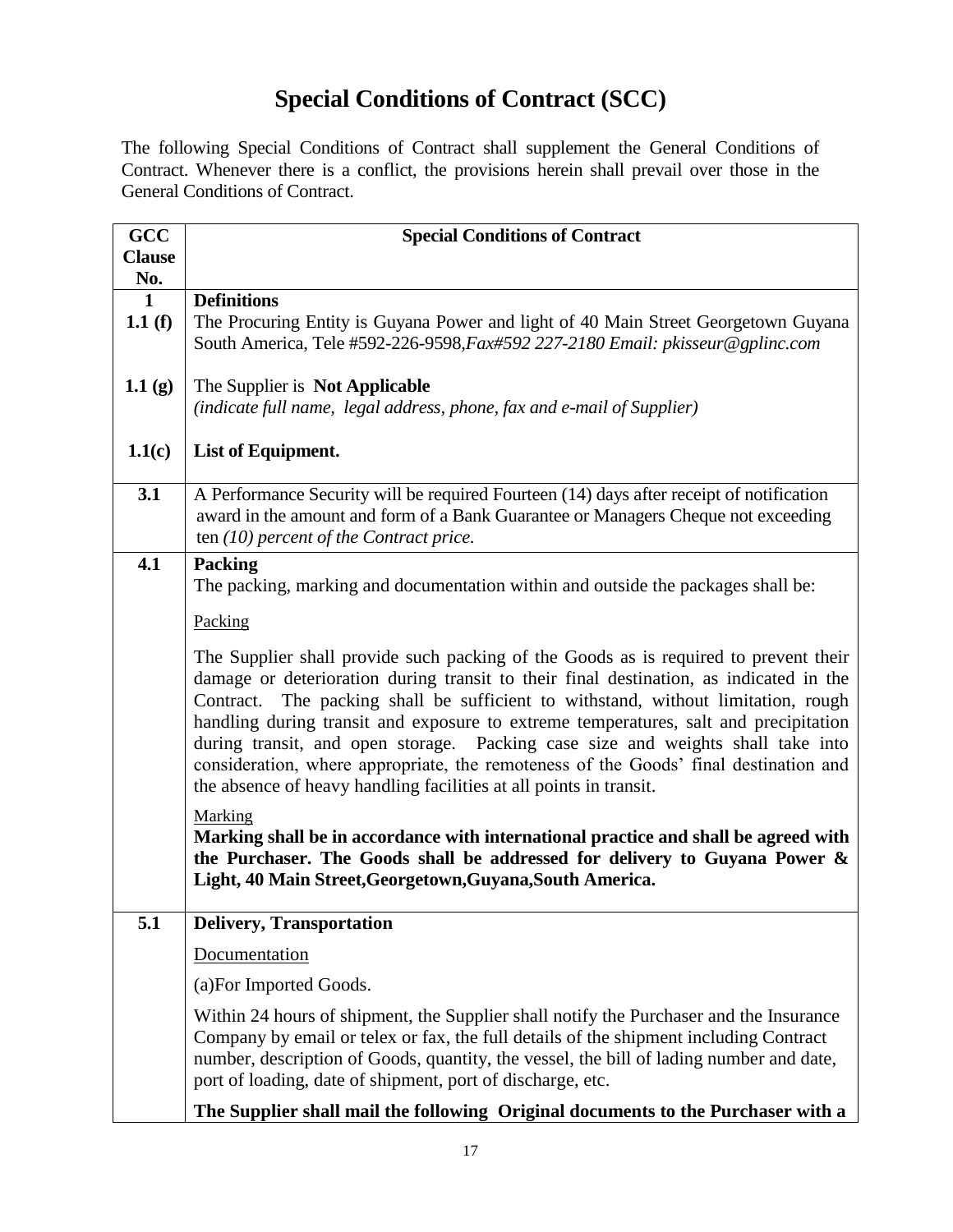|     | copy to the insurance Company:                                                                                                                                                                                                                                                                                                                             |
|-----|------------------------------------------------------------------------------------------------------------------------------------------------------------------------------------------------------------------------------------------------------------------------------------------------------------------------------------------------------------|
|     | (1) Supplier's invoice indicating a description, quantity, unit price of the<br>Goods and sum total;                                                                                                                                                                                                                                                       |
|     | (2) Shipping order, railway receipt or truck receipt;                                                                                                                                                                                                                                                                                                      |
|     | (3) Warranty certificate of Manufacturer or Supplier;                                                                                                                                                                                                                                                                                                      |
|     | (4) Inspection certificate issued by the authorized inspection service, and the<br>supplier's factory inspection report (if any);                                                                                                                                                                                                                          |
|     | (5) Certificate of origin;                                                                                                                                                                                                                                                                                                                                 |
|     | (6) Certificate of conformity;                                                                                                                                                                                                                                                                                                                             |
|     | (7) Full set of ocean on-board bills of lading, of air waybills or courier/parcel post<br>Certificates consigned to the Purchaser;                                                                                                                                                                                                                         |
|     | (8) Packing list identifying contents of each package, and clearly showing<br>Shipping marks and package numbers, kind of package, contents, dimensions and<br>Gross weights of each package in pounds or kilos.                                                                                                                                           |
|     | The above documents shall be received by the Purchaser at least two (2) weeks before<br>arrival of Goods at the port or place of arrival and, if not received, the Supplier will be<br>responsible for any consequent expenses.                                                                                                                            |
| 6.1 | <b>Payment</b><br>The method and conditions of payment to be made to the Supplier under this Contract<br>shall be as follows:                                                                                                                                                                                                                              |
|     | <b>Payment for Goods supplied:</b>                                                                                                                                                                                                                                                                                                                         |
|     | Payment will be as follows:                                                                                                                                                                                                                                                                                                                                |
|     | <b>Advance Payment:</b><br>Thirty (30) percent of the Contract Price shall be paid within thirty (30) days of signing<br>of the Contract, and upon submission of claim and a bank guarantee for equivalent<br>amount valid until the Goods are delivered and in the form provided in the bidding<br>documents or another form acceptable to the Purchaser. |
|     | <b>On Delivery:</b><br>Sixty (60) percent of the Contract Price of the Goods shipped shall be paid upon<br>submission of claim and evidence that items are ready for shipment.                                                                                                                                                                             |
|     | <b>On Acceptance:</b>                                                                                                                                                                                                                                                                                                                                      |
|     | Ten (10) percent of the Contract Price of Goods received shall be paid within thirty<br>(30) days of receipt of the Goods supported by the acceptance certificate issued by the<br>Purchaser.                                                                                                                                                              |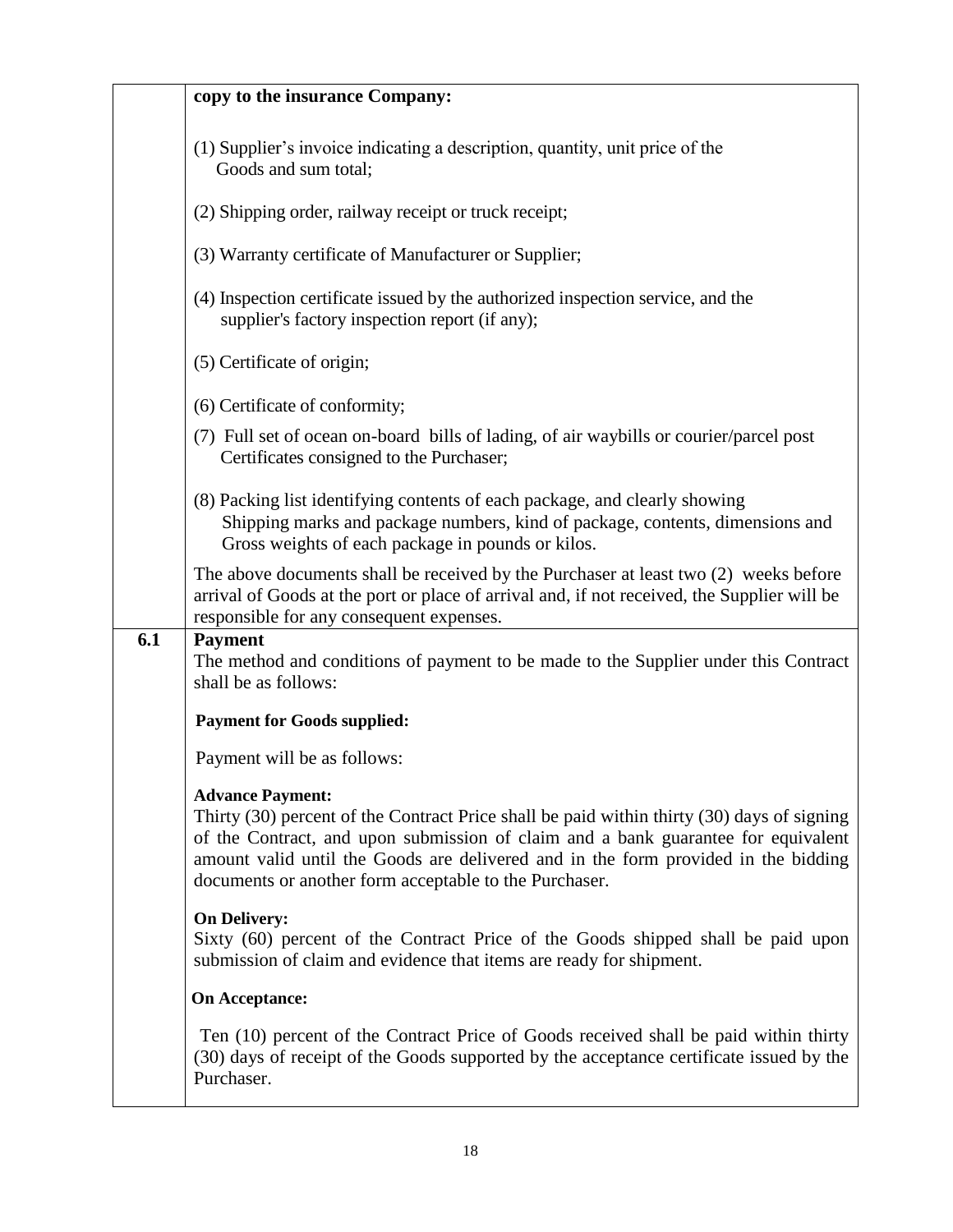| 9.2  | <b>Liquidated Damages</b><br>The liquidated damage shall apply and they shall be equivalent to one percent (1%) of<br>the delivered price of the delayed Goods or unperformed services per each day of delay<br>or part thereof until actual delivery.<br>The maximum amount of liquidated damages shall be: 10 percent (10 %) of the delayed<br>Goods or services contract price. |  |  |  |
|------|------------------------------------------------------------------------------------------------------------------------------------------------------------------------------------------------------------------------------------------------------------------------------------------------------------------------------------------------------------------------------------|--|--|--|
| 11.2 | <b>Settlement of Disputes</b><br>The rules of procedure for arbitration proceedings pursuant to GCC Sub-Clause 11.2<br>shall be as follows:                                                                                                                                                                                                                                        |  |  |  |
|      | (a) Contract with foreign Supplier:                                                                                                                                                                                                                                                                                                                                                |  |  |  |
|      | GCC 11.2 (a) Any dispute, controversy or claim arising out of or relating to<br>this Contract, or breach, termination or invalidity thereof, shall be settled by<br>arbitration in accordance with the UNCITRAL Arbitration Rules as at<br>present in force.                                                                                                                       |  |  |  |
|      | (b)<br><b>Contracts with Supplier national of the Purchaser's country:</b>                                                                                                                                                                                                                                                                                                         |  |  |  |
|      | In the case of a dispute between the Purchaser and a Supplier who is a<br>national of the Purchaser's country, the dispute shall be referred to<br>adjudication or arbitration in accordance with the laws of Guyana                                                                                                                                                               |  |  |  |
|      | (c) The Courts of Georgetown Guyana, shall have exclusive jurisdiction in all<br>the matters arising in the contract including execution of Arbitration<br><b>Awards</b>                                                                                                                                                                                                           |  |  |  |
| 12.1 | The governing law shall be the law of Guyana                                                                                                                                                                                                                                                                                                                                       |  |  |  |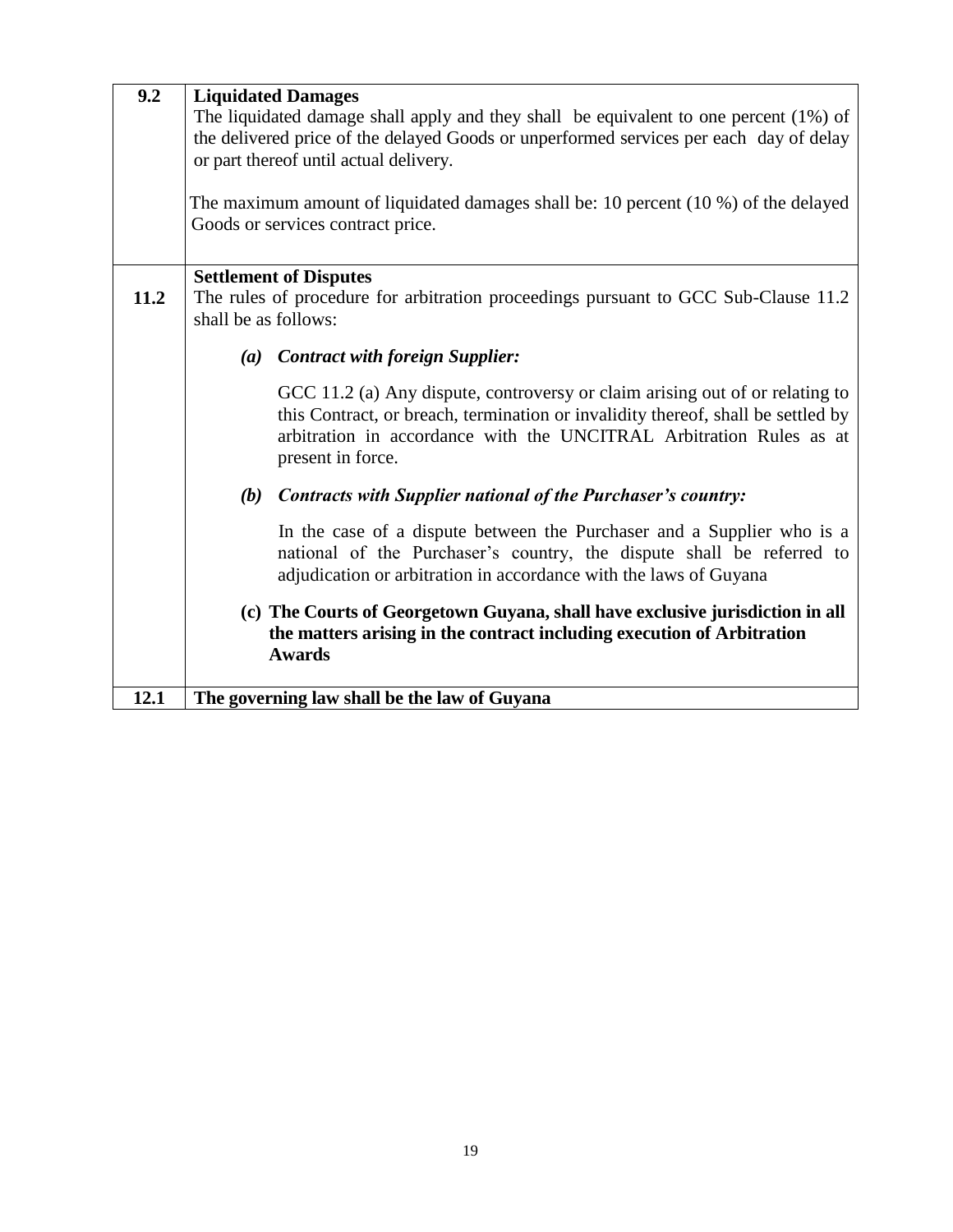# **List of Goods and Price Schedule Supply of Equipment GPL-PD-043-2020**

| Lot            | <b>Types of Equipment</b>                                                                                                                              | Quantity/<br>Unit | Unit<br>Cost | <b>Total</b><br>Cost | <b>Total Price including</b><br><b>CIF</b> delivered to<br><b>Georgetown Guyana</b> | Vat<br>(Only<br>applies to<br>local<br>bidders) | <b>Country of</b><br>Origin |
|----------------|--------------------------------------------------------------------------------------------------------------------------------------------------------|-------------------|--------------|----------------------|-------------------------------------------------------------------------------------|-------------------------------------------------|-----------------------------|
|                | Cherry Picker (New) w/<br>Insulated<br>Overcenter Aerial Device providing a<br>working height of 42.0ft (13m) and a<br>working outreach of 20ft (6.1m) | $\mathbf{3}$      |              |                      |                                                                                     |                                                 |                             |
| $\overline{2}$ | Fork Lift (New)                                                                                                                                        |                   |              |                      |                                                                                     |                                                 |                             |
| 3              | Hiab/Crane Truck (New) with /Insulated<br>Booms providing a working height of 60 ft<br>to 80 ft                                                        | 5                 |              |                      |                                                                                     |                                                 |                             |
| 4              | Long Based Canter Truck (New) w/Drop<br>Side Trays                                                                                                     | 6                 |              |                      |                                                                                     |                                                 |                             |
| 5              | Excavator (New)                                                                                                                                        |                   |              |                      |                                                                                     |                                                 |                             |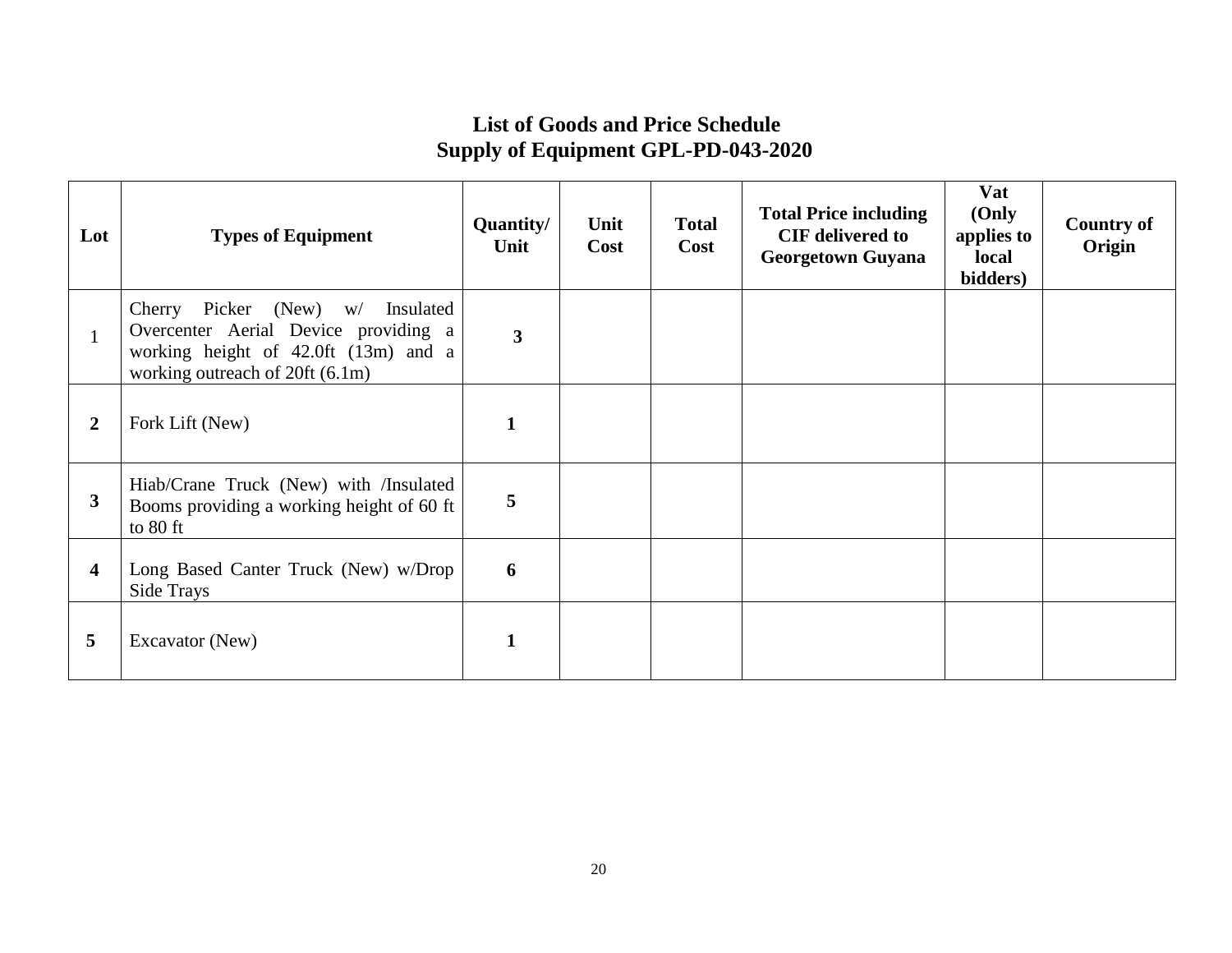# **Specifications**

| Three (3) New Cherry Pickers with insulated overcenter aerial device providing a working height of 42.0 ft |                                                                                                                                                                                                                                                         |  |  |  |
|------------------------------------------------------------------------------------------------------------|---------------------------------------------------------------------------------------------------------------------------------------------------------------------------------------------------------------------------------------------------------|--|--|--|
| (13 m) and a working outreach 20 ft (6.1 m)                                                                |                                                                                                                                                                                                                                                         |  |  |  |
| Specifications for item#1                                                                                  |                                                                                                                                                                                                                                                         |  |  |  |
| Design criteria                                                                                            | Design criteria are in accordance with current industry and engineering standards                                                                                                                                                                       |  |  |  |
|                                                                                                            | applicable and accepted for structural and hydraulic design.                                                                                                                                                                                            |  |  |  |
| Year                                                                                                       | 2019/2020                                                                                                                                                                                                                                               |  |  |  |
| <b>Turntable</b>                                                                                           | A self locking worm gear rotation drive equipped with a bi-directional motor.                                                                                                                                                                           |  |  |  |
| <b>Continuous &amp; Unrestricted</b>                                                                       | A rotary hydraulic manifold which provides rotating oil distribution for a                                                                                                                                                                              |  |  |  |
| <b>Rotation</b>                                                                                            | continuous system.                                                                                                                                                                                                                                      |  |  |  |
| <b>Hydraulic System</b>                                                                                    | Full pressure open center hydraulic system.                                                                                                                                                                                                             |  |  |  |
| <b>Miscellaneous</b>                                                                                       | A load chart stating actual lifting capacity considering all final options,<br>a)<br>chassis, body, outriggers, and other fixed equipment with final readings<br>based on completed unit stability is standard.                                         |  |  |  |
|                                                                                                            | All metallic components of the complete aerial device are powder coat<br>b)<br>white.<br>c) The fiberglass upper boom lower boom insert platforms and covers are<br>white.<br>Two complete manuals providing operation and maintenance procedures<br>d) |  |  |  |
|                                                                                                            | and a replacement parts listing.                                                                                                                                                                                                                        |  |  |  |
|                                                                                                            | e) Warning decals are provided with unit.                                                                                                                                                                                                               |  |  |  |
| <b>Engine Throttle Advance</b>                                                                             | An automatic two speed engine throttle control that will advance the engine to a                                                                                                                                                                        |  |  |  |
|                                                                                                            | pre-set speed when the single stick enabling lever is engaged and decrease when it                                                                                                                                                                      |  |  |  |
|                                                                                                            | is disengaged.                                                                                                                                                                                                                                          |  |  |  |
| <b>Lower Controls</b>                                                                                      | a) Individual control levers are provided and located in an accessible location                                                                                                                                                                         |  |  |  |
|                                                                                                            | An upper/lower control selector provides override of platform controls.<br>b)                                                                                                                                                                           |  |  |  |
|                                                                                                            | Winch control at the lower controls.<br>$\mathbf{c}$ )                                                                                                                                                                                                  |  |  |  |
| <b>Demand Throttle Disable</b>                                                                             | Feature disables the Demand Throttle feature so that aerial device runs at low idle<br>speed at all times.                                                                                                                                              |  |  |  |
| <b>Auxiliary Let Down for use</b>                                                                          | Allows for the descent of the boom (platform) in the most direct manner for<br>a)                                                                                                                                                                       |  |  |  |
| with Open Center                                                                                           | a time limited by the duty cycle of the electric motor.                                                                                                                                                                                                 |  |  |  |
| <b>Hydraulics</b>                                                                                          | Includes 12 volt electric motor for use on a 12 volt chassis.<br>b)                                                                                                                                                                                     |  |  |  |
|                                                                                                            | Note: This includes a switch for activation at pedestal for electric or                                                                                                                                                                                 |  |  |  |
|                                                                                                            | air function.                                                                                                                                                                                                                                           |  |  |  |
| <b>Sight Gauge With</b>                                                                                    | Mounted within an aluminum body to protect sight tube.<br>a)                                                                                                                                                                                            |  |  |  |
| <b>Thermometer</b>                                                                                         | Installed on end of hydraulic oil reservoir.<br>b)                                                                                                                                                                                                      |  |  |  |
|                                                                                                            | Thermometer has a range of 0-300 degrees Fahrenheit.<br>c)                                                                                                                                                                                              |  |  |  |
| <b>Controls for 1-Sets of</b>                                                                              | Recessed at rear of truck each side for ease of view for outrigger placement.<br>a)                                                                                                                                                                     |  |  |  |
| <b>Outriggers (Open center</b>                                                                             | Includes switches and alarm for outrigger in motion alarm.<br>b)                                                                                                                                                                                        |  |  |  |
| systems)                                                                                                   |                                                                                                                                                                                                                                                         |  |  |  |
| <b>Outrigger Interlock</b>                                                                                 | To operate the boom the outriggers must be extended.                                                                                                                                                                                                    |  |  |  |
| <b>Boom Stow Interlock In</b>                                                                              | To operate the outriggers the boom must be in the stowed position and to operate                                                                                                                                                                        |  |  |  |
| <b>Addition to be used with</b>                                                                            | the boom the                                                                                                                                                                                                                                            |  |  |  |
| <b>Standard Boom Interlock</b>                                                                             |                                                                                                                                                                                                                                                         |  |  |  |
| <b>Return Line Filter Condition</b>                                                                        | Includes light and a sensor to be installed after unit is mounted.                                                                                                                                                                                      |  |  |  |
| <b>Warning Light.</b>                                                                                      | Note: Does not include reservoir.                                                                                                                                                                                                                       |  |  |  |
| <b>Boom Stow Protection</b>                                                                                | Protects against damage from excessive down pressure of the lower boom by                                                                                                                                                                               |  |  |  |
| <b>System</b>                                                                                              | cutting off oil supply to the lower boom function.                                                                                                                                                                                                      |  |  |  |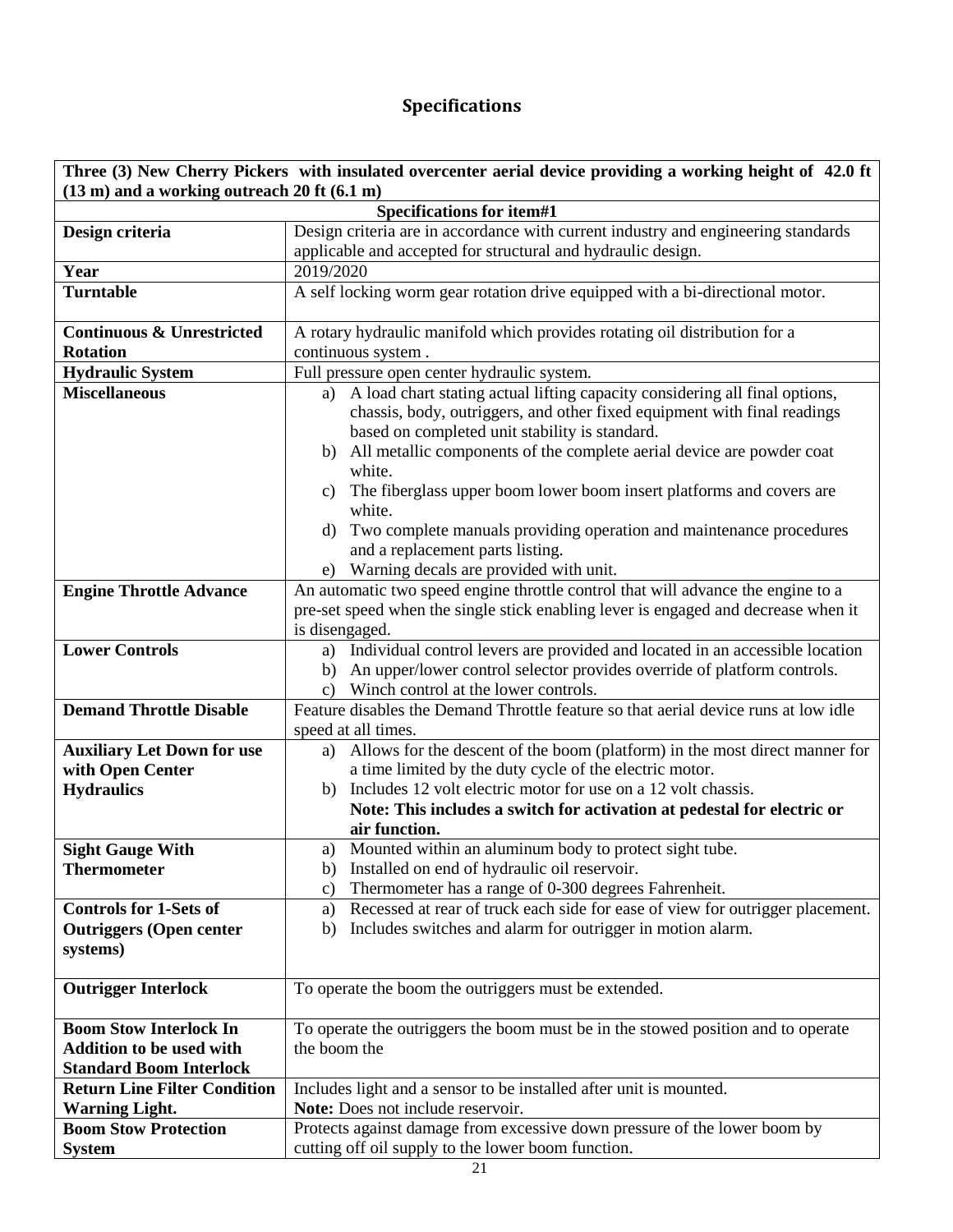| One (1) New Forklift Truck to be utilized by the Inventory Department for internal and external use. |                                                                                                                                                                                                                                                                              |  |  |  |  |
|------------------------------------------------------------------------------------------------------|------------------------------------------------------------------------------------------------------------------------------------------------------------------------------------------------------------------------------------------------------------------------------|--|--|--|--|
| Specifications for item#2                                                                            |                                                                                                                                                                                                                                                                              |  |  |  |  |
| Design criteria                                                                                      | Robust and Reliable Diesel Engine, Ergonomically design, Wide-view Mast, Fully                                                                                                                                                                                               |  |  |  |  |
|                                                                                                      | Integrated Frame and Suspension Chassis, Excellent Cooling System and Heat                                                                                                                                                                                                   |  |  |  |  |
|                                                                                                      | Releasing System, Easy to maintain and repair, Lower Gravity, Emergency Stop                                                                                                                                                                                                 |  |  |  |  |
| Year                                                                                                 | Switch<br>2019/2020                                                                                                                                                                                                                                                          |  |  |  |  |
| <b>Power system</b>                                                                                  | Duel Fuel (optional)                                                                                                                                                                                                                                                         |  |  |  |  |
|                                                                                                      |                                                                                                                                                                                                                                                                              |  |  |  |  |
| <b>Engine</b>                                                                                        | This engine should be specially designed, with low fuel consumption, less noise                                                                                                                                                                                              |  |  |  |  |
|                                                                                                      | and vibration                                                                                                                                                                                                                                                                |  |  |  |  |
| Cabin                                                                                                | The operator cabin must be designed considering its space, layout of the steering<br>column and instrument displayer, file storage, suspension seat. The wide-view mast<br>provides the operator with a wide visibility, improve the efficiency and guarantee<br>the safety. |  |  |  |  |
| <b>Specifications</b>                                                                                | $3-5$ Ton<br>$\bullet$                                                                                                                                                                                                                                                       |  |  |  |  |
|                                                                                                      | Dual wheel                                                                                                                                                                                                                                                                   |  |  |  |  |
|                                                                                                      | Rated capacity 3000 kg                                                                                                                                                                                                                                                       |  |  |  |  |
|                                                                                                      | Load center 500 MM                                                                                                                                                                                                                                                           |  |  |  |  |
|                                                                                                      | 4.5 m Triple Mast/ Pops Protection                                                                                                                                                                                                                                           |  |  |  |  |
|                                                                                                      | <b>Power Shift Transmission Automatic</b>                                                                                                                                                                                                                                    |  |  |  |  |
|                                                                                                      | <b>High Profile</b>                                                                                                                                                                                                                                                          |  |  |  |  |
|                                                                                                      | Over Head Lights                                                                                                                                                                                                                                                             |  |  |  |  |
|                                                                                                      | Lifting Height $17$ Feet +                                                                                                                                                                                                                                                   |  |  |  |  |
|                                                                                                      | <b>Fuel Indicator</b><br>٠                                                                                                                                                                                                                                                   |  |  |  |  |
|                                                                                                      | Water Temperature Indicator                                                                                                                                                                                                                                                  |  |  |  |  |
|                                                                                                      | Neutral and Display Indicator                                                                                                                                                                                                                                                |  |  |  |  |
|                                                                                                      | <b>Hand Brakes</b>                                                                                                                                                                                                                                                           |  |  |  |  |
|                                                                                                      | Speedometer & Clock Display                                                                                                                                                                                                                                                  |  |  |  |  |
|                                                                                                      | <b>Standard Overhead Guard</b>                                                                                                                                                                                                                                               |  |  |  |  |
|                                                                                                      |                                                                                                                                                                                                                                                                              |  |  |  |  |
|                                                                                                      | <b>Power Steering</b>                                                                                                                                                                                                                                                        |  |  |  |  |
|                                                                                                      | This Should be 4 X 4                                                                                                                                                                                                                                                         |  |  |  |  |
|                                                                                                      | Must be capable to lift above 17' from floor level.                                                                                                                                                                                                                          |  |  |  |  |
|                                                                                                      | Dual purpose to work indoor and outdoor.                                                                                                                                                                                                                                     |  |  |  |  |
|                                                                                                      | Fork lift should consist of a pole grabber.                                                                                                                                                                                                                                  |  |  |  |  |
|                                                                                                      | It should be capable of lifting spools of wire                                                                                                                                                                                                                               |  |  |  |  |
|                                                                                                      | High profile 14" and above to work (indoor and outdoor)                                                                                                                                                                                                                      |  |  |  |  |
|                                                                                                      |                                                                                                                                                                                                                                                                              |  |  |  |  |
|                                                                                                      |                                                                                                                                                                                                                                                                              |  |  |  |  |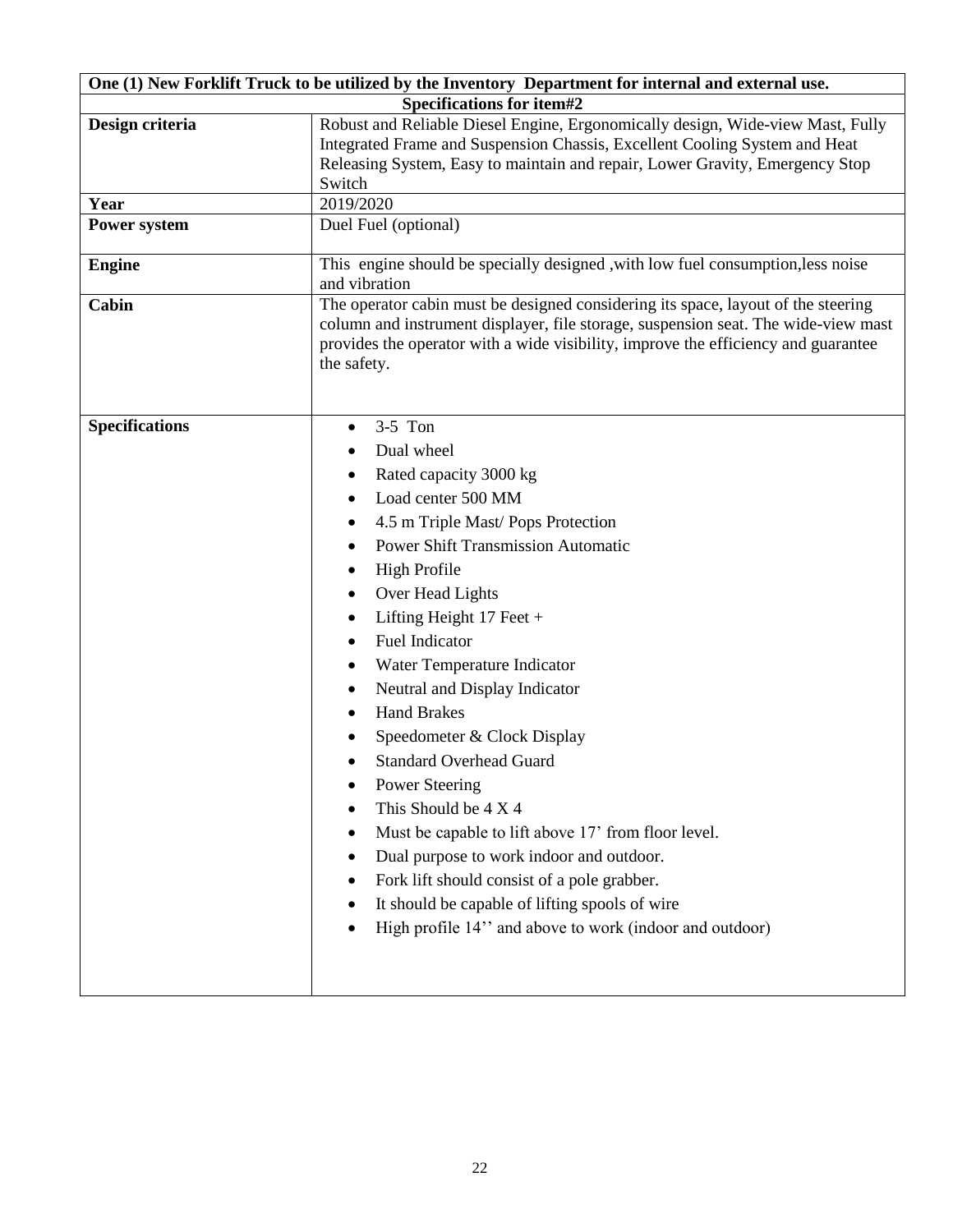| Five (5) New Hiab/Crane Truck with insulated booms providing a working height of 60.0 to 80.ft |                                                                                                                                                        |  |  |  |  |
|------------------------------------------------------------------------------------------------|--------------------------------------------------------------------------------------------------------------------------------------------------------|--|--|--|--|
| Specifications for item#3                                                                      |                                                                                                                                                        |  |  |  |  |
| Design criteria                                                                                | These trucks must be specifically designed to work in an Electrical Utility                                                                            |  |  |  |  |
|                                                                                                | Company for the purpose of planting pools, installation of transformers, etc and                                                                       |  |  |  |  |
|                                                                                                | are in accordance with current industry and engineering standards applicable                                                                           |  |  |  |  |
|                                                                                                | and accepted for structural and hydraulic design.                                                                                                      |  |  |  |  |
| <b>Continuous &amp; Unrestricted</b>                                                           | A rotary hydraulic manifold which provides rotating oil distribution for a                                                                             |  |  |  |  |
| <b>Rotation</b>                                                                                | continuous system.                                                                                                                                     |  |  |  |  |
| Year                                                                                           | 2019/2020                                                                                                                                              |  |  |  |  |
| <b>Hydraulic System</b>                                                                        | Full pressure open center hydraulic system. This hydraulic system must be                                                                              |  |  |  |  |
|                                                                                                | designed with an intercooler system.                                                                                                                   |  |  |  |  |
| <b>Miscellaneous</b>                                                                           | A load chart stating actual lifting capacity considering all final options,<br>f                                                                       |  |  |  |  |
|                                                                                                | chassis, body, outriggers, and other fixed equipment with final readings                                                                               |  |  |  |  |
|                                                                                                | based on completed unit stability is standard.                                                                                                         |  |  |  |  |
|                                                                                                | All metallic components of the complete aerial device are powder coat.<br>$\mathbf{g}$                                                                 |  |  |  |  |
|                                                                                                | h) The fiberglass upper boom lower boom insert platforms and covers are                                                                                |  |  |  |  |
|                                                                                                | white.                                                                                                                                                 |  |  |  |  |
|                                                                                                | Two complete manuals providing operation and maintenance<br>$\mathbf{i}$                                                                               |  |  |  |  |
|                                                                                                | procedures and a replacement parts listing.                                                                                                            |  |  |  |  |
|                                                                                                | Warning decals are provided with unit.<br>$\mathbf{j}$                                                                                                 |  |  |  |  |
| <b>Platform Leveling</b>                                                                       | Platform leveling control is located at the top controls for ease of<br>a)                                                                             |  |  |  |  |
|                                                                                                | personnel rescue and platform debris clean out.                                                                                                        |  |  |  |  |
|                                                                                                | b) Hydraulic Platform Tilt is provided at platform and lower controls.                                                                                 |  |  |  |  |
|                                                                                                | Engine Stop/Start controlled at platform and lower controls.<br>c)<br>An automatic two speed engine throttle control that will advance the engine to a |  |  |  |  |
| <b>Engine Throttle Advance</b>                                                                 | pre-set speed when the single stick enabling lever is engaged and decrease when                                                                        |  |  |  |  |
|                                                                                                | it is disengaged.                                                                                                                                      |  |  |  |  |
| <b>Dual Hydraulic Tool</b>                                                                     | a) Includes two flow controls.                                                                                                                         |  |  |  |  |
| <b>Outlets At Platform</b>                                                                     | b) Installed at the platform to accommodate two open center hydraulic                                                                                  |  |  |  |  |
|                                                                                                | tools.                                                                                                                                                 |  |  |  |  |
|                                                                                                | Tools cannot be operated simultaneously.<br>c)                                                                                                         |  |  |  |  |
|                                                                                                | Includes port relief's to limit pressure to 2250 psi.<br>d)                                                                                            |  |  |  |  |
| <b>Lower Controls</b>                                                                          | d) Individual control levers are provided and located in an accessible                                                                                 |  |  |  |  |
|                                                                                                | location on the turntable.                                                                                                                             |  |  |  |  |
|                                                                                                | An upper/lower control selector provides override of platform controls.<br>e)                                                                          |  |  |  |  |
|                                                                                                | Winch control at the lower controls.<br>f)                                                                                                             |  |  |  |  |
| <b>Side Mounted Fiberglass</b>                                                                 | Includes (2) two outside access steps with a slip-resistant surface.<br>a)                                                                             |  |  |  |  |
| Platform 24" x 48" x 42":                                                                      | Two safety harnesses with lanyard is provided for fall arrest.<br>b)                                                                                   |  |  |  |  |
| (Curbside)                                                                                     | A padded saddle rest provides platform support during road travel.<br>$\mathbf{c})$                                                                    |  |  |  |  |
|                                                                                                | Insulated Platform Liner For 24" x 48" x 42" Platform: Tested at 50 KV<br>d)                                                                           |  |  |  |  |
|                                                                                                | AC.                                                                                                                                                    |  |  |  |  |
|                                                                                                | Scuff Pad with Step to fit inside of a platform liner for a 24" x 48"<br>e)                                                                            |  |  |  |  |
|                                                                                                | Platform: Non-skid standing surface.                                                                                                                   |  |  |  |  |
|                                                                                                | Vinyl Foam Filled Platform Cover For 24" x 48" Platform: Water<br>f)                                                                                   |  |  |  |  |
|                                                                                                | resistance with internal elastic cord around edge.                                                                                                     |  |  |  |  |
|                                                                                                | 700 lbs. Rated Platform Capacity.<br>$\mathbf{g}$                                                                                                      |  |  |  |  |
| <b>Demand Throttle Disable</b>                                                                 | Feature disables the Demand Throttle feature so that aerial device runs at low                                                                         |  |  |  |  |
|                                                                                                | idle speed at all times.                                                                                                                               |  |  |  |  |
| <b>Auxiliary Let Down for use</b>                                                              | c) Allows for the descent of the boom (platform) in the most direct manner                                                                             |  |  |  |  |
| with Open Center                                                                               | for a time limited by the duty cycle of the electric motor.                                                                                            |  |  |  |  |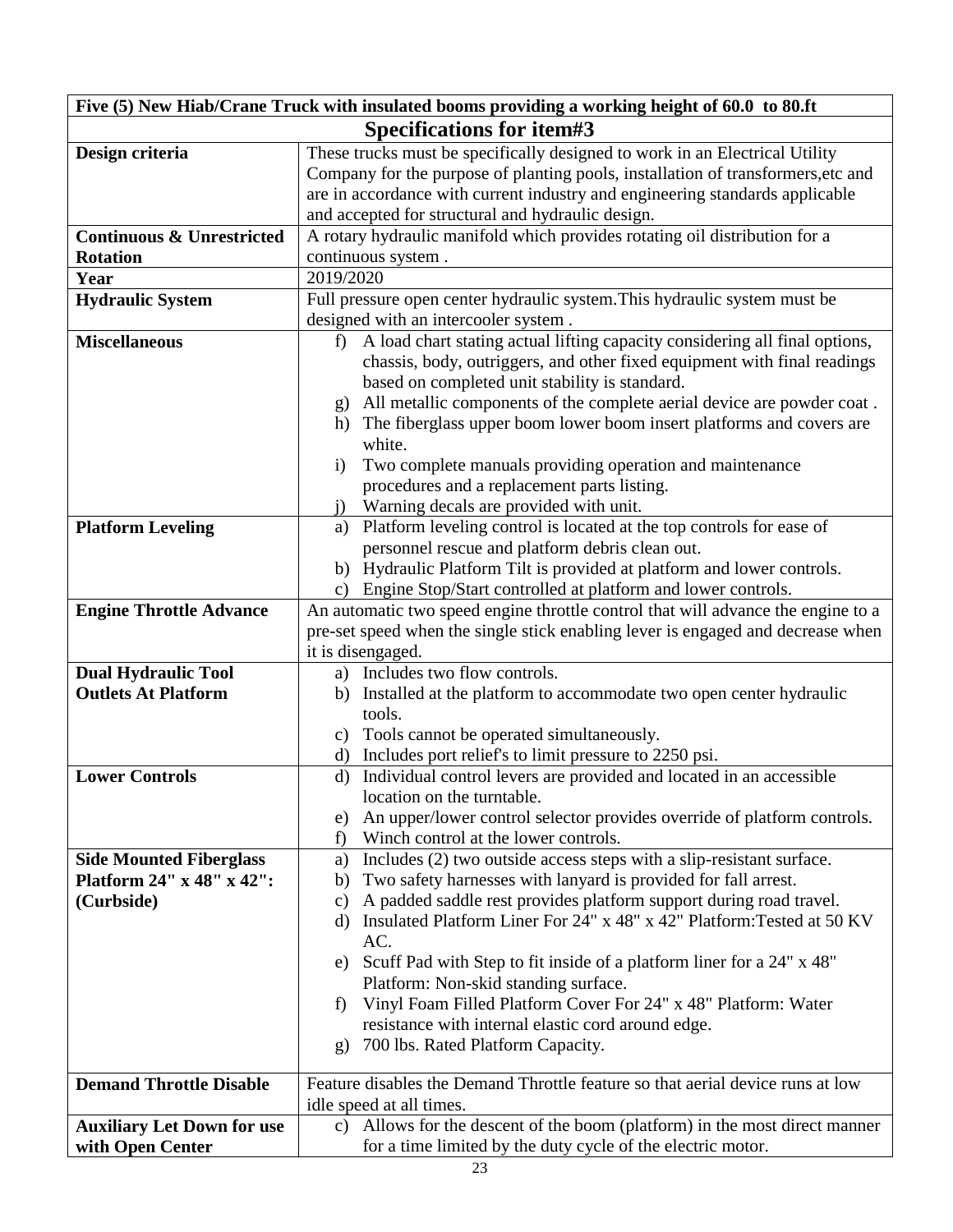| <b>Hydraulics</b>                 | d) Includes 12 volt electric motor for use on a 12 volt chassis.                     |  |  |  |
|-----------------------------------|--------------------------------------------------------------------------------------|--|--|--|
|                                   | Note: This includes a switch for activation at pedestal for electric or              |  |  |  |
|                                   | air function.                                                                        |  |  |  |
| <b>Sight Gauge With</b>           | Mounted within an aluminum body to protect sight tube.<br>$\mathbf{d}$               |  |  |  |
| <b>Thermometer</b>                | Installed on end of hydraulic oil reservoir.<br>e)                                   |  |  |  |
|                                   | Thermometer has a range of 0-300 degrees Fahrenheit.<br>f)                           |  |  |  |
| <b>Controls for 1-Sets of</b>     | Recessed at rear of truck each side for ease of view for outrigger<br>$\mathbf{c}$ ) |  |  |  |
| <b>Outriggers (Open center</b>    | placement.                                                                           |  |  |  |
| systems)                          | Includes switches and alarm for outrigger in motion alarm.<br>$\mathbf{d}$           |  |  |  |
|                                   |                                                                                      |  |  |  |
| <b>Outrigger Interlock</b>        | To operate the boom the outriggers must be extended.                                 |  |  |  |
|                                   |                                                                                      |  |  |  |
| <b>Pump for systems requiring</b> | Fixed displacement vane pump providing 6 gallons per minute at 700 engine            |  |  |  |
| 14 gallons per minute             | rpm and 12 gallons per minute at 1400 engine rpm with a 95% pto.                     |  |  |  |
| <b>Boom Stow Interlock In</b>     | To operate the outriggers the boom must be in the stowed position and to             |  |  |  |
| <b>Addition to be used with</b>   | operate the boom the                                                                 |  |  |  |
| <b>Standard Boom Interlock</b>    |                                                                                      |  |  |  |
| <b>Tool Tray</b>                  | Fiberglass tool tray fits upper edge of platform. 19" x 8" x 7" deep.                |  |  |  |
| <b>Return Line Filter</b>         | Includes light and a sensor to be installed after unit is mounted.                   |  |  |  |
| <b>Condition Warning Light.</b>   | Note: Does not include reservoir.                                                    |  |  |  |
| <b>Boom Stow Protection</b>       | Protects against damage from excessive down pressure of the lower boom by            |  |  |  |
| <b>System</b>                     | cutting off oil supply to the lower boom function.                                   |  |  |  |
| <b>Specifications</b>             | Max. Reach: 80ft<br>$\bullet$                                                        |  |  |  |
|                                   | Max. SWL: 5.51 t (12263 lbs)                                                         |  |  |  |
|                                   | Load moment: 235 kNm (173327 ft-lb)<br>٠                                             |  |  |  |
|                                   | Continuous Rotation: 360 deg                                                         |  |  |  |
|                                   | Lifting Capacity: 5 tonnes @ a height of 40-50 ft                                    |  |  |  |
|                                   | Equipped to do hotline work (the truck must be equipped to be                        |  |  |  |
|                                   | grounded)                                                                            |  |  |  |
|                                   | Should have a pole grabber to do pole planting<br>٠                                  |  |  |  |
|                                   |                                                                                      |  |  |  |
|                                   |                                                                                      |  |  |  |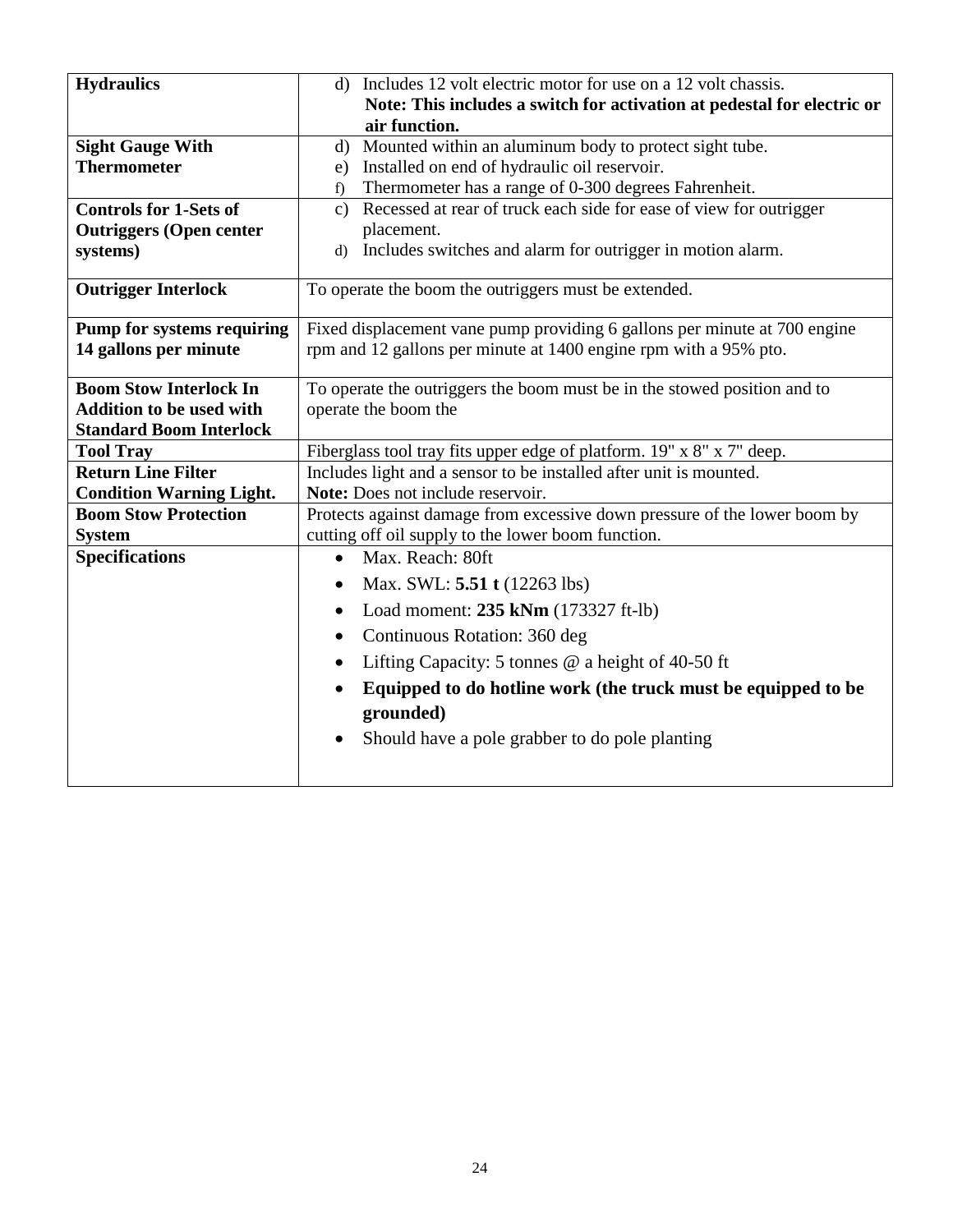| Six (6) New Long Based Canters Trucks with drop side trays; which will be Utilized in Transmission $\&$                                  |                                                                                                                                     |  |  |  |  |
|------------------------------------------------------------------------------------------------------------------------------------------|-------------------------------------------------------------------------------------------------------------------------------------|--|--|--|--|
| Distribution Department for transporting staff and materials.                                                                            |                                                                                                                                     |  |  |  |  |
| <b>Specifications for item#4</b><br>Design criteria are in accordance with current industry and engineering standards<br>Design criteria |                                                                                                                                     |  |  |  |  |
|                                                                                                                                          | applicable and accepted for structural and hydraulic design.                                                                        |  |  |  |  |
| Year                                                                                                                                     | 2019/2020                                                                                                                           |  |  |  |  |
| <b>Model</b>                                                                                                                             | 4x4                                                                                                                                 |  |  |  |  |
| <b>Type</b>                                                                                                                              | 4 cylinder inline, overhead camshaft, common rail injection system water cooled,                                                    |  |  |  |  |
|                                                                                                                                          | turbocharged with intercooler                                                                                                       |  |  |  |  |
| <b>Manual Transmission</b>                                                                                                               | 6 Forward 1 Reverse, overdrive                                                                                                      |  |  |  |  |
| <b>Miscellaneous</b>                                                                                                                     | Length of tray $-20$ feet<br>$\bullet$                                                                                              |  |  |  |  |
|                                                                                                                                          | Width of tray – Wide Width                                                                                                          |  |  |  |  |
|                                                                                                                                          | Engine Capacity $-2800 - 3000$ cc                                                                                                   |  |  |  |  |
|                                                                                                                                          | Tail Gate $-4-5$ ton (lifting capacity)                                                                                             |  |  |  |  |
|                                                                                                                                          | Drive train $-4$ WD                                                                                                                 |  |  |  |  |
|                                                                                                                                          | <b>Fuel-Diesel</b>                                                                                                                  |  |  |  |  |
|                                                                                                                                          | Cab-AC/Power steering, Right hand drive                                                                                             |  |  |  |  |
|                                                                                                                                          | Axle-Single Axel                                                                                                                    |  |  |  |  |
|                                                                                                                                          | Height-High frame (for rough or uneven terram)                                                                                      |  |  |  |  |
|                                                                                                                                          | Bed-steel plate                                                                                                                     |  |  |  |  |
|                                                                                                                                          | Winch – Front or Rear                                                                                                               |  |  |  |  |
|                                                                                                                                          |                                                                                                                                     |  |  |  |  |
| <b>Brakes</b>                                                                                                                            | Dual Circuit Full Air Brakes                                                                                                        |  |  |  |  |
| <b>Fuel System</b>                                                                                                                       | Fuel tank capacity (100 L)                                                                                                          |  |  |  |  |
| <b>Electrical Equipment</b>                                                                                                              | Battery $-24$ V (100Ah)                                                                                                             |  |  |  |  |
|                                                                                                                                          | Alternator - 75 Amp<br>٠                                                                                                            |  |  |  |  |
| <b>Suspension</b>                                                                                                                        | Type - Semi elliptical leaf spring with shock absorbers<br>$\bullet$                                                                |  |  |  |  |
|                                                                                                                                          | Front - Suspension- Semi elliptical leaf spring (8), with Double acting                                                             |  |  |  |  |
|                                                                                                                                          | shock absorbers                                                                                                                     |  |  |  |  |
|                                                                                                                                          | Rear - Suspension - Semi elliptical leaf spring (Main leaf - 9 Helper leaf -<br>$\bullet$<br>8), with Double acting shock absorbers |  |  |  |  |
| <b>Accessories</b>                                                                                                                       | DVD / CD / MP3 / USD PORT                                                                                                           |  |  |  |  |
|                                                                                                                                          | <b>SPARK ARRESTOR</b>                                                                                                               |  |  |  |  |
|                                                                                                                                          | <b>SUB - BATTERY</b>                                                                                                                |  |  |  |  |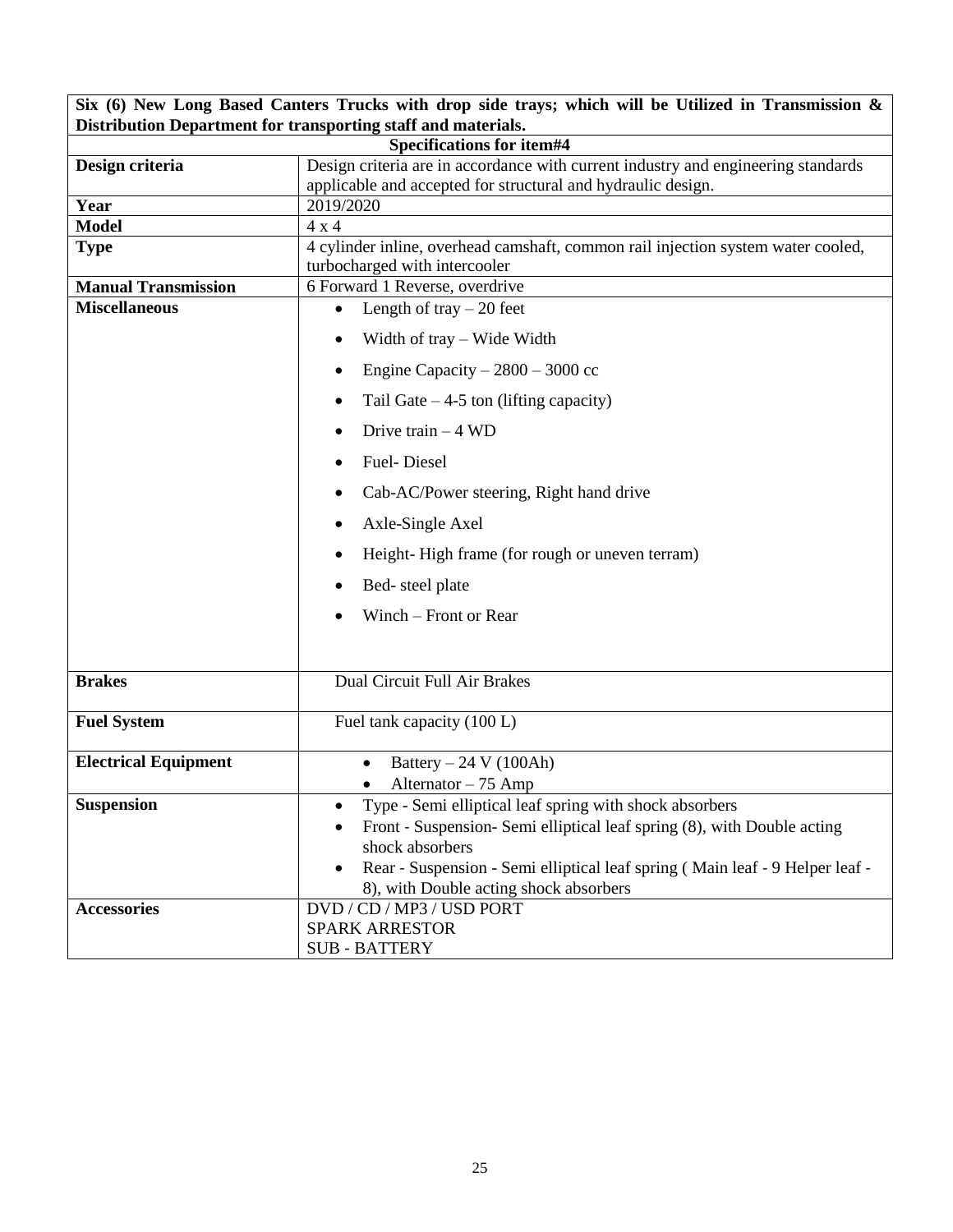|                       | One (1) New Excavator to be utilized by the Transmission & Distribution Department                                                                                       |
|-----------------------|--------------------------------------------------------------------------------------------------------------------------------------------------------------------------|
|                       | Specifications for item#5                                                                                                                                                |
| Design criteria       | Robust and Reliable Diesel Engine, Ergonomically design, Wide-view Mast, Fully                                                                                           |
|                       | Integrated Frame and Suspension Chassis, Excellent Cooling System and Heat<br>Releasing System, Easy to maintain and repair, Lower Gravity, Emergency Stop               |
|                       | Switch                                                                                                                                                                   |
| Year                  | 2019/2020                                                                                                                                                                |
| Power system          | Dieseline                                                                                                                                                                |
| <b>Engine</b>         | This engine should be specially designed, with low fuel consumption, less noise<br>and vibration                                                                         |
| Cabin                 | The operator cabin must be designed considering its space, layout of the steering                                                                                        |
|                       | column and instrument displayer, file storage, suspension seat. The wide-view mast<br>provides the operator with a wide visibility, improve the efficiency and guarantee |
|                       | the safety.                                                                                                                                                              |
|                       |                                                                                                                                                                          |
| <b>Specifications</b> | <b>Engine</b>                                                                                                                                                            |
|                       | Engine Power - 70HP                                                                                                                                                      |
|                       | Engine Model $- C3.4 b$                                                                                                                                                  |
|                       |                                                                                                                                                                          |
|                       | <b>Hydraulic System</b>                                                                                                                                                  |
|                       | Main System - Maximum Flow - 240 l/min (63.4 gal/min)                                                                                                                    |
|                       | Maximum Pressure - Equipment - 4424 psi                                                                                                                                  |
|                       | Maximum Pressure - Swing - 3336 psi                                                                                                                                      |
|                       | Maximum Pressure - Travel - 4424 psi                                                                                                                                     |
|                       | <b>Swing mechanism</b>                                                                                                                                                   |
|                       | Swing Speed - 11.7 r/min                                                                                                                                                 |
|                       | Maximum Swing Torque - 22791 ft lbf                                                                                                                                      |
|                       | Swing Speed - $11.7$ r/min                                                                                                                                               |
|                       | Maximum Swing Torque - 22791 ft lbf                                                                                                                                      |
|                       | Weights                                                                                                                                                                  |
|                       | Operating Weights - 29300lb                                                                                                                                              |
|                       | <b>Service Relief Capacities</b>                                                                                                                                         |
|                       | Fuel Tank Capacity - 66 gal (US)                                                                                                                                         |
|                       | Cooling System - 4.7 gal (US)                                                                                                                                            |
|                       | Engine Oil - 2.1 gal (US)                                                                                                                                                |
|                       | Swing Drive - 0.8 gal (US)                                                                                                                                               |
|                       | Final Drive – Each - $0.8$ gal (US)                                                                                                                                      |
|                       | Hydraulic System - Including Tank - 43.3 gal (US)                                                                                                                        |
|                       | Hydraulic Tank - 23.9 gal (US)                                                                                                                                           |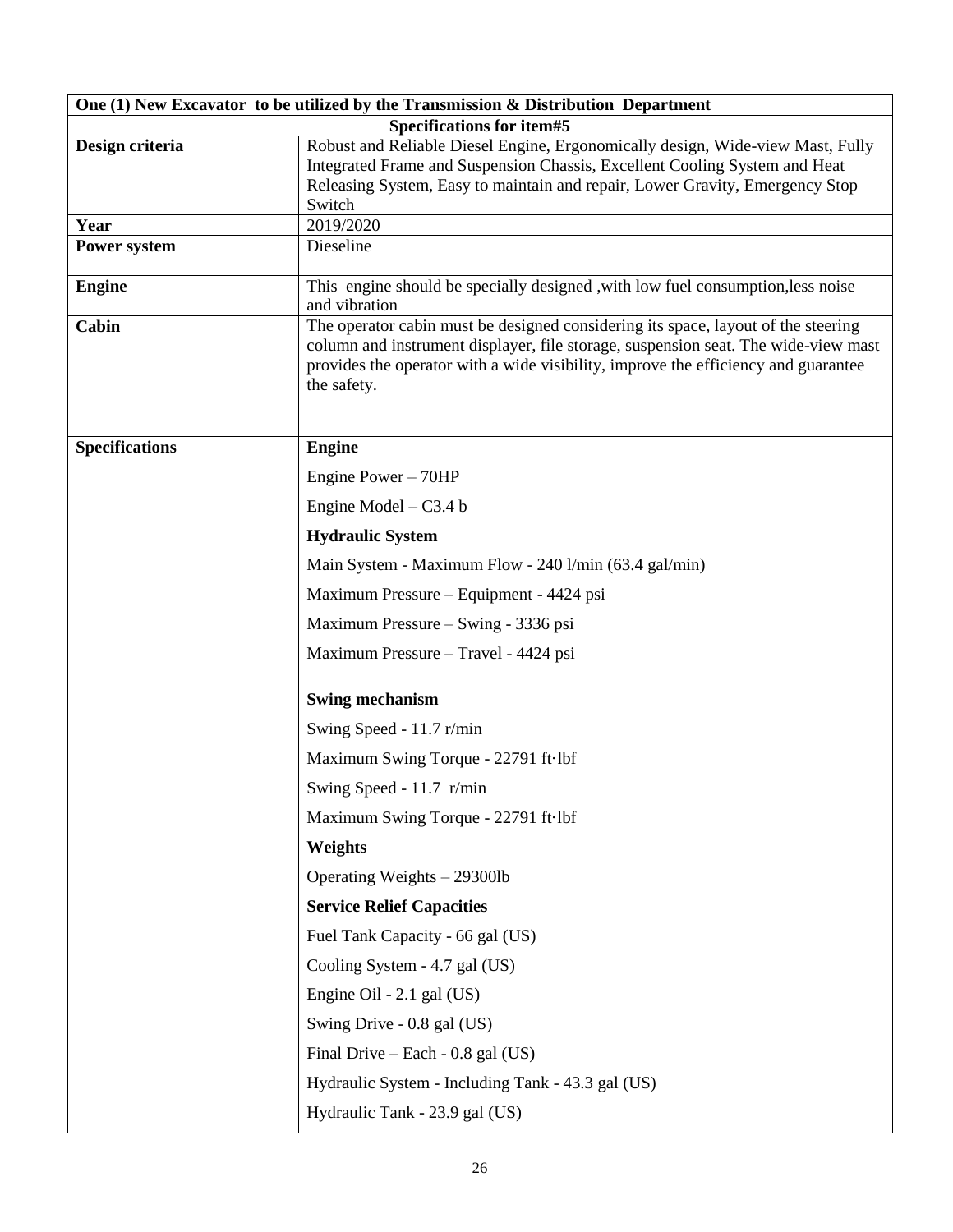| <b>Dimensions</b>                                                |
|------------------------------------------------------------------|
| Boom - Reach 4.65 m (15'3")                                      |
| Stick - R3 (9'10")                                               |
| Bucket - GD .53 m <sup>3</sup> (.69 yd <sup>3</sup> )            |
| Height - Top of Cab - 10.33 ft                                   |
| Length $-25$ ft                                                  |
| Length - with Blade - 26.17 ft                                   |
| Tail Swing Radius - 7 ft                                         |
| Counterweight Clearance - 2.92 ft                                |
| Ground Clearance - 1.42 ft                                       |
| Track Length - 12.33 ft                                          |
| Length to Center of Rollers - 10 ft                              |
| Track Gauge - 6.5 ft                                             |
| Transport Width - 8.83 ft                                        |
| Bucket – this bucket must have a rigid hydraulic excavator thumb |
| ,Adjustable, Easy to Install and Use                             |
| <b>Working Ranges</b>                                            |
| Maximum Digging Depth - 19.75 ft                                 |
| Boom - Reach 4.65 m (15'3")                                      |
| Stick - R3 (9'10")                                               |
| Bucket - GD .53 m <sup>3</sup> (.69 yd <sup>3</sup> )            |
| Maximum Reach at Ground Level - 28.25 ft                         |
| Maximum Cutting Height - 28.5 ft                                 |
| Maximum Loading Height - 20.83 ft                                |
| Minimum Loading Height - 5 ft                                    |
| Maximum Depth Cut for 2440 mm (8 ft) Level Bottom - 19.17 ft     |
| Maximum Vertical Wall Digging Depth - 17.42 ft                   |
| Buckets Digging Force - ISO - 21400 lbf                          |
| Stick Digging Force - ISO - 12800 lbf                            |
|                                                                  |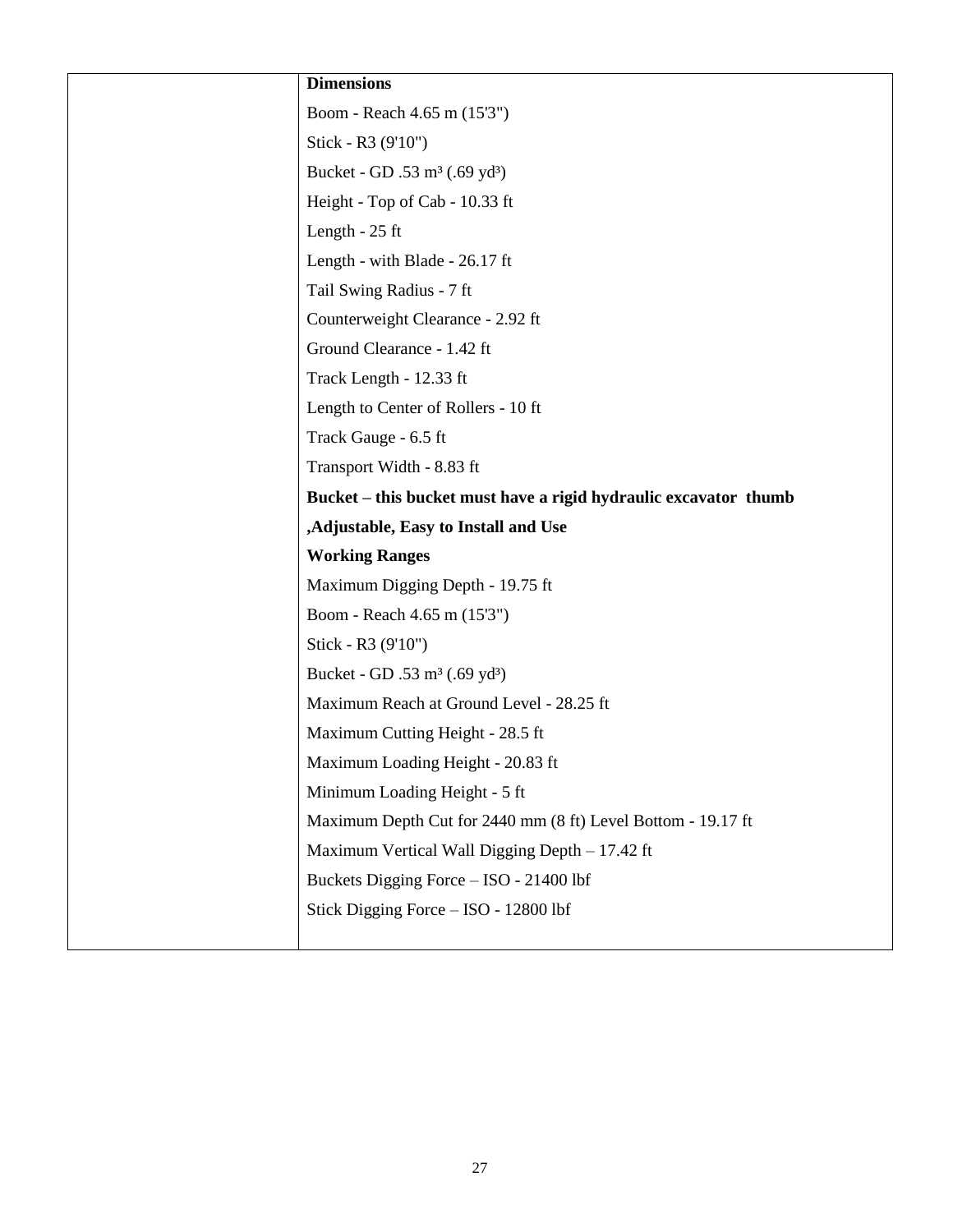### **Bid Delivery Schedule**

| LOT                     | <b>Types of Equipment</b>                                                                                                                                                  | Named place of<br><b>Destination as</b><br>stated in the bid<br>document | <b>Earliest</b><br>Delivery Date Delivery Date Delivery                      | Latest                                                                         | <b>Bidders</b><br>offered<br>date | <b>Bid</b><br><b>Security</b><br>required         |
|-------------------------|----------------------------------------------------------------------------------------------------------------------------------------------------------------------------|--------------------------------------------------------------------------|------------------------------------------------------------------------------|--------------------------------------------------------------------------------|-----------------------------------|---------------------------------------------------|
| $\mathbf{1}$            | Picker<br>(New)<br>Cherry<br>W/<br>Insulated<br>Overcenter<br>Aerial<br>Device providing a working<br>height of $42.0$ ft $(13m)$ and a<br>working outreach of 20ft (6.1m) | Georgetown<br>Guyana                                                     | Fifteen $(15)$<br>Weeks after<br>receipt of<br>Contract or<br>Purchase Order | Twenty $(20)$<br>Weeks after<br>receipt of<br>contract or<br>Purchase<br>Order |                                   | 2 % of Bid<br>Price                               |
| $\mathbf{2}$            | Fork Lift (New)                                                                                                                                                            | $\boldsymbol{\varsigma}$ $\boldsymbol{\varsigma}$                        | cc                                                                           | $\boldsymbol{\varsigma}$ $\boldsymbol{\varsigma}$                              |                                   | $\pmb{\zeta}$ $\pmb{\zeta}$                       |
| $\overline{\mathbf{3}}$ | Hiab/Crane<br>Truck<br><b>New</b><br>w/Insulated Booms providing a<br>working height of 60.0 to 80.0ft                                                                     | $\epsilon$                                                               | cc                                                                           | $\epsilon\,\epsilon$                                                           |                                   | $\zeta\,\zeta$                                    |
| 4                       | Long Based Canter Truck (New)<br>w/Drop Side Trays                                                                                                                         | $\zeta$ $\zeta$                                                          | cc                                                                           | $\zeta$ $\zeta$                                                                |                                   | $\zeta\,\zeta$                                    |
| 5                       | Excavator (New)                                                                                                                                                            | $\zeta$ $\zeta$                                                          | cc                                                                           | $\zeta\,\zeta$                                                                 |                                   | $\boldsymbol{\varsigma}$ $\boldsymbol{\varsigma}$ |

**I I hereby certify that information provided is true and correct.\_\_\_\_\_\_\_\_\_\_\_\_\_\_\_\_\_\_\_\_\_\_\_\_\_\_\_\_\_\_\_\_**

 **Signature**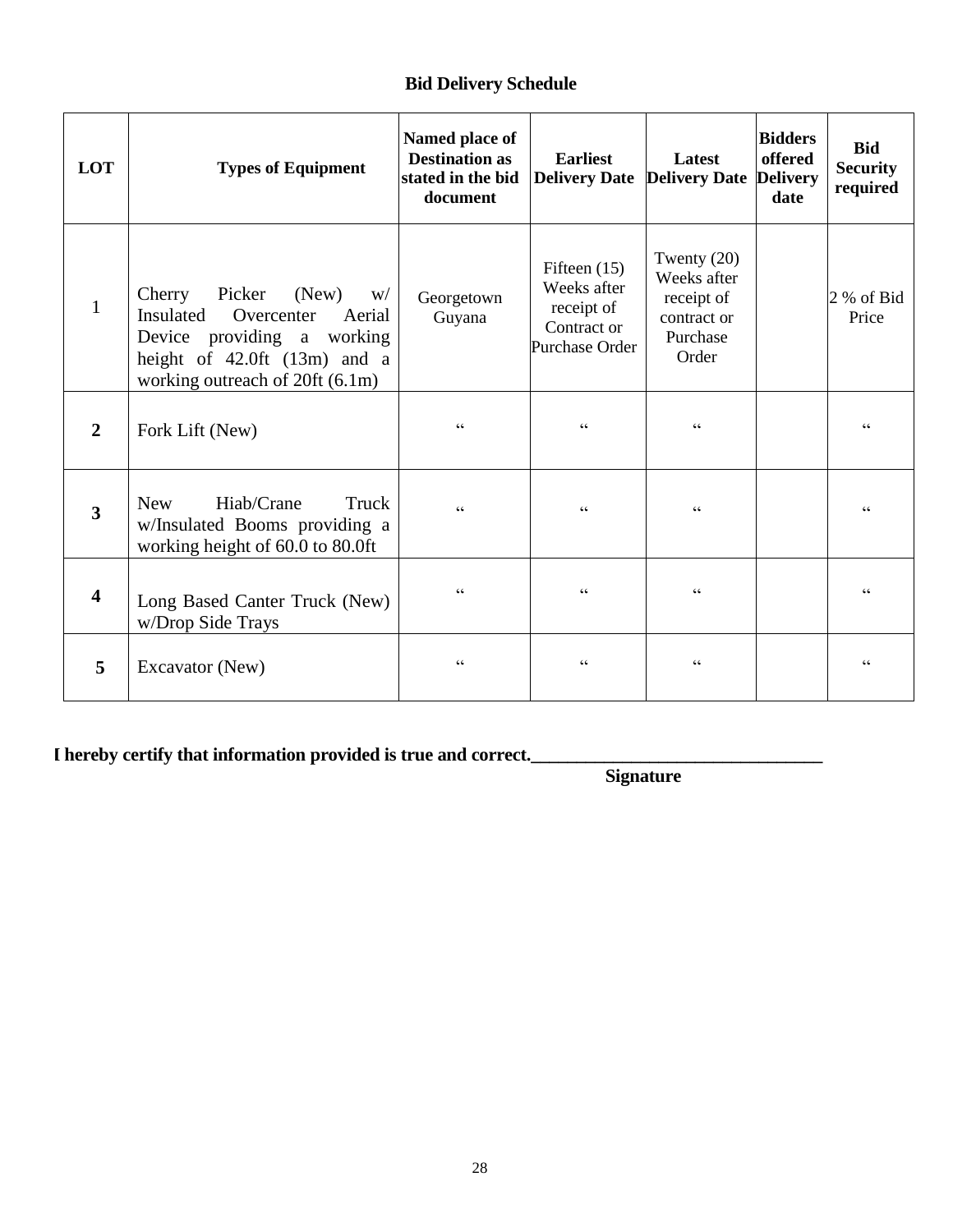#### **QUALIFICATION INFORMATION**

#### 1. **For individual bidders or individual members of a joint venture**

1.1 Legal status of Bidder *(attach copy).*

 Place of registration: \_\_\_\_\_\_\_\_\_\_\_\_\_\_\_\_\_\_\_\_\_\_\_\_\_\_\_\_\_\_\_\_\_\_\_\_\_\_\_\_\_\_\_\_\_\_\_\_\_\_\_\_\_\_\_\_\_ Principal kind of business: \_\_\_\_\_\_\_\_\_\_\_\_\_\_\_\_\_\_\_\_\_\_\_\_\_\_\_\_\_\_\_\_\_\_\_\_\_\_\_\_\_\_\_\_\_\_\_\_\_\_\_\_ Power of attorney for signing the Bid *(attach).*

1.2 Total volume of supplies executed for the last three (3) years in Guyana dollars or currency of bid:

| in 2017. |
|----------|
| in 2018. |
| in 2019. |

 $\overline{\phantom{a}}$ 

\_\_\_\_\_\_\_\_\_\_\_\_\_\_\_\_\_\_\_\_\_\_\_

1.3 Supplies of a similar nature executed by the Supplier during the last two years *(not less than three (3) supplies)*

| No | <b>Name of Goods</b> | Name of Clients,<br>address and<br>telephone | <b>Contract Price</b> |
|----|----------------------|----------------------------------------------|-----------------------|
|    |                      |                                              |                       |
|    |                      |                                              |                       |
|    |                      |                                              |                       |

- 1.4 Copies of financial reports for the last three years *(balance sheets, loss and profit statements, auditors' reports, etc.).List below and attach copies.* \_\_\_\_\_\_\_\_\_\_\_\_\_\_\_\_\_\_\_
- \_\_\_\_\_\_\_\_\_\_\_\_\_\_ 3.5 Evidence of access to financial resources *(cash in hand, lines of credit, overdraft facility etc.).List below and attach copies of supporting documents.* \_\_\_\_\_\_\_\_\_\_\_\_\_\_\_\_\_\_\_\_\_\_\_\_\_\_\_\_\_\_\_\_\_\_\_\_\_\_\_\_\_\_\_\_\_\_\_\_\_\_\_\_\_\_\_\_\_\_\_\_\_\_\_\_\_\_\_\_\_\_\_\_\_\_\_\_\_\_\_\_\_\_\_\_\_\_\_\_

3.6 Evidence of compliance with NIS, IRD and TIN Certificate and VAT Registration for Vatable item/s. *(attach supporting documents).* \_\_\_\_\_\_\_\_\_\_\_\_\_\_\_\_\_\_\_\_\_\_\_\_\_\_\_\_\_\_\_\_\_\_\_\_\_\_\_\_\_\_\_\_\_\_\_\_\_\_\_\_\_\_\_\_\_\_\_\_\_\_\_\_\_\_\_\_\_\_\_\_\_\_\_\_\_\_\_\_\_\_\_\_\_\_\_\_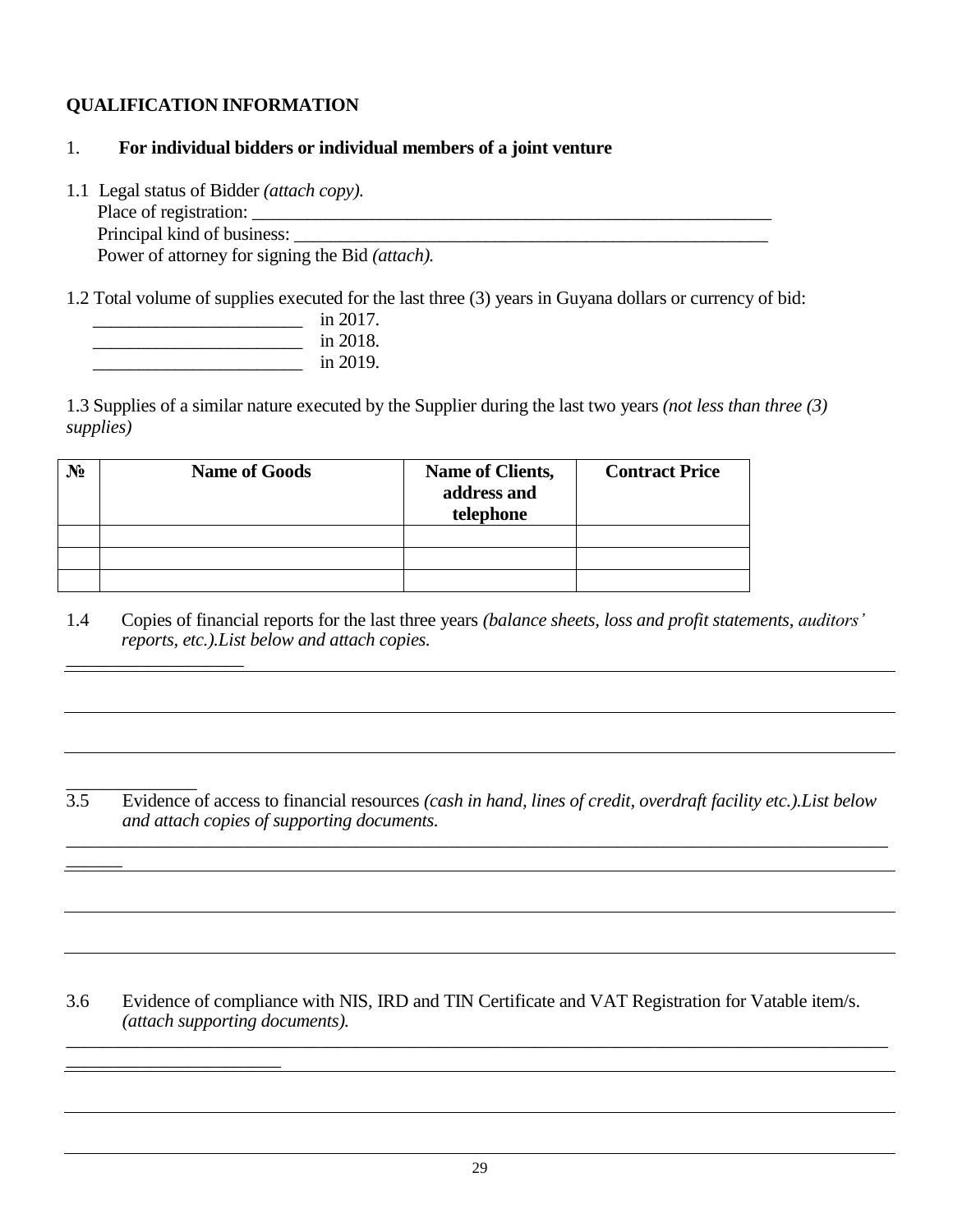3.7 Information on all claims, arbitration or other legal proceedings currently being examined or already settled.

|  | 2.0 Any other information required by the Procuring Entity to execute the Contract |  |  |  |  |  |
|--|------------------------------------------------------------------------------------|--|--|--|--|--|
|  |                                                                                    |  |  |  |  |  |

2.1 The Supplier certifies that he meets all the qualification criteria and requirements, in accordance with normative legal documents.

I certify the authenticity of all the above information.

\_\_\_\_\_\_\_\_\_\_\_\_\_\_\_\_\_\_\_ \_\_\_\_\_\_\_\_\_\_\_\_\_\_\_\_\_\_\_\_\_\_\_\_\_\_ \_\_\_\_\_\_\_\_\_\_\_\_\_\_\_\_\_\_\_\_\_\_\_\_\_\_\_

\_\_\_\_\_\_\_\_\_\_\_\_\_\_\_\_\_\_\_\_\_\_\_\_\_\_\_\_\_\_\_\_\_\_\_\_\_\_\_\_\_\_\_\_\_\_\_\_\_\_\_\_\_\_\_\_\_\_\_\_\_\_\_\_

(Full name) (Title) (Signature and seal)

Dated on: \_\_\_\_\_\_\_\_\_\_\_ day of \_\_\_\_\_\_\_\_\_\_\_\_\_\_\_\_\_ 20\_\_. (Date)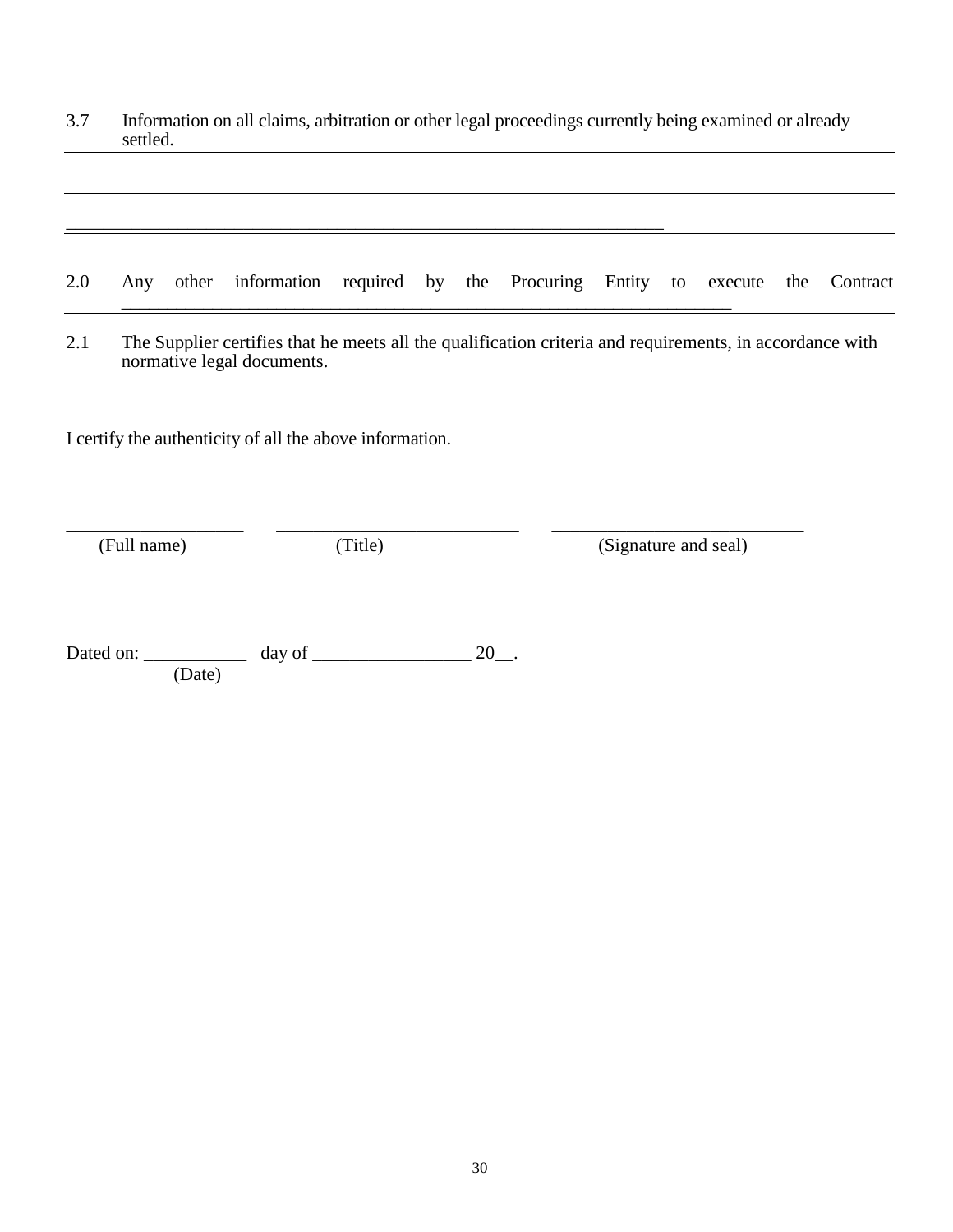### **SUPPLIER'S BID**

Date: \_\_\_\_\_\_\_\_\_\_\_ IFB No: \_\_\_\_\_\_\_\_\_\_

 $TO:$ 

(Name and address of Procuring Entity)

Dear Sir / Madam,

Having examined the bidding documents, including the Annexes and Addenda No *[specify] number]*, the receipt of which is hereby acknowledged, we, the undersigned, offer to supply and provide \_\_\_\_\_\_\_\_\_\_\_\_\_\_\_\_\_\_\_\_\_\_\_\_\_\_\_\_\_\_\_\_\_\_\_\_\_\_\_\_\_\_ *[description of goods and related services]* in accordance with the requirements of the bidding documents to the total sum of \_\_\_\_\_\_\_\_\_\_\_\_\_\_\_\_\_\_\_\_\_\_\_\_\_\_\_\_\_\_\_\_\_\_\_\_\_\_\_\_\_\_\_\_\_\_\_\_\_ *[Total Amount of Bid in Words and Figures]*, confirmed by the attached Price Schedule which is a part of this Bid.

(а) We, including all subcontractors, regarding any part of the Contract, in accordance with the bidding documents, have no conflict of interests pursuant to sub clause 2 (i) of the Instructions to Bidders;

(b) We, including all subcontractors, regarding any part of the Contract, in accordance with the bidding documents, have not been declared by the [authorized State body] [National Board] on procurement to be ineligible, or are not ineligible, in accordance with the legislation of Guyana.

We undertake, if our Bid is accepted, to supply the Goods, in accordance with a delivery schedule given in the Schedule of Requirements.

If our Bid is accepted, we undertake to furnish the Performance security in the form of \_\_\_\_\_\_\_\_\_\_\_\_\_ to the amount of \_\_\_\_\_\_\_\_\_\_\_\_\_, comprising \_\_\_\_\_\_\_\_\_\_\_% of the Contract Price in order to execute the Contract properly and within the time period(s) specified in the Bidding Documents.

We hereby confirm that this bid shall be valid during \_\_\_\_\_\_\_\_\_\_\_\_\_\_ days starting from the date established for bid opening, and it shall be binding until the expiry of the indicated period.

Prior to the preparation and execution of a formal Contract, this Bid together with your written confirmation of its acceptance shall form a binding Contract on the parties.

We understand that you are not bound to accept the lowest or any bid you receive.

Dated the contract of the contract of the contract of the contract of the contract of the contract of the contract of the contract of the contract of the contract of the contract of the contract of the contract of the cont

Duly authorized to sign the Bid \_\_\_\_\_\_\_\_\_\_\_\_\_\_\_\_\_\_\_\_\_\_\_\_\_\_\_\_\_\_\_\_\_\_\_

(*Name of Supplier*)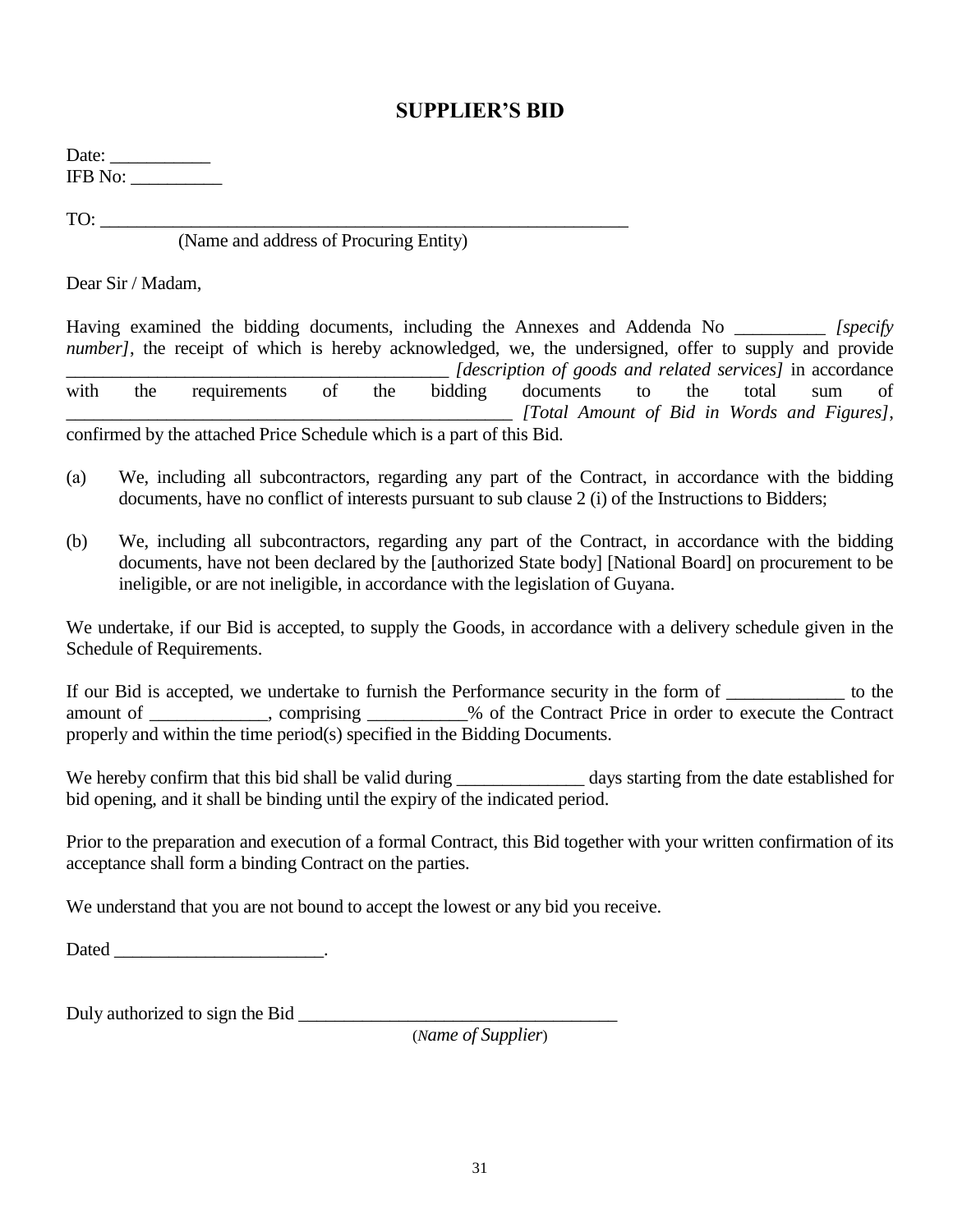#### **Supply Contract**

THIS CONTRACT made the \_\_\_\_\_\_\_\_\_\_ day of \_\_\_\_\_\_\_\_\_\_\_\_\_ 20\_\_

Between \_\_\_\_\_\_\_\_\_\_\_\_\_\_\_\_\_\_\_\_\_\_\_\_\_\_\_\_\_ [name of Procuring Entity] (hereinafter referred to as "the Procuring Entity"), on the one hand, and\_\_\_\_\_\_\_\_\_\_\_\_\_\_\_\_\_\_\_\_\_\_\_\_\_\_\_\_\_\_\_\_\_\_\_ [name of Supplier] from \_\_\_\_\_\_\_\_\_\_\_\_\_\_\_\_\_\_\_\_\_\_\_\_\_\_\_\_ [city and country of Supplier] (hereinafter referred to as "the Supplier"), on the other hand have come to an Agreement on the following:

The Procuring Entity has announced bid for procurement of goods and services, namely [brief description of goods and related services] and has accepted the Supplier's bid for the supply of indicated goods and services to the sum of \_\_\_\_\_\_\_\_\_\_\_\_\_\_\_\_\_\_\_\_\_\_\_\_\_\_\_\_\_\_[Contract Price in words and figures] (hereinafter referred to as "the Contract Price").

THIS CONTRACT WITNESSES AS FOLLOWS:

- 1. In this Contract, the terms and expressions have the same meanings as are respectively assigned to them in the Conditions of Contract referred to.
- 4. The following documents shall form the Contract and shall be deemed its integral part, viz.:
	- (а) Procuring Entity's Notification of Award;
	- (b) Bid and Price Schedule submitted by Bidder;
	- (c) Schedule of Requirements;
	- (d) Technical Specifications;
	- (e) General Conditions of Contract;
	- (f) Special Conditions of Contract;
	- (g) Other documents included in the Contract documents;
- 5. This Contract shall prevail over all other Contract documents. In the event of any discrepancy or inconsistency within the Contract documents, then the documents shall prevail in the order listed above.
- 6. In consideration of the payments to be made by the Procuring Entity to the Supplier as hereinafter mentioned, the Supplier hereby covenants with the Procuring Entity to provide the Goods and Services, and remedy defects therein in conformity in all respects with the provisions of the Contract.
- 7. The Procuring Entity hereby agrees to pay the Supplier in consideration of the delivery of the Goods and Services and the remedying of defects therein, the Contract Price or such other sum as may become payable under the provisions of the Contract at the times and in the manner prescribed by the Contract.

 IN WITNESS of the foresaid, the parties hereto have caused this Contract to be executed in accordance with the legislation of Guyana the day and year first above written in the beginning of the document.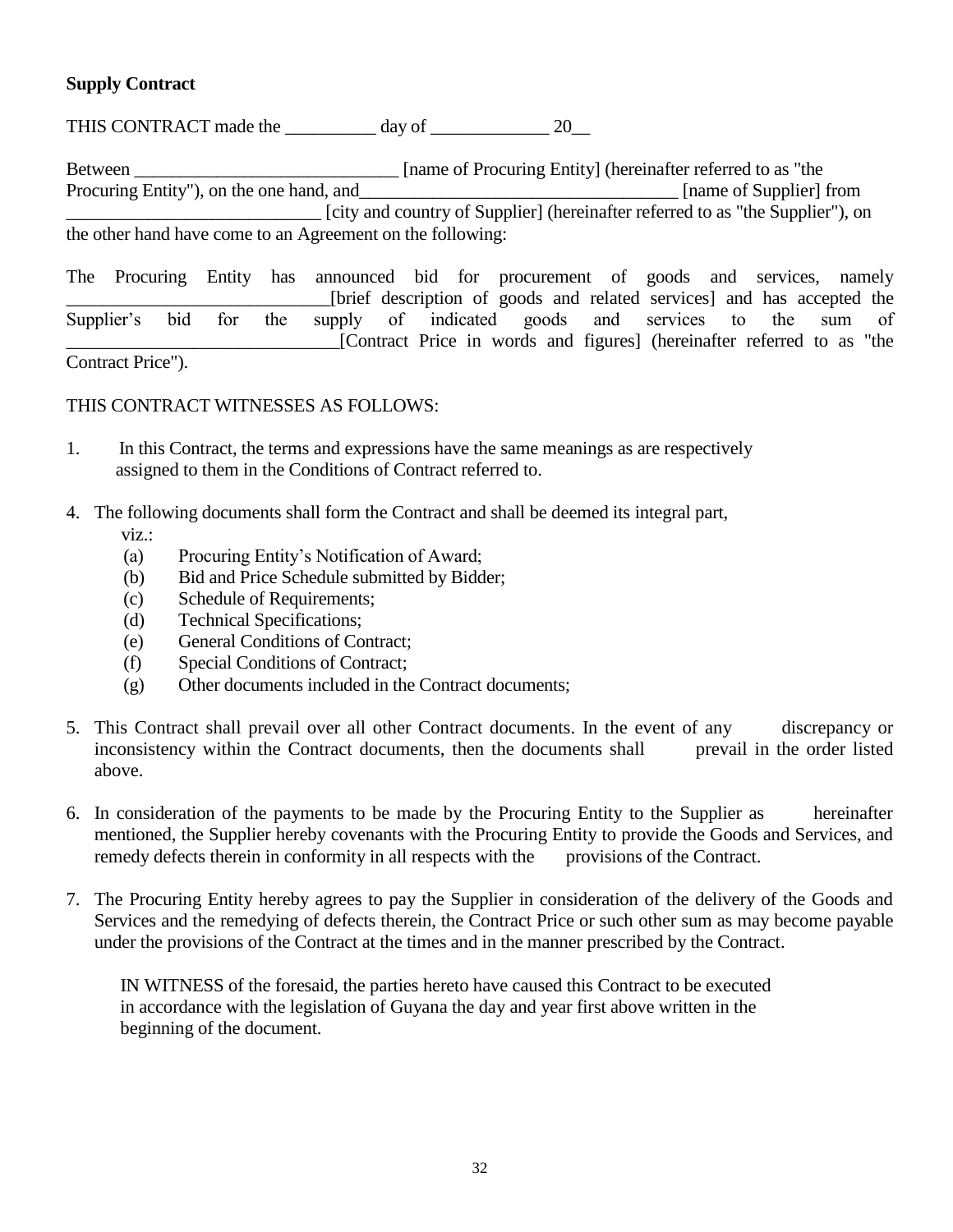#### For and on behalf of the Procuring Entity:

Witnesses:

| ╭ |  |  |  |
|---|--|--|--|

#### For and on behalf of the Contractor:

Witnesses:  $2.$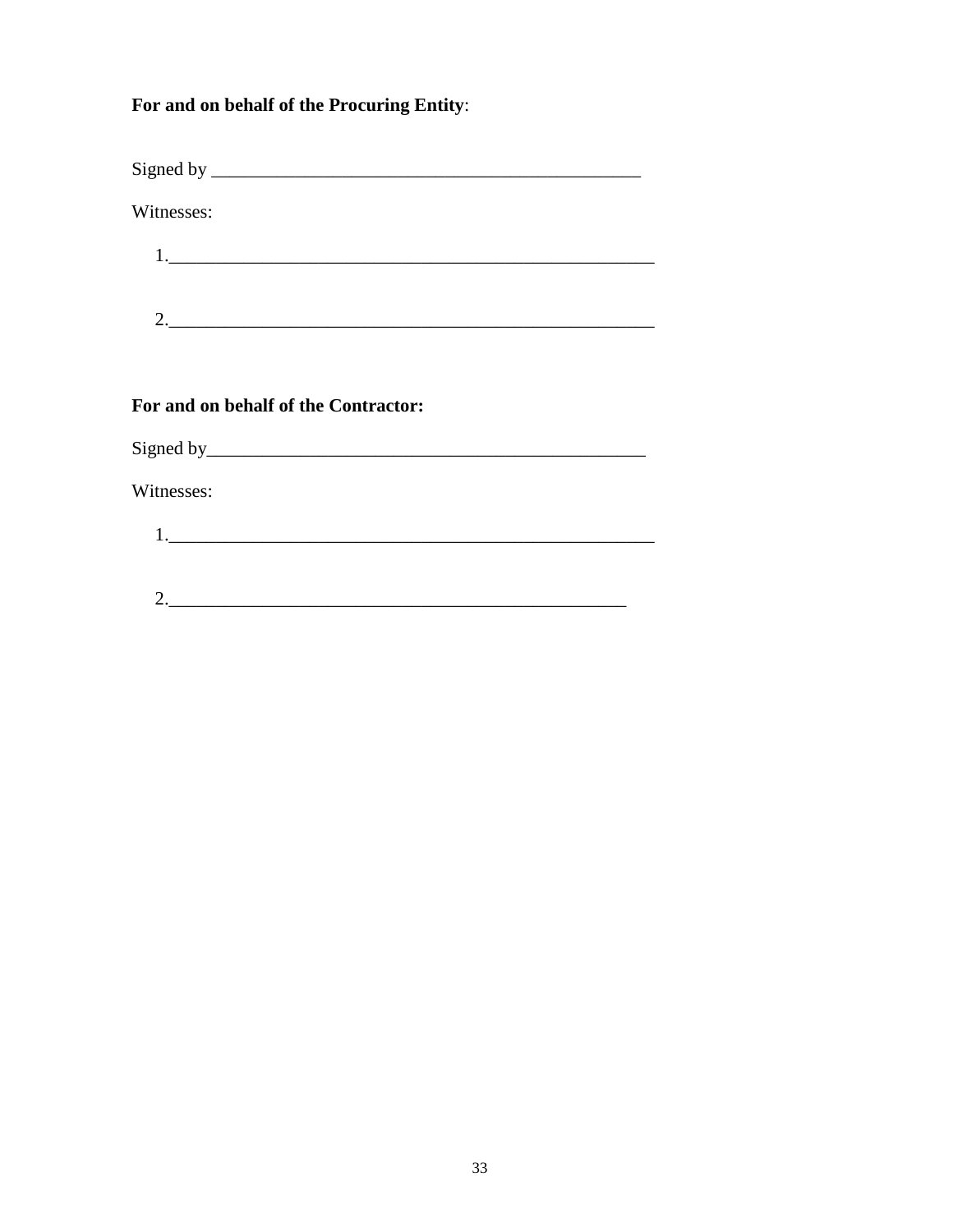#### **BID SECURITY (Bank Guarantee)**

Whereas \_\_\_\_\_\_\_\_\_\_\_\_\_\_\_\_\_\_\_\_\_\_\_\_\_\_\_\_\_\_\_\_\_\_\_\_\_\_\_ *[name of Bidder]* (hereinafter referred as "the Bidder") is ready to submit his bid dated \_\_\_\_\_\_\_\_\_\_\_\_\_ *[date of bid submission]* for the supply \_\_\_\_\_\_\_\_\_\_\_\_\_\_\_\_\_*[name and/or description of goods]* (hereinafter referred as "the Bid"),

KNOW ALL PEOPLE, that WE \_\_\_\_\_\_\_\_\_\_\_\_\_\_\_\_\_\_\_\_\_\_\_\_\_\_\_\_ *[name of Bank]* from \_\_\_\_\_\_\_\_\_\_\_\_\_\_\_\_\_\_\_\_\_ *[name of country]*, having our registered office at the address *(address of Bank)*, (hereinafter referred as "the Bank"), are bound to \_\_\_\_\_\_\_\_\_\_\_\_\_\_\_\_\_\_\_\_\_\_\_\_\_\_\_\_\_\_\_\_ *[name of Procuring Entity]* to the sum of \_\_\_\_\_\_\_\_\_\_\_\_, by which payment to the indicated Procuring Entity shall be made in whole and in a timely manner; the Bank is bound on behalf of its name, its successors and authorized persons. This is to confirm that the license issued to the Bank shall provide for activity on issuance of the guarantee, and the person(s) signing that guarantee is entitled to act on behalf of the Bank, and if the approval of Board of Directors, or of General Stockholders Meeting is required, it is already received and there is no other approval required.

THE CONDITIONS of this obligation are as follows:

- 1. If the Bidder:
- 
- (а) Withdraws his Bid during the period of bid validity specified by the Bidder on the Form of Bid; or
- 2. If the Bidder having received notice from the Procuring Entity that his bid is accepted within the period of bid's validity:
	- (а) fails or rejects to sign the Contract at the request of; or
	- (b) fails or rejects to furnish the performance security in accordance with the Instructions to Bidders;

We undertake to pay the Procuring Entity the above sum upon receipt of his first written request, without needing the Procuring Entity to show grounds or reasons of that request, provided that the sum requested by the Procuring Entity is due to him because of the occurrence of one or two or both conditions, specifying the condition or conditions occurred.

This guarantee shall remain in force during days inclusive following the expiry of the bid validity period, and any request in respect thereof should reach the Bank not later than the abovementioned date.

*(Full name of Bank's representative) (Title) (Signature and seal)*

\_\_\_\_\_\_\_\_\_\_\_\_\_\_\_\_\_\_\_\_\_\_\_\_\_\_\_\_\_\_\_ \_\_\_\_\_\_\_\_\_\_\_\_\_\_\_\_\_\_\_ \_\_\_\_\_\_\_\_\_\_\_\_\_\_\_\_\_

*Dated on «\_\_\_\_» day of \_\_\_\_\_\_\_\_\_\_\_\_\_\_\_\_\_20 \_.*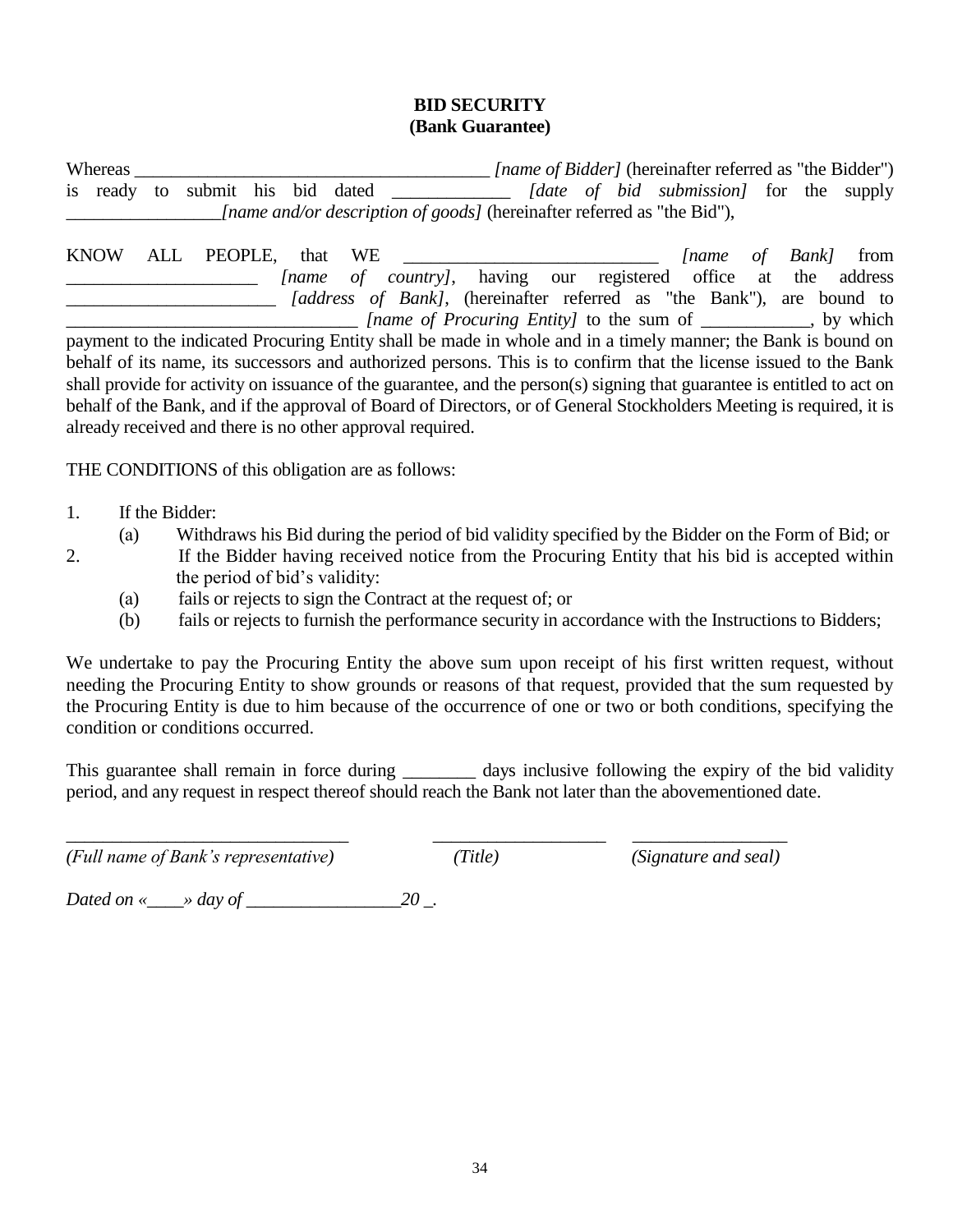# **Bid-Securing Declaration –Not Applicable**

*[The Bidder shall fill in this Form if applicable pursuant to BDS.]*

Date:\_\_\_\_\_\_\_\_\_\_\_\_\_\_\_\_\_\_\_\_\_\_\_\_\_ IFB No.:\_\_\_\_\_\_\_\_\_\_\_\_\_\_\_\_\_\_\_\_\_\_\_\_\_\_\_\_\_\_\_\_\_\_\_\_\_\_\_ Alternative No.:\_\_\_\_\_\_\_\_\_\_\_\_\_\_\_

To:

We, the undersigned, declare that:

- 1. We understand that, according to your conditions, bids must be supported by a Bid-Securing Declaration.
- 2. We accept that we will automatically be suspended from being eligible for bidding in any contract with the Purchaser for the period of time of \_\_\_\_\_\_\_\_\_\_\_\_\_*[insert number of months or years]* starting on *linsert date]*, if we are in breach of our obligation(s) under the bid conditions, because we:
- (a) have withdrawn our Bid during the period of bid validity specified by us in the Bidding Data Sheet; or
- (b) having been notified of the acceptance of our Bid by the Purchaser during the period of bid validity, (i) fail or refuse to execute the Contract, if required, or (ii) fail or refuse to furnish the Performance Security, in accordance with the ITB.
- 3. We understand this Bid Securing Declaration shall expire if we are not the successful Bidder, upon the earlier of (i) our receipt of a copy of your notification of the name of the successful Bidder; or (ii) twenty-eight days after the expiration of our Bid.
- 4. We understand that if we are a Joint Venture, the Bid Securing Declaration must be in the name of the Joint Venture that submits the bid. If the Joint Venture has not been legally constituted at the time of bidding, the Bid Securing Declaration shall be in the names of all future partners as named in the letter of intent.

Signed: \_\_\_\_\_\_\_\_\_\_\_\_\_\_\_\_\_\_\_\_\_\_\_*[insert signature of person whose name and capacity are shown]* In the

capacity of *capacity of person signing the Bid Securing Declaration]* 

Name: \_\_\_\_\_\_\_\_\_\_\_\_\_\_\_\_\_\_\_\_\_\_\_\_\_\_\_\_\_*[insert complete name of person signing the Bid Securing Declaration]*

Duly authorized to sign the bid for and on behalf of: *[insert complete name of Bidder]*

Dated on \_\_\_\_\_\_\_\_\_\_\_\_ day of \_\_\_\_\_\_\_\_\_\_\_\_\_\_\_\_\_\_, 20\_\_\_ *[insert date of signing]*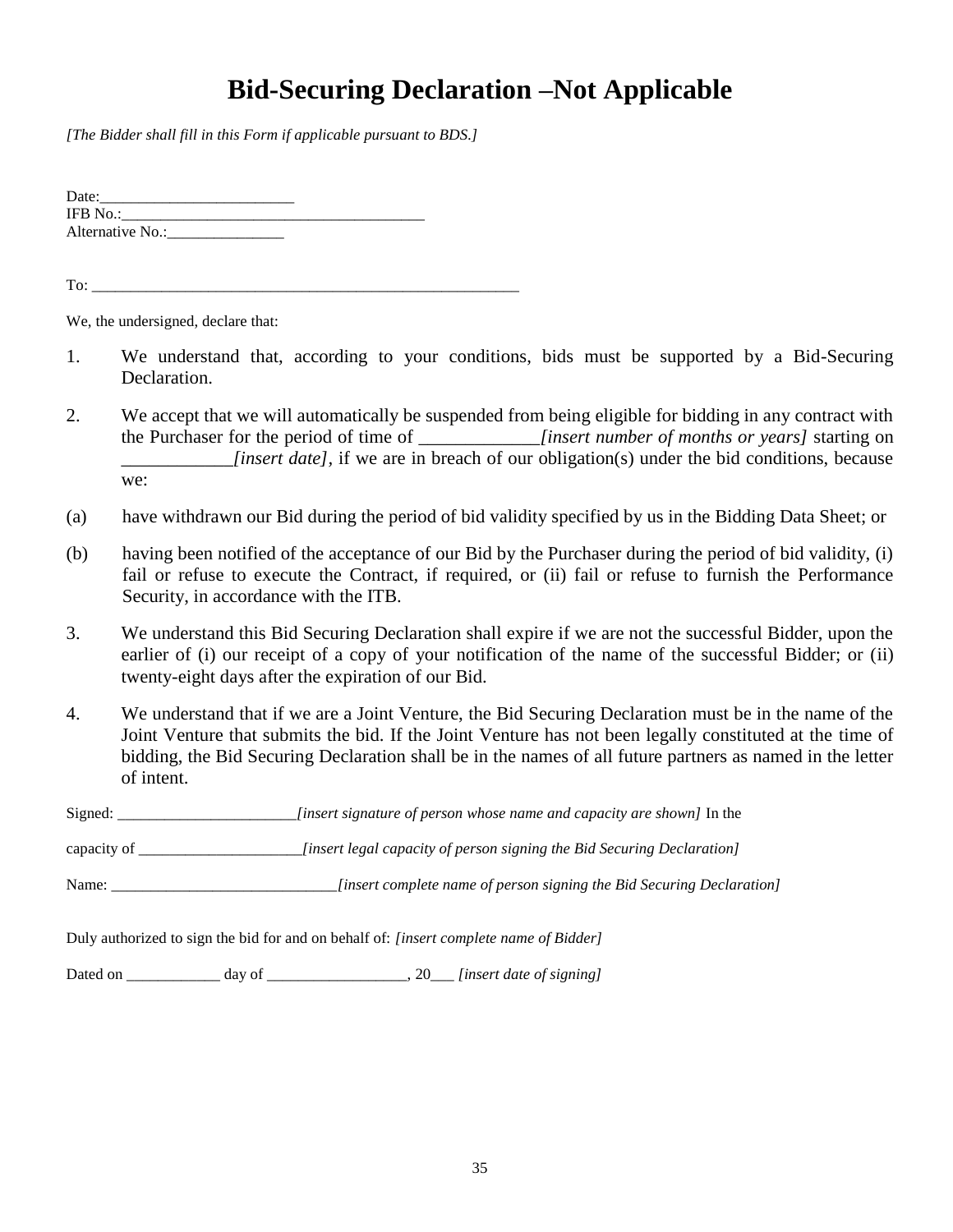#### **Manufacturer's Authorization**

*[The Bidder shall require the Manufacturer to fill in this Form in accordance with the instructions indicated. This letter of authorization should be on the letterhead of the Manufacturer and should be signed by a person*  with the proper authority to sign documents that are binding on the Manufacturer. The Bidder shall include it *in its bid, if so indicated in the BDS.]*

Date of Bid Submission*( day/ month/ year):* IFB No:*[insert number of bidding process]* Alternative No.:[*insert identification No if this is a Bid for an alternative]* To:  $[insert complete name of Purchaser]$ WHEREAS We \_\_\_\_\_\_\_\_\_\_\_\_\_\_\_\_\_\_\_\_\_\_\_\_\_\_\_\_\_\_\_\_\_ *[insert complete name of Manufacturer],* who are official manufacturers of \_\_\_\_\_\_\_\_\_\_\_\_\_\_\_\_\_\_\_\_\_\_\_\_*[insert type of goods manufactured],* having factories at \_\_\_\_\_\_\_\_\_\_\_\_\_\_\_\_\_\_\_\_\_\_\_\_\_\_\_\_\_\_\_\_\_\_\_\_\_\_\_\_ [insert full address of Manufacturer's factories], do hereby authorize \_\_\_\_\_\_\_\_\_\_\_\_\_\_\_\_\_\_\_\_\_\_\_\_\_\_\_\_\_\_\_\_\_ *[insert complete name of Bidder]* to submit a bid the purpose of which is to provide the following Goods, manufactured by us \_\_\_\_\_\_\_\_\_\_\_\_\_\_\_\_\_\_\_\_\_\_\_\_\_\_\_\_\_\_\_\_\_\_\_\_*[insert name and or brief description of the Goods],* and to subsequently negotiate and sign the Contract. We hereby extend our full guarantee and warranty in accordance with Clause 1.3 of the General Conditions of Contract, with respect to the Goods offered by the above firm. Signed: \_\_\_\_\_\_\_\_\_\_\_\_\_\_\_\_\_\_\_\_\_\_\_\_\_\_\_\_*[insert signature(s) of authorized representative(s) of the Manufacturer]*  Name:\_\_\_\_\_\_\_\_\_\_\_\_\_\_\_\_\_\_\_\_\_\_\_\_\_\_\_\_\_\_\_\_\_\_*[insert complete name(s) of authorized representative(s) of the Manufacturer]* Title:\_\_\_\_\_\_\_\_\_\_\_\_\_\_\_\_\_\_\_\_\_\_\_\_\_\_\_\_ *[insert title]* Duly authorized to sign this Authorization on behalf of: \_\_\_\_\_\_\_\_\_\_\_\_\_\_\_\_\_\_\_\_\_*[insert complete name of Bidder]* Dated on \_\_\_\_\_\_\_\_\_\_\_\_ day of \_\_\_\_\_\_\_\_\_\_\_\_\_\_\_\_\_\_, 20\_\_\_\_\_\_ *[insert date of signing]*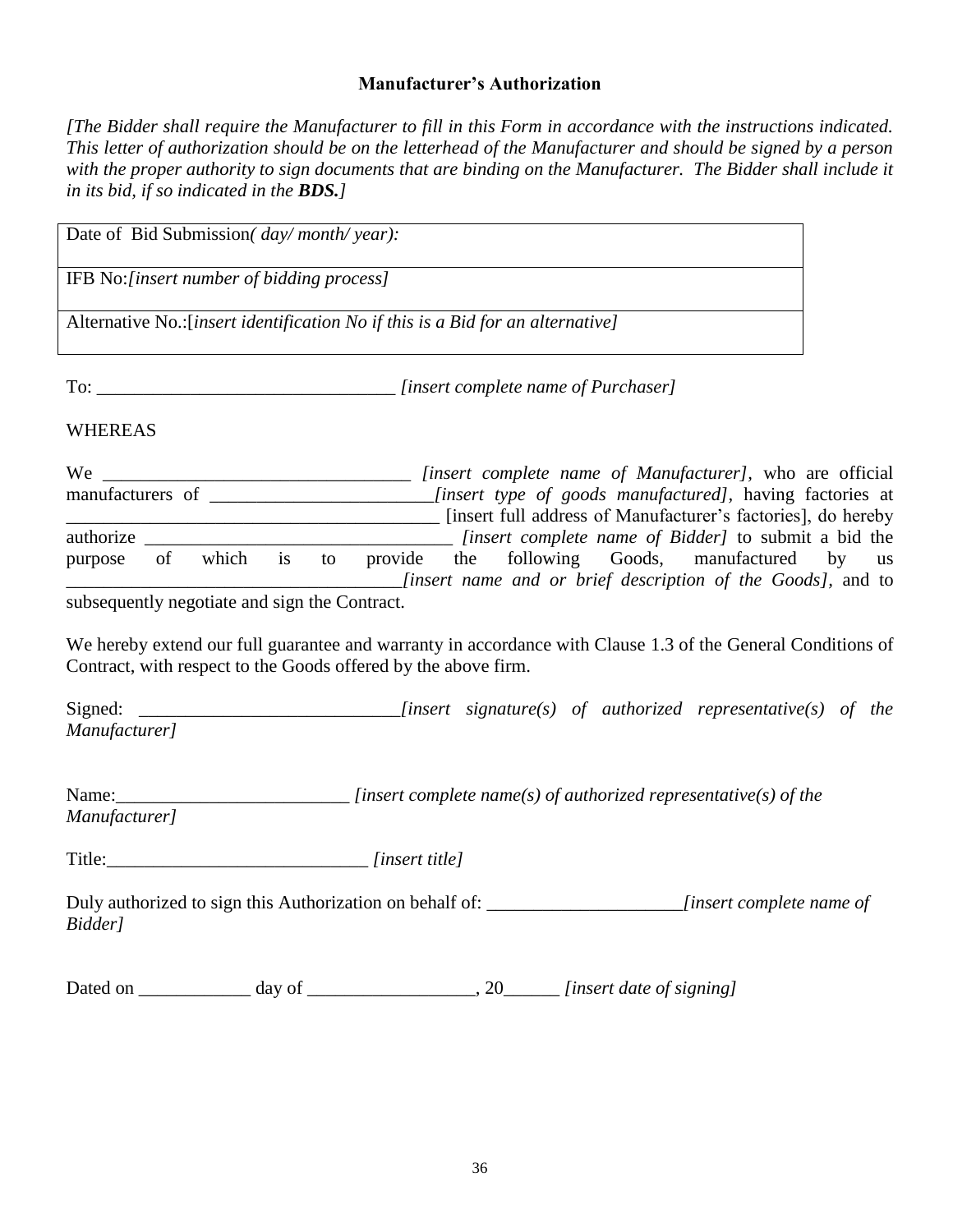#### **PERFORMANCE SECURITY (Bank Guarantee)**

TO: \_\_\_\_\_\_\_\_\_\_\_\_\_\_\_\_\_\_\_\_\_\_\_\_\_\_\_\_\_\_\_\_\_\_\_\_\_\_\_\_\_\_\_\_\_\_\_\_\_\_\_\_\_\_\_\_\_\_\_

*[Name of Procuring Entity]*

| WHEREAS                             | <i>Iname of the Supplier]</i> (hereinafter called "the Supplier") has undertaken, |    |
|-------------------------------------|-----------------------------------------------------------------------------------|----|
| in accordance with the Contract No. | [Contract number] dated                                                           | 20 |
| $\_$ to supply                      | <i>description of Goods and Services]</i> (hereinafter called "the                |    |
| Contract"),                         |                                                                                   |    |

AND WHEREAS it has been stipulated by you in the said Contract that the Supplier shall furnish you with a Bank Guarantee by a reputable bank to the sum specified therein as a security for compliance with the Supplier's obligations under the Contract,

AND WHEREAS we have agreed to furnish the Supplier with a security,

THEREFORE WE hereby confirm that we are the Guarantors and are responsible to you on behalf of the Supplier, up to a total of **Example 2** (amount of security in words and *(amount of security in words and* ) *figures*) and, we undertake to pay you, on your first request notifying of the Supplier's default with the Contract, and without cavil or argument, any sum or sums within the above limits, as aforesaid, without your needing to show grounds or reasons of your request or the sum specified therein.

Any modification or addition, or amendment in the terms of Contract which may be made by the Procuring Entity and the Supplier by Additional Agreement shall in no way release us from obligations under the Guarantee, and we waive any notice of modification, addition, or amendment. This guarantee shall be valid until full completion of the Contract Conditions by the Supplier. Also, we confirm that the license issued to the Bank shall provide for activity on issuance of a bank guarantee, and the person signing the guarantee is entitled to act on behalf of the Bank, and if the approval of Board of Directors or of General Stockholders Meeting is required, it is already received, and there is no other approval required

This guarantee shall be valid till the \_\_\_\_\_day of \_\_\_\_\_\_\_\_\_\_\_\_\_\_\_\_\_\_\_\_\_\_ 20\_\_\_.

 $\frac{1}{\sqrt{2}}$  ,  $\frac{1}{\sqrt{2}}$  ,  $\frac{1}{\sqrt{2}}$  ,  $\frac{1}{\sqrt{2}}$  ,  $\frac{1}{\sqrt{2}}$  ,  $\frac{1}{\sqrt{2}}$  ,  $\frac{1}{\sqrt{2}}$  ,  $\frac{1}{\sqrt{2}}$  ,  $\frac{1}{\sqrt{2}}$  ,  $\frac{1}{\sqrt{2}}$  ,  $\frac{1}{\sqrt{2}}$  ,  $\frac{1}{\sqrt{2}}$  ,  $\frac{1}{\sqrt{2}}$  ,  $\frac{1}{\sqrt{2}}$  ,  $\frac{1}{\sqrt{2}}$ 

|                 |        |                      | (Full name of Bank's) |
|-----------------|--------|----------------------|-----------------------|
| representative) | Title) | (Signature and seal) |                       |
| Dated on        | day of | 20                   |                       |

Address of the Bank issuing guarantee: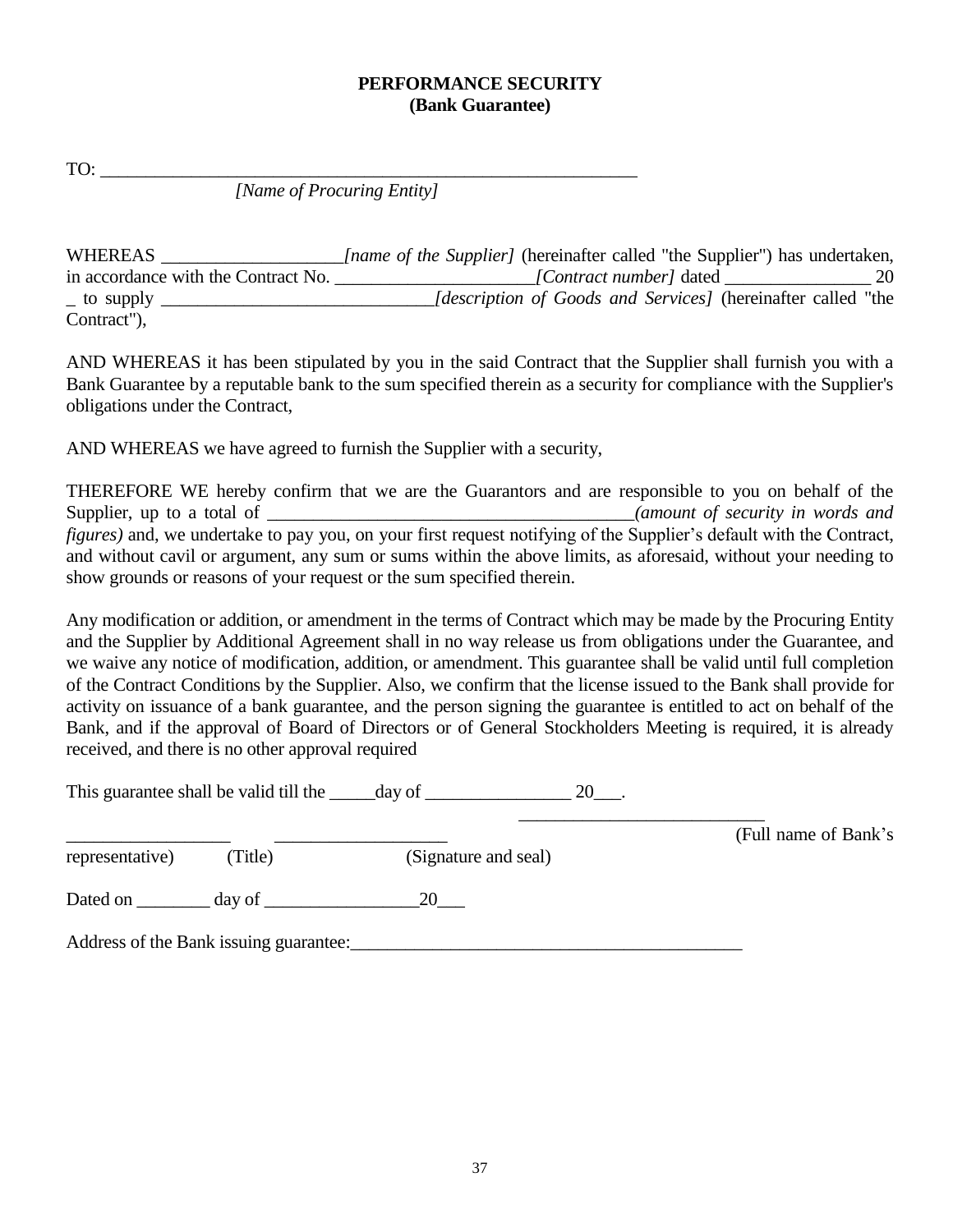#### **Letter of Acceptance**

(Letterhead paper of Procuring Entity)

| Date: $\frac{2}{\sqrt{2}}$                                                                                  |                               |                                      |
|-------------------------------------------------------------------------------------------------------------|-------------------------------|--------------------------------------|
| To:                                                                                                         |                               |                                      |
|                                                                                                             | (Name of Supplier)            |                                      |
|                                                                                                             | (Address of Supplier)         |                                      |
| We hereby notify you that your bid dated the $\_\_\_\_$ day of $\_\_\_\_\_\_\_$ 20, for the supply of goods |                               | (description of goods) up to a total |
| of                                                                                                          | (Amount in figures and words) |                                      |

as amended and modified in accordance with the Instructions to Bidders is hereby accepted by our agency.

Simultaneously, we send you the Form of Contract and request you, pursuant to Clause 20.1 of the Instructions to Bidders, during seven (7) days to sign and date the Form of Contract, and return it at our address. Jointly with the signed Contract, we request you to furnish the performance security, in accordance with ITB Clause 20.2.

You hereby entrusted to start supply of the Goods, in accordance with the terms and conditions of a Contract.

Name of agency \_\_\_\_\_\_\_\_\_\_\_\_\_\_\_\_\_\_\_\_\_\_\_\_\_\_\_\_\_\_\_\_\_

Full name and Title \_\_\_\_\_\_\_\_\_\_\_\_\_\_\_\_\_\_\_\_\_\_\_\_\_\_\_\_\_\_

Signature of Authorized Representative\_\_\_\_\_\_\_\_\_\_\_\_\_\_\_\_\_\_\_\_\_\_\_\_\_\_\_\_\_\_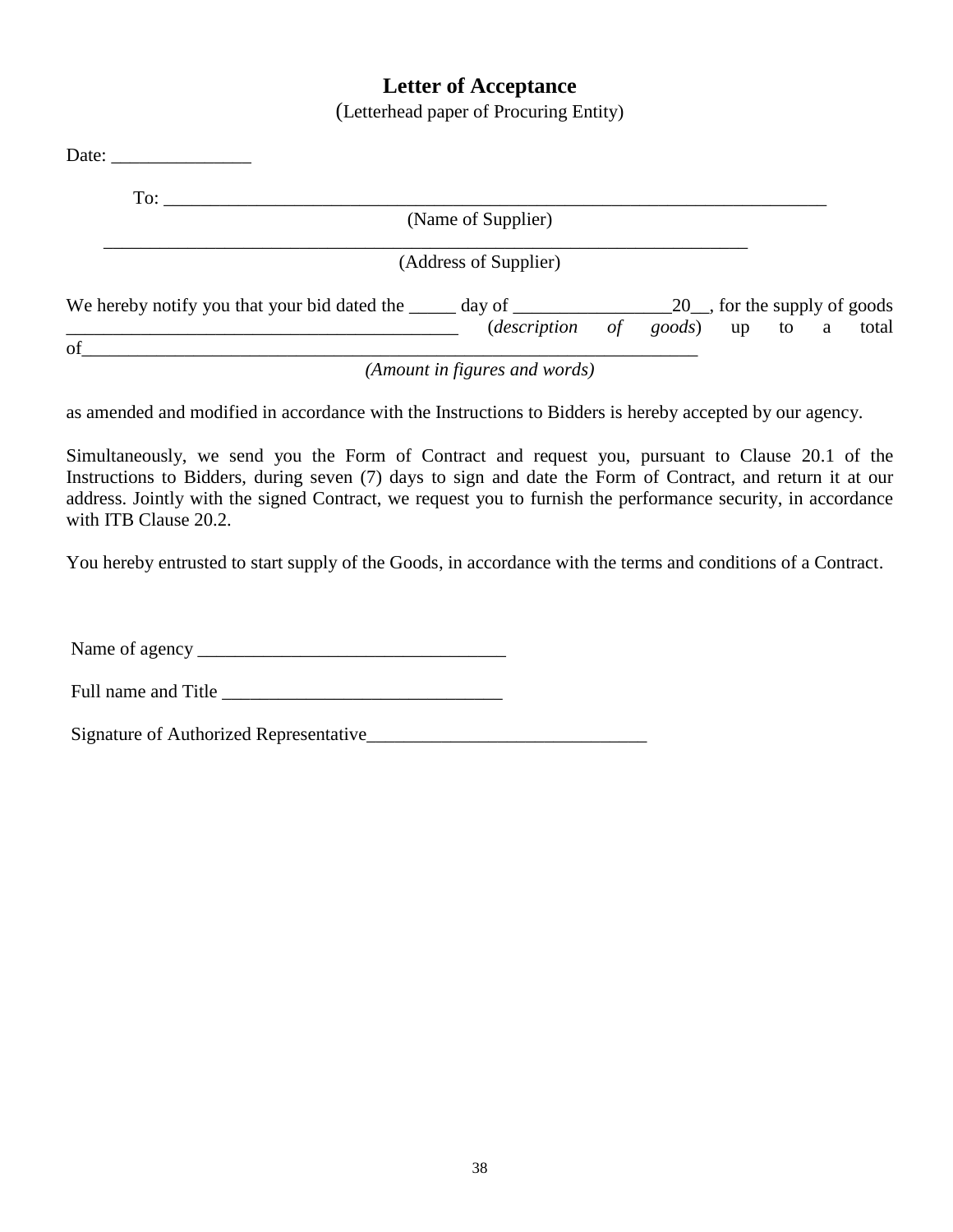### **Power of Attorney**

TO: \_\_\_\_\_\_\_\_\_\_\_\_\_\_\_\_\_\_\_\_\_\_\_\_\_\_\_ *[name of Procuring Entity]*

WHEREAS \_\_\_\_\_\_\_\_\_\_\_\_\_\_\_\_\_\_\_\_\_\_\_\_\_\_\_\_\_\_\_\_\_\_\_\_\_\_\_\_\_\_\_\_\_\_\_\_\_\_\_\_\_ *[name of Supplier]*, who is the Supplier \_\_\_\_\_\_\_\_\_\_\_\_\_\_\_\_\_\_\_\_\_\_\_\_\_\_\_\_\_\_\_\_\_\_ *[name and/or description of goods].*

do hereby authorize \_\_\_\_\_\_\_\_\_\_\_\_\_\_\_\_\_\_\_\_\_\_\_\_\_\_\_\_\_\_\_\_\_\_\_\_\_\_\_\_\_\_\_ *[name and address of Supplier's Representative]* to submit the Bid, and sign the Contract based on I*nvitation for Bids* for the abovementioned goods to be supplied by us, and

| [Full name, title, signature for and on behalf of Supplier] |        |  |        |
|-------------------------------------------------------------|--------|--|--------|
| Dated on « $\qquad \qquad \rightarrow$ day of               | (Date) |  | (Seal) |

\_\_\_\_\_\_\_\_\_\_\_\_\_\_\_\_\_\_\_\_\_\_\_\_\_\_\_\_\_\_\_\_\_\_\_\_\_\_\_\_\_\_\_\_\_ *Note*: The power of attorney must be drafted on a letterhead paper of the Supplier, and signed by a competent person authorized by the Supplier. The Bidder shall include this power of attorney in his Bid.